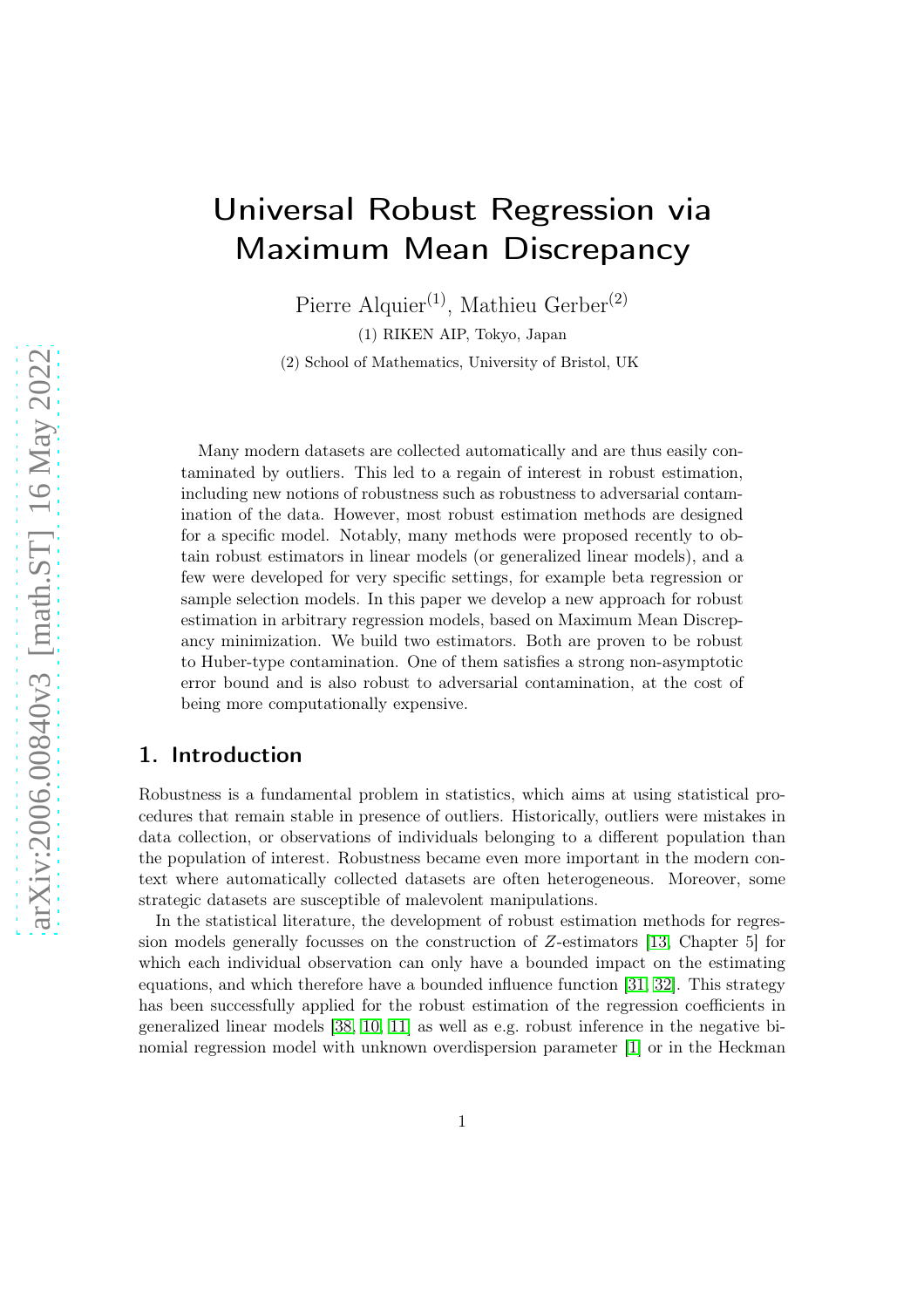sample selection model [\[57\]](#page-21-0). Based on other approaches, robust estimators for mixtures of linear regression models (see e.g. [\[5\]](#page-19-2)), for the Beta regression model with unknown precision parameter [\[28\]](#page-20-3) or for robust linear least square regression [\[4\]](#page-18-1) have been developed.

In the past ten years there was a renewed interest for robust methods in the machine learning community. Catoni developed a loss function whose minimization leads to robust estimators of the expectation of a random variable [\[12\]](#page-19-3), a technique which was then adapted to many situations including linear regression [\[13\]](#page-19-4). More generally, Lipschitz loss functions such as the absolute loss, or Huber's loss [\[33\]](#page-20-4), lead to robustness of the empirical risk minimization procedure, a fact that was used in [\[17,](#page-19-5) [2,](#page-18-2) [18,](#page-19-6) [34\]](#page-20-5) to study robust procedures of classification and regression. The Median-of-Means approach of [\[47,](#page-21-1) [21\]](#page-19-7) was also adapted to regression [\[44,](#page-21-2) [39,](#page-20-6) [45,](#page-21-3) [20\]](#page-19-8) and classification [\[41\]](#page-20-7). Minimax rates for regression in terms of the sample size and the contamination rate were derived in [\[22,](#page-19-9) [19\]](#page-19-10).

In the discussion by Sture Holm in [\[9\]](#page-19-11), as well as in [\[48\]](#page-21-4), minimum distance estimation is identified as a way to obtain robust estimators. Building on this idea, [\[7\]](#page-19-12) introduced a density power divergence minimization approach for robust inference in parametric models for i.i.d. observations. This procedure is extended to regression models in [\[26\]](#page-20-8) but suffers from two limitations. Firstly, the optimization of the objective function is, in general, a computationally challenging problem. Secondly, there is no general result which guarantees that the resulting  $M$ -estimator is robust. Its influence function is however known to be bounded for the Gaussian linear regression model [\[26\]](#page-20-8), for the Poisson and Logistic regression models [\[27\]](#page-20-9) and for the Beta regression model with unknown precision parameter [\[26\]](#page-20-8).

In this paper we introduce a new minimum distance estimation strategy for parameter inference in regression models which (a) is proven to be robust to outliers under general conditions on the statistical model and (b) only requires to be able to sample from the model and to compute the gradient of its log-likelihood function to be applicable. In this sense, the approach proposed in this work defines a universal robust regression method.

More specifically, following an idea recently introduced in [\[6\]](#page-19-13), the minimum distance estimation procedure presented in this paper relies on the Maximum Mean Discrepancy (MMD) distance. The MMD metric already turned out to be very useful in statistics and machine learning problems, e.g. for two sample test [\[51,](#page-21-5) [29\]](#page-20-10), change-point detection [\[3\]](#page-18-3), goodness-of-fit tests [\[35\]](#page-20-11), or training GANs [\[43,](#page-21-6) [24\]](#page-20-12). The robustness of minimum MMD estimation with bounded kernels when the distribution of the data is completely specified is studied in [\[6,](#page-19-13) [1\]](#page-45-0), see also [\[2\]](#page-45-1) for a Bayesian type estimator. (Note that unbounded kernels are used in [\[42\]](#page-21-7), but the "automatic" robustness induced by bounded kernels is then lost, and the authors have to use a Median-of-Mean procedure to robustify their MMD estimator.) The main novelty in this paper is to extend the MMD method of  $[6, 1]$  $[6, 1]$ to the regression setting, where we only want to estimate the distribution  $Y|X$ , and not the distribution of the pair  $(Y, X)$ . This step turns out to be non-trivial, especially in the random design case.

We prove that the proposed estimator  $\hat{\theta}_n$  of the model parameter is (i) universally consistent, in the sense that it will always converge to the best approximation of the truth in the model, without any assumption on the distribution generating the observations, and (ii) robust to adversarial contaminations. However, the computation time of  $\hat{\theta}_n$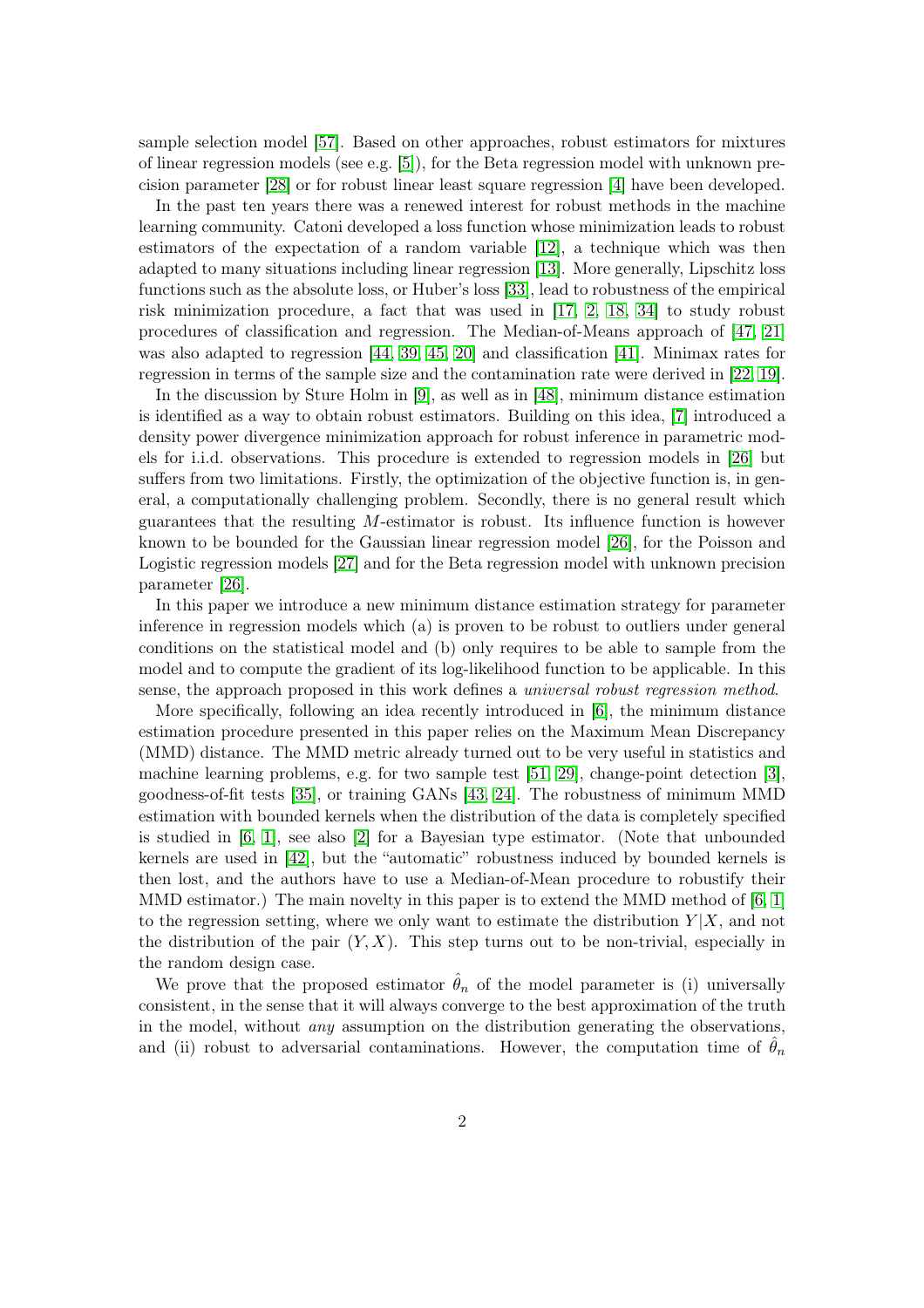is quadratic with respect to the sample size  $n$  and, for this reason, we introduce an alternative estimator  $\tilde{\theta}_n$  which, as argued below, is expected to have a similar behaviour as  $\hat{\theta}_n$  in practice. The computation time of  $\hat{\theta}_n$  is linear in n and we establish that this estimator is itself robust to outliers, in the sense that its influence function is bounded.

The rest of this paper is organized as follows. In Section [2](#page-2-0) we define the two estimators  $\hat{\theta}_n$  and  $\hat{\theta}_n$ , and discuss algorithms to compute them. In Section [3](#page-5-0) we provide their theoretical analysis, both in the deterministic and random design case for  $\hat{\theta}_n$  and in the random design case only for  $\hat{\theta}_n$ . In the random design case, our theoretical result for  $\theta_n$  requires assumptions on the reproducing kernel that are quite involved. Section [4](#page-11-0) provides examples of kernel satisfying these assumptions while Section [5](#page-13-0) is devoted to the simulation study. Section [6](#page-18-4) concludes, and all the proofs are gathered in the Appendix [B.](#page-24-0)

## <span id="page-2-0"></span>2. MMD-based regression

### 2.1. Set-up and first assumptions

Let  $\mathcal X$  and  $\mathcal Y$  be two topological spaces, equipped respectively with the Borel  $\sigma$ -algebra  $\mathfrak{S}_{\mathcal{X}}$  and  $\mathfrak{S}_{\mathcal{Y}}$ , and let  $\mathcal{Z} = \mathcal{X} \times \mathcal{Y}$ ,  $\mathfrak{S}_{\mathcal{Z}} = \mathfrak{S}_{\mathcal{X}} \otimes \mathfrak{S}_{\mathcal{Y}}$  and  $\mathcal{P}(\mathcal{Z})$  be the set of probability distributions on  $(\mathcal{Z}, \mathfrak{S}_{\mathcal{Z}})$ . All the random variables considered in this work are assumed to be defined on the same probability space  $(\Omega, \mathcal{F}, \mathbb{P})$ .

Let  $\{P_\lambda, \lambda \in \Lambda\}$  be a set of probability distributions on  $\mathcal{Y}, \Theta$  be a Polish space and  $g: \Theta \times \mathcal{X} \to \Lambda$  be such that the mapping  $x \mapsto P_{g(\theta,x)}(A)$  is  $\mathfrak{S}_{\mathcal{X}}$ -measurable for all  $A \in \mathfrak{S}_{\mathcal{Y}}$ and all  $\theta \in \Theta$ . Then, given an Z-valued random variable  $(Y, X)$ , with Y taking values in  $\mathcal{Y},$  we consider the statistical model  $\{(P_{g(\theta,x)})_{x\in\mathcal{X}}, \theta\in\Theta\}$  for the conditional distribution of  $Y$  given  $X$ . For example, the Gaussian linear regression model with known variance is obtained by taking  $P_{\lambda} = \mathcal{N}_1(\lambda, \sigma^2)$  and  $g(\theta, x) = \theta \mathcal{X}_1$ , the logistic regression model by taking  $P_{\lambda} = \mathcal{B}er(\lambda)$  and  $g(\theta, x) = 1/(1 + \exp(-\theta^{\top}x))$ , and the Poisson regression model by taking  $P_{\lambda} = \mathcal{P}ois(\lambda)$  and  $g(\theta, x) = \exp(\theta^{\top}x)$ . Other classical examples include binomial, exponential, gamma and inverse-Gaussian regression models.

Finally, we let  $D_n = \{(X_i, Y_i)\}_{i=1}^n$  be a set of n random variables taking values in Z. Throughout this paper we assume that a realization of  $D_n$  is used to fit the regression model  $\{(P_{g(\theta,x)})_{x\in\mathcal{X}}\}$  and, for that reason, in what follows we will refer to  $D_n$  as the observations.

### 2.2. Background on RKHS and first assumptions

We let  $k: \mathcal{Z}^2 \to \mathbb{R}$  be a kernel on  $\mathcal Z$  (i.e. k is symmetric and positive semi-definite) and denote by  $(\mathcal{H}, \langle \cdot, \cdot \rangle_{\mathcal{H}})$  the reproducing kernel Hilbert space (RKHS) over  $\mathcal{Z}$  having k as reproducing kernel (see [\[46\]](#page-21-8) for a comprehensive introduction to RKHS). We assume throughout this work that the following condition on  $k$  holds:

<span id="page-2-1"></span>**Assumption 1.** The kernel k is  $\mathfrak{S}_{\mathcal{Z}}$ -measurable and such that  $|k| \leq 1$ .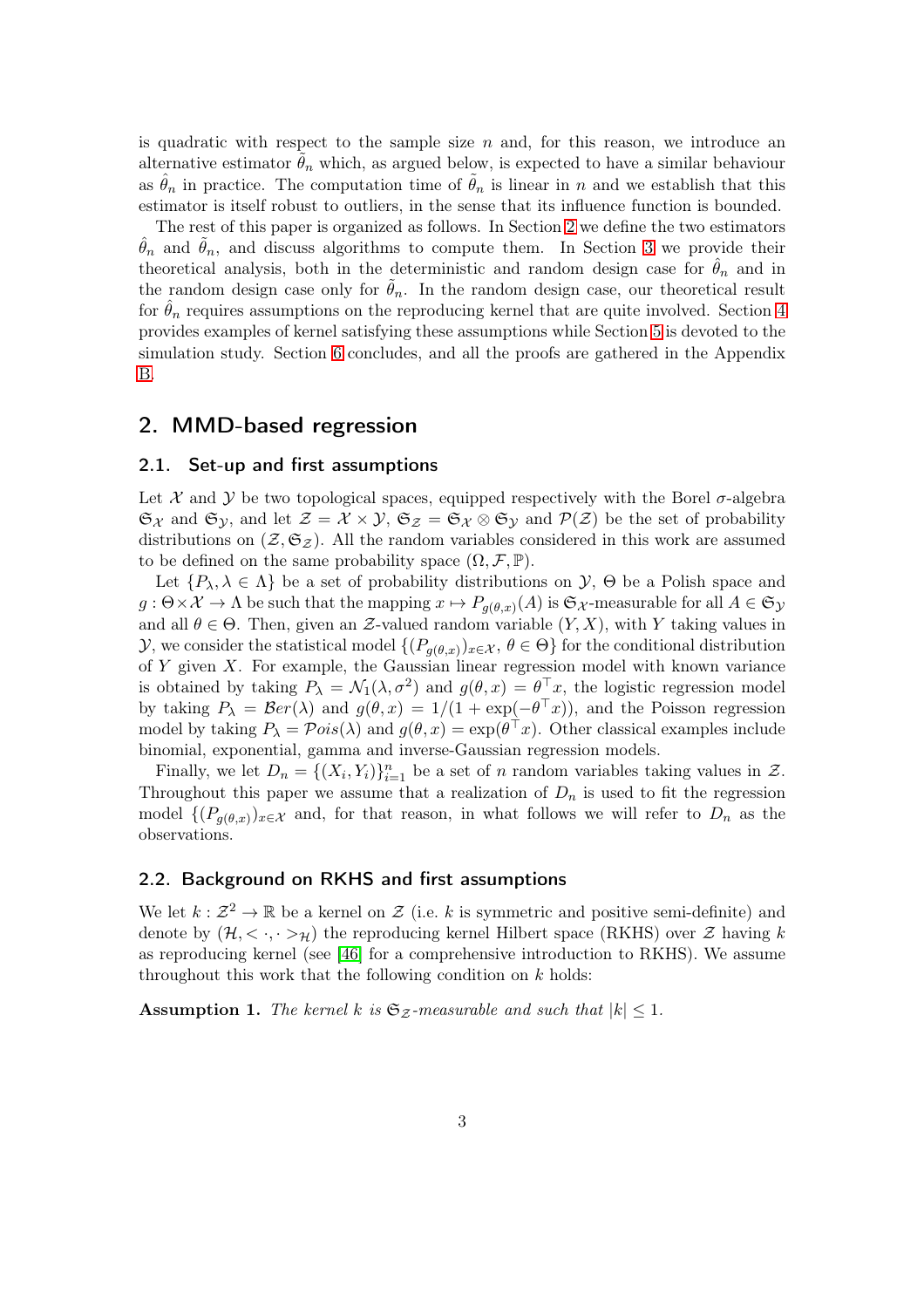Under Assumption [1,](#page-2-1) for any probability distribution  $P \in \mathcal{P}(\mathcal{Z})$  the quantity  $\mu(P) :=$  $\mathbb{E}_{Z\sim P}[k(Z,\cdot)]$  is well defined in H. If in addition k is such that the mapping  $P \mapsto \mu(P)$ is one-to-one,  $k$  is said to be characteristic. In this case the MMD, that is the mapping  $\mathbb{D}_k : \mathcal{P}(\mathcal{Z})^2 \to [0,2]$  defined by

$$
\mathbb{D}_k(P,Q) = \|\mu(P) - \mu(Q)\|_{\mathcal{H}}, \quad P, Q \in \mathcal{P}(\mathcal{Z})^2,
$$

is a metric on  $\mathcal{P}(\mathcal{Z})$ . We stress that none of the results presented in this work requires k to be characteristic. However, it is only under this assumption on  $k$  that they provide useful and interpretable convergence guarantees for the proposed estimators.

Next, we let  $k_X$  be a kernel on X,  $k_Y$  be a kernel on Y and we denote by  $k_X \otimes k_Y$ the product kernel on Z such that  $k_X \otimes k_Y((x, y), (x', y')) = k_X(x, x')k_Y(y, y')$  for all  $(x, y), (x', y') \in \mathcal{Z}$ . With this notation in place we can state a second assumption on k that will be required for some of the results presented below.

<span id="page-3-0"></span>**Assumption 2.** There is a continuous kernel  $k_X$  on X and a kernel  $k_Y$  on Y such that  $|k_X| \leq 1$ ,  $|k_Y| \leq 1$  and  $k = k_X \otimes k_Y$ .

From Theorems 3-4 in  $[10]$  it follows that, under Assumption [2,](#page-3-0) k is characteristic if  $k_X$  and  $k_Y$  are continuous, translation invariant, characteristic and bounded. When  $\mathcal{X} = \mathbb{R}^d$  and  $\mathcal{Y} = \mathbb{R}^{d_y}$  examples of such kernels  $k_X$  and  $k_Y$  include the Gaussian kernel, the exponential kernel and the Matérn kernels.

# 2.3. Definition of the estimators  $\hat{\theta}_n$  and  $\tilde{\theta}_n$

Let  $\hat{P}^n = (1/n) \sum_{i=1}^n \delta_{(X_i, Y_i)}$  be the empirical distribution of the observations and, for every  $\theta \in \Theta$ , let  $\hat{P}_{\theta}^{n}$  be the (random) probability distribution on  $\mathcal{Z}$  defined by

$$
\hat{P}_{\theta}^{n}(A \times B) = \frac{1}{n} \sum_{i=1}^{n} \delta_{X_i}(A) P_{g(\theta, X_i)}(B), \quad A \times B \in \mathfrak{S}_{\mathcal{X}} \otimes \mathfrak{S}_{\mathcal{X}}.
$$
 (1)

In other words, if  $(X, Y) \sim \hat{P}_{\theta}^n$  then X is uniformly distributed on the set  $\{X_1, \ldots, X_n\}$ and  $Y|(X=x) \sim P_{g(\theta,x)}$ .

The first estimator introduced in this work,  $\hat{\theta}_n$ , is defined through the minimization of the MMD distance between the probability distributions  $\hat{P}_{\theta}^{n}$  and  $\hat{P}^{n}$ , that is<sup>[1](#page-3-1)</sup>

<span id="page-3-3"></span>
$$
\hat{\theta}_n(D_n) \in \operatorname*{argmin}_{\theta \in \Theta} \mathbb{D}_k^2(\hat{P}_{\theta}^n, \hat{P}^n) = \operatorname*{argmin}_{\theta \in \Theta} \hat{F}_n(\theta), \quad \hat{F}_n(\theta) := \sum_{i,j=1}^n \hat{\ell}(\theta, X_i, X_j, Y_j) \tag{2}
$$

where, for all  $\theta \in \Theta$ ,  $(x, x') \in \mathcal{X}^2$  and  $y \in \mathcal{Y}$ ,

<span id="page-3-2"></span>
$$
\hat{\ell}(\theta, x, x', y) = \mathbb{E}_{Y \sim P_{g(\theta, x)}}, Y' \sim P_{g(\theta, x')} \left[ k((x, Y), (x', Y')) - 2k((x, Y), (x', y)) \right]. \tag{3}
$$

<span id="page-3-1"></span><sup>&</sup>lt;sup>1</sup>When such a minimizer does not exist, we can use an  $\epsilon$ -minimizer instead and that follows can be trivially adapted. In addition, we implicitly assume that  $\hat{\theta}_n$  and  $\tilde{\theta}_n$  are measurable, for all  $n \geq 1$ .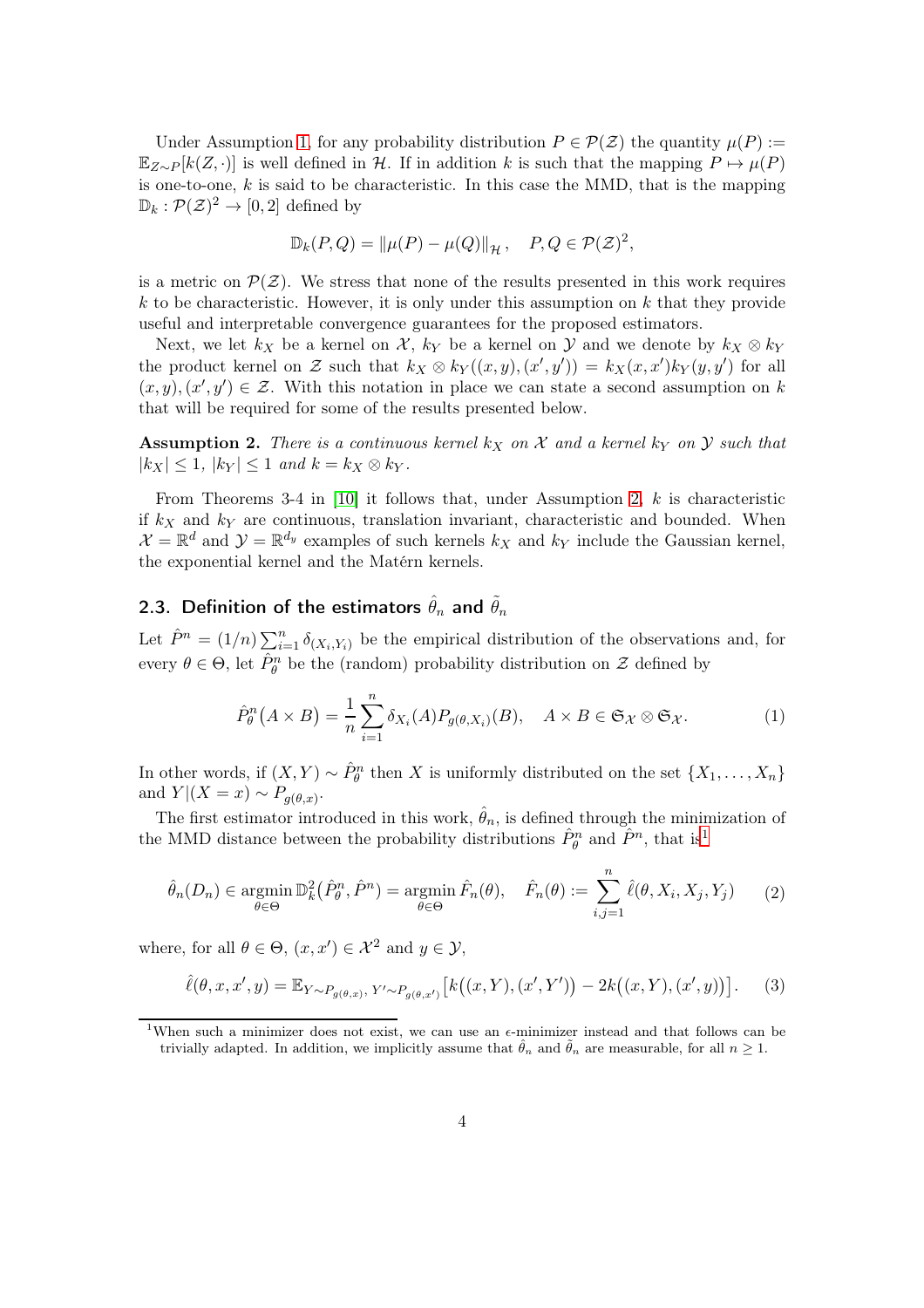Remark that the number of terms in the definition of the function  $\hat{F}_n$  to minimize is  $\mathcal{O}(n^2)$ . Although below we propose an approach that makes possible to efficiently compute  $\hat{\theta}_n$  for moderate values of n (i.e. for n equals to a few thousands), this feature of  $\hat{F}_n$  limits the applicability of  $\hat{\theta}_n$  in large datasets. For large scale problems we propose the alternative estimator  $\theta_n$ , defined by

<span id="page-4-0"></span>
$$
\tilde{\theta}_n(D_n) \in \operatorname*{argmin}_{\theta \in \Theta} \tilde{F}_n(\theta), \quad \tilde{F}_n(\theta) := \sum_{i=1}^n \tilde{\ell}(\theta, X_i, Y_i)
$$
\n(4)

where, for all  $\theta \in \Theta$ ,  $x \in \mathcal{X}$  and  $y \in \mathcal{Y}$ ,

<span id="page-4-1"></span>
$$
\tilde{\ell}(\theta, x, y) = \mathbb{E}_{Y, Y' \stackrel{\text{iid}}{\sim} P_{g(\theta, x)}} \left[ k_Y(Y, Y') - 2k_Y(Y, y) \right]. \tag{5}
$$

The function  $\tilde{F}_n$  defined in [\(4\)](#page-4-0) has the advantage to involve only n terms but, on the other hand,  $\theta_n$  cannot be interpreted as the minimizer of a measure of discrepancy between  $\hat{P}_{\theta}^{n}$  and  $\hat{P}^{n}$ . For this reason, our general theory for  $\hat{\theta}_{n}$  does not apply to this estimator. Although theoretical results regarding the robustness properties of  $\theta_n$  are provided in the next section, they are weaker than those obtained for  $\hat{\theta}_n$ .

Henceforth we use the shorthand  $\hat{\theta}_n = \hat{\theta}_n(D_n)$  and  $\hat{\theta}_n = \theta_n(D_n)$ , which is standard in statistics.

### <span id="page-4-2"></span>2.4. Link between the two estimators

Assume that  $k = k_{\gamma_X} \otimes k_Y$ , with  $k_{\gamma_X}$  a strictly positive kernel on X such that  $k_{\gamma_X}(x, x) =$ 1, and let  $\ell(\theta, x, x', y) = \hat{\ell}(\theta, x, x', y)/k_{\gamma_X}(x, x')$  if  $k_{\gamma_X}(x, x') \neq 0$  and  $\ell(\theta, x, x', y) = 0$ otherwise. Remark that under the above assumption on k the quantity  $\ell(\theta, x, x', y)$  does not depend on  $k_{\gamma_X}$  and is such that  $\ell(\theta, x, x, y) = \tilde{\ell}(\theta, x, y)$ . Therefore, letting

<span id="page-4-3"></span>
$$
h_n(\gamma_X, \theta, D_n) = 2 \sum_{i=1}^{n-1} \sum_{j=i+1}^n k_{\gamma_X}(X_i, X_j) \ell(\theta, X_i, X_j, Y_j), \tag{6}
$$

it follows that the estimators  $\hat{\theta}_n$  and  $\tilde{\theta}_n$  are such that

$$
\hat{\theta}_n \in \underset{\theta \in \Theta}{\text{argmin}} \left\{ \sum_{i=1}^n \tilde{\ell}(\theta, X_i, Y_i) + h_n(\gamma_X, \theta, D_n) \right\}, \quad \tilde{\theta}_n \in \underset{\theta \in \Theta}{\text{argmin}} \sum_{i=1}^n \tilde{\ell}(\theta, X_i, Y_i).
$$

Consequently, using  $\hat{\theta}_n$  in place of  $\hat{\theta}_n$  amounts to discarding, in the definition of this latter estimator, the term  $h_n(\gamma_X, \theta, D_n)$  whose computation requires  $\mathcal{O}(n^2)$  operations.

For standard choices of  $k_{\gamma_X}$  we have  $\lim_{\gamma_X \to 0} k_{\gamma_X}(x, x') = 0$  for all  $x' \neq x$ . This property holds e.g. if  $k_{\gamma_X}$  is the exponential or the Gaussian kernel with bandwidth parameter  $\gamma_X > 0$ , or if  $k_{\gamma_X}$  is the kernel defined in Section [4](#page-11-0) (with  $\gamma_X > 0$  as in that section). In this case, assuming that the  $X_i$ 's are P-a.s. distinct, for all  $\theta \in \Theta$  we have  $\lim_{\gamma_X \to 0} h_n(\gamma_X, \theta, D_n) = 0$ , P-a.s. Consequently, under suitable continuity assumptions,  $\ddot{\theta}_n \to \theta_n$  as  $\gamma_X \to 0$ , P-a.s. For this reason, and as illustrated in Section [5,](#page-13-0) for a small value of  $\gamma_X$  we expect the two estimators  $\hat{\theta}_n$  and  $\tilde{\theta}_n$  to have a very similar behaviour in practice.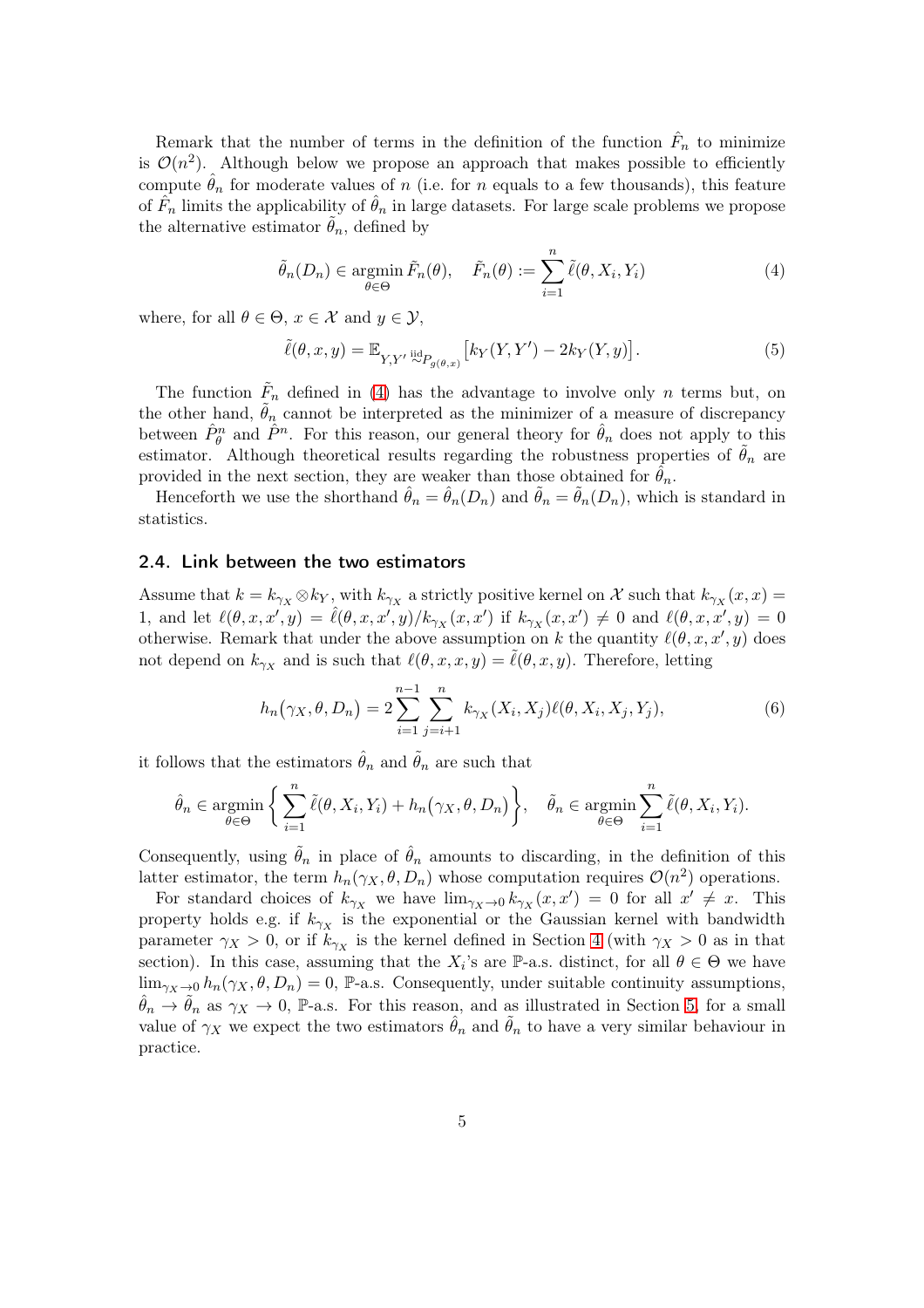### <span id="page-5-1"></span>2.5. Computation of the two estimators

Computing the estimator  $\hat{\theta}_n$  (resp.  $\tilde{\theta}_n$ ) requires to optimize the function  $\hat{F}_n$  (resp.  $\tilde{F}_n$ ), which is defined through an expectation. In some models, the expectation appearing in [\(3\)](#page-3-2) (resp. in [\(5\)](#page-4-1)) can be computed explicitly, in which case the function  $\hat{F}_n$  (resp.  $\tilde{F}_n$ ) has a known expression and standard optimization algorithms can be used to optimize it. This is for example the case in logistic or multinomial regression, since for these two models the expectation in [\(3\)](#page-3-2) (and in [\(5\)](#page-4-1)) is a finite sum.

In general, the functions  $\hat{F}_n$  and  $\tilde{F}_n$  are however intractable, and as a general strategy for computing  $\theta_n$  and  $\theta_n$  we propose the use of a stochastic gradient algorithm. As shown in the Appendix [A,](#page-21-9) under suitable regularity conditions we have

$$
\nabla_{\theta}\hat{\ell}(\theta, x, x', y)
$$
  
= 2\mathbb{E}\_{Y \sim P\_{g(\theta, x)}}, Y' \sim P\_{g(\theta, x')} \left[ \left( k((x, Y), (x', Y')) - k((x, Y), (x', y)) \right) \nabla\_{\theta} \log p\_{g(\theta, x)}(Y) \right]

and

$$
\nabla_{\theta}\tilde{\ell}(\theta,x,y)=2\mathbb{E}_{Y,Y'}\sup_{\sim P_{g(\theta,x)}}\Big[\Big(k_Y(Y,Y')-k_Y(Y,y)\Big)\nabla_{\theta}\log p_{g(\theta,x)}(Y)\Big].
$$

In the general case, we can easily compute an unbiased estimate of  $\nabla \hat{F}_n(\theta)$  and of  $\nabla \tilde{F}_n(\theta)$ under the mild conditions that (i) we can sample from  $P_\lambda$  for all  $\lambda \in \Lambda$  and (ii) that we can compute the gradient of the log-likelihood function of a single observation. The stability of this procedure obviously depends on the model, but it holds generally at least for compact parameter spaces Θ, as discussed in Appendix [A](#page-21-9)

In both cases, it is important to stress that the functions  $\hat{F}_n$  and  $\tilde{F}_n$  being typically nonconvex and multi-modal (in particular in the presence of outliers), the starting value of the stochastic gradient algorithm must be chosen with care. When the maximum likelihood estimator of the model parameter can be efficiently computed we recommand to use its value to initialize the optimization procedure. Otherwise, the (gradient-free) algorithm introduced in [\[25\]](#page-20-13), designed to compute the global optimum of a function defined through an expectation, can be used to find a good starting value for the stochastic gradient algorithm.

It is important to mention at this stage that the computation of  $\hat{\theta}_n$  can be greatly facilitated by taking  $k = k_{\gamma_X} \otimes k_Y$  for some small  $\gamma_X > 0$ , with  $k_{\gamma_X}$  as in Section [2.4.](#page-4-2) Indeed, for such a kernel k it often true that with high probability we have  $k_{\gamma X}(X_i, X_j) \approx$ 0 for all  $i \neq j$ , and thus that  $h_n(\gamma_X, \theta, D_n) \approx 0$  (with  $h_n(\gamma_X, \theta, D_n)$  as defined in [\(6\)](#page-4-3)). In this case, we can efficiently compute  $\hat{\theta}_n$  with a stochastic gradient algorithm whose cost per iteration is linear in the sample size  $n$ , as explained in Appendix [A.2.](#page-23-0)

## <span id="page-5-0"></span>3. Theoretical analysis

### 3.1. Set-up and summary of the main results

In this section we introduce theoretical results concerning the robustness of the estimators  $\hat{\theta}_n$  and  $\hat{\theta}_n$  when outliers are present in the dataset used by the statistician to fit the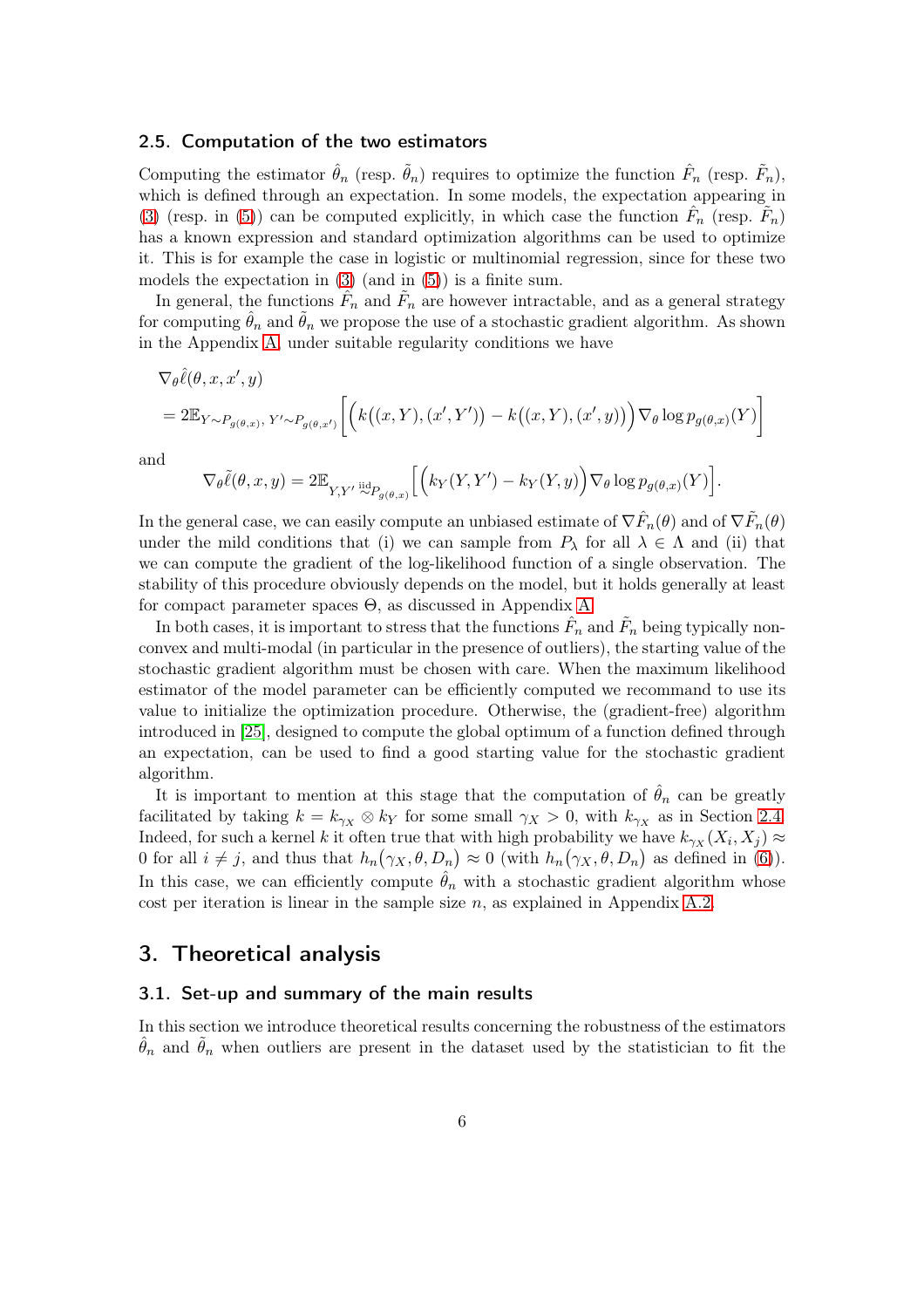regression model. To this aim, we need to interpret  $D_n$  as a contaminated version of a dataset  $D_n^0 := \{(X_i^0, Y_i^0)\}_{i=1}^n$ , and below we consider two contamination models, namely the Huber contamination model [\[33\]](#page-20-4) and the adversarial contamination model, defined in Definition [1](#page-6-0) and in Definition [2,](#page-6-1) respectively. The various possible contamination models are discussed in Section 2 in [\[8\]](#page-19-14).

<span id="page-6-0"></span>**Definition 1.** We say that the observed dataset  $D_n$  is an  $\epsilon$ -adversarial contamination of  $D_n^0$  if there exists a set  $I \subset \{1,\ldots,n\}$  such that  $|I|/n \leq \epsilon$  and such that  $(X_i,Y_i)$  $(X_i^0, Y_i^0)$  for all  $i \notin I$ .

<span id="page-6-1"></span>**Definition 2.** We say that the observed dataset  $D_n$  is an  $(\epsilon, Q)$ -Huber contamination of  $D_n^0$  if there exists a  $Q \in \mathcal{P}(\mathcal{Z})$  such that  $(X_i, Y_i) \sim \epsilon Q + (1 - \epsilon) \delta_{(X_i^0, Y_i^0)}$  for all  $i \in \{1, \ldots, n\}.$ 

Below we derive non-asymptotic bounds for  $\hat{\theta}_n$  under both the fixed design and the random design scenarios, which prove the robustness of this estimator to adversarial contaminations of the data. For  $\theta_n$ , we derive an asymptotic result in the random design case which establishes the robustness of this estimator to Huber contaminations of the sample.

We recall the reader that results in the fixed design case only provide guarantees on the estimation of the distribution of Y when X is equal to one of the observed  $X_i$ 's, while in practice regression is often used for out-of-sample predictions. In this case, and assuming that the pairs  $(Y_i^0, X_i^0)$ 's are i.i.d, this means that we want guarantees on the estimation of the distribution of Y when  $X$  is drawn from the same (unknown) distribution as the observed  $X_i$ 's, and independently from them. This is precisely what theoretical results in the random design case provide.

In what follows we let  $(P_{Y|x}^0)_{x\in\mathcal{X}}$  be a regular conditional probability<sup>[2](#page-6-2)</sup> of Y given X, so  $Y_i^0|(X_i^0=x) \sim P_{Y|x}^0$  for all  $x \in \mathcal{X}$  and all  $i=1,\ldots,n$ .

### 3.2. Non-asymptotic bounds for the estimator  $\hat{\theta}_n$

### 3.2.1. Fixed design case

In the fixed design case the  $X_i^0$ 's are deterministic and therefore it does not really make sense to assume that they can be manipulated by an adversary. For this reason, in this subsection we assume that the contamination of the sample occurs only on the  $Y_i^{0}$ 's, so that  $X_i = X_i^0$  for all  $i \in \{1, \ldots, n\}$ .

Then, letting

$$
\bar{P}_n^0(A\times B)=\frac{1}{n}\sum_{i=1}^n\delta_{X_i^0}(A)P_{Y|X_i^0}^0(B),\quad \forall (A\times B)\in\mathfrak{S}_\mathcal{Z},
$$

we set up our objective as the reconstruction of  $\bar{P}_n^0 \in \mathcal{P}(\mathcal{Z})$  by a distribution in the set  $\{\hat{P}_{\theta}^n, \theta \in \Theta\}.$ 

<span id="page-6-2"></span><sup>&</sup>lt;sup>2</sup>We assume throughout this work that  $(P_{Y|x}^0)_{x\in\mathcal{X}}$  exists, which is for instance the case if X and Y are two Polish spaces.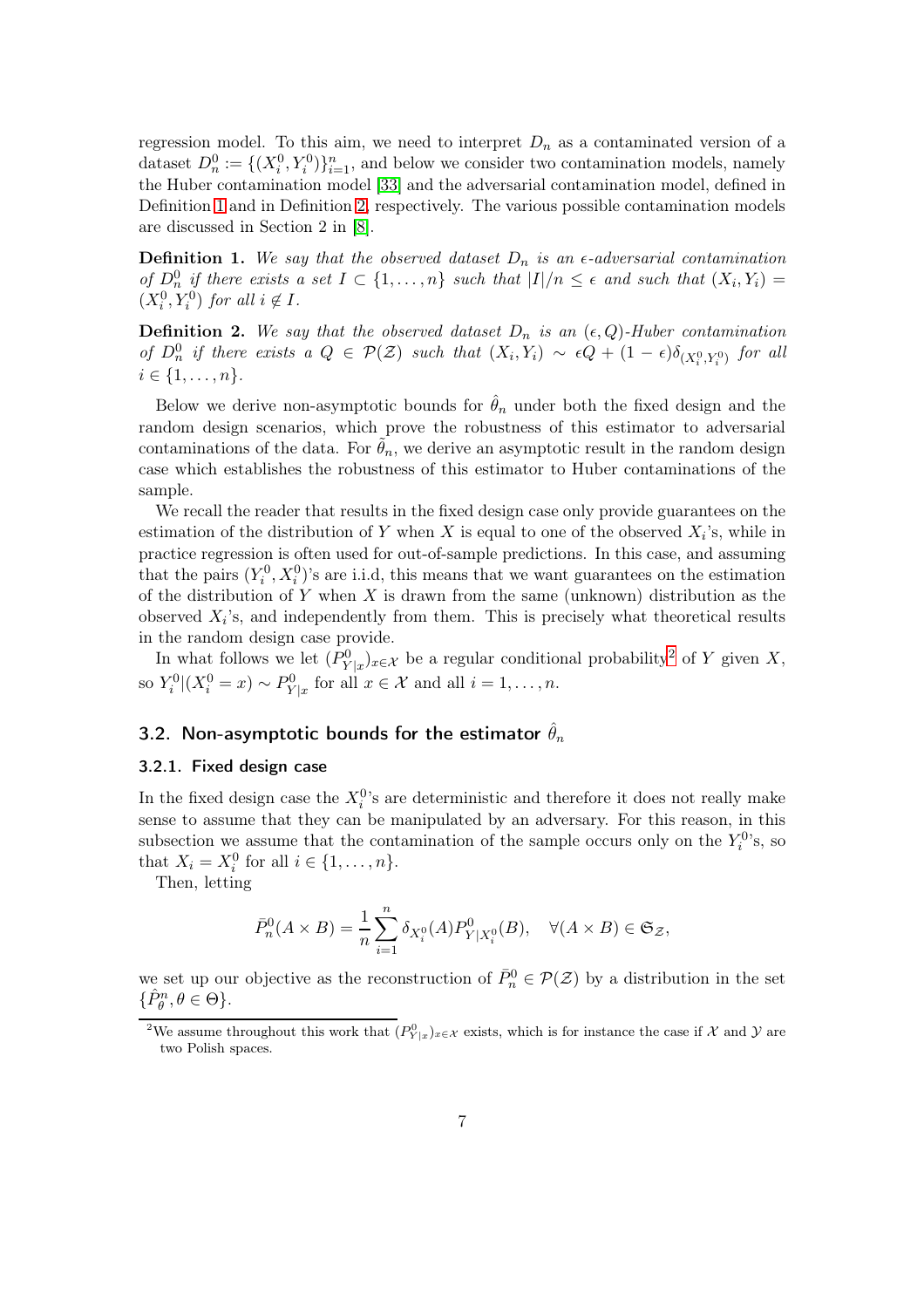The following lemma gives a non-asymptotic bound on the performances of the estimator  $\hat{\theta}_n$  for this task, under an adversarial contamination of the sample.

<span id="page-7-0"></span>**Lemma 1.** Assume that  $D_n$  is an  $\epsilon$ -adversarial contamination of  $D_n^0$  such that  $X_i = X_i^0$ for all  $i \in \{1, \ldots, n\}$ . Then, under Assumption [1,](#page-2-1)

$$
\mathbb{E}[\mathbb{D}_k(\hat{P}_{\hat{\theta}_n}^n, \bar{P}_n^0)] \le 4\epsilon + \inf_{\theta \in \Theta} \mathbb{D}_k(\hat{P}_{\theta}^n, \bar{P}_n^0) + \frac{2}{\sqrt{n}}
$$

and, for all  $\eta \in (0,1)$ ,

$$
\mathbb{P}\bigg\{\mathbb{D}_k(\hat{P}_{\hat{\theta}_n}^n,\bar{P}_n^0) < 4\epsilon + \inf_{\theta \in \Theta} \mathbb{D}_k(\hat{P}_{\theta}^n,\bar{P}_n^0) + \frac{1}{\sqrt{n}} \big(2 + \sqrt{2\log(1/\eta)}\big) \bigg\} \ge 1 - \eta. \tag{7}
$$

**Remark [1](#page-7-0).** Lemma 1 does not require any assumption on the distribution of the data  $\{(X_i^0, Y_i^0)\}_{i=1}^n$ .

In statistical theory we often assume that the "truth is in the model", that is, that there is a  $\theta_0 \in \Theta$  such that  $\hat{P}_{\theta_0}^n = \bar{P}_n^0$ . In this case, Lemma [1](#page-7-0) shows that

<span id="page-7-1"></span>
$$
\mathbb{E}\big[\mathbb{D}_k(\hat{P}_{\hat{\theta}_n}^n, \hat{P}_{\theta_0}^n)\big] \le 4\epsilon + 2/\sqrt{n} \tag{8}
$$

while, in the non-contaminated case where  $D_n = D_n^0$ ,

<span id="page-7-3"></span><span id="page-7-2"></span>
$$
\mathbb{E}[\mathbb{D}_k(\hat{P}_{\hat{\theta}_n}^n, \bar{P}_n^0)] \le 2/\sqrt{n}.\tag{9}
$$

In words, when computed from the uncontaminated dataset  $D_n^0$  the estimator  $\hat{\theta}_n$  is consistent for estimating  $\theta_0$  (with respect to the MMD distance) and, provided that  $\epsilon$  is small, an  $\epsilon$ -adversarial contamination of the sample will have only a negligible impact on the estimated parameter value. Similar consequences can be derived from the inequality in probability given in [\(7\)](#page-7-1).

Lemma [1](#page-7-0) implies the convergence of  $\hat{\theta}_n$  with respect to the MMD distance. However, under additional assumptions, it is possible to relate this form of convergence to the convergence with respect to a more usual criterion.

<span id="page-7-4"></span>**Theorem 1.** Under the assumptions of Lemma [1,](#page-7-0) let  $\|\cdot\|$  be a semi-norm on  $\Theta$  and  $\theta_0 \in \Theta$ . Assume that there exist a neighbourhood U of  $\theta_0$  and a constant  $\mu > 0$  such that  $\mathbb{D}_{k}(\hat{P}_{\theta}^{n},\hat{P}_{\theta_{0}}^{n}) \geq \mu \|\theta - \theta_{0}\|$  for all  $\theta \in U$ . Let  $\alpha = \inf_{\theta \in U^{c}} \mathbb{D}_{k}(\hat{P}_{\theta}^{n},\hat{P}_{\theta_{0}}^{n}) \in (0,2]$  and assume that  $\epsilon \in [0, \alpha/32)$  and that  $P^0_{Y|X_i^0} = P_{g(\theta_0, X_i^0)}$  for all  $i \in \{1, ..., n\}$  (well-specified model). Then,

 $\mathbb{P}\left(\lim \sup_{n \to \infty} \|\hat{\theta}_n - \theta_0\| \le 4\epsilon/\mu\right) = 1$ 

and, for all  $n \geq 64/\alpha^2$  and all  $\eta \in [2e^{-n\alpha^2/38}, 1)$ ,

$$
\mathbb{P}\bigg\{\|\hat{\theta}_n - \theta_0\| < \frac{4\epsilon}{\mu} + \frac{1}{\mu\sqrt{n}}\big(2 + \sqrt{2\log(2/\eta)}\big)\bigg\} \ge 1 - \eta.
$$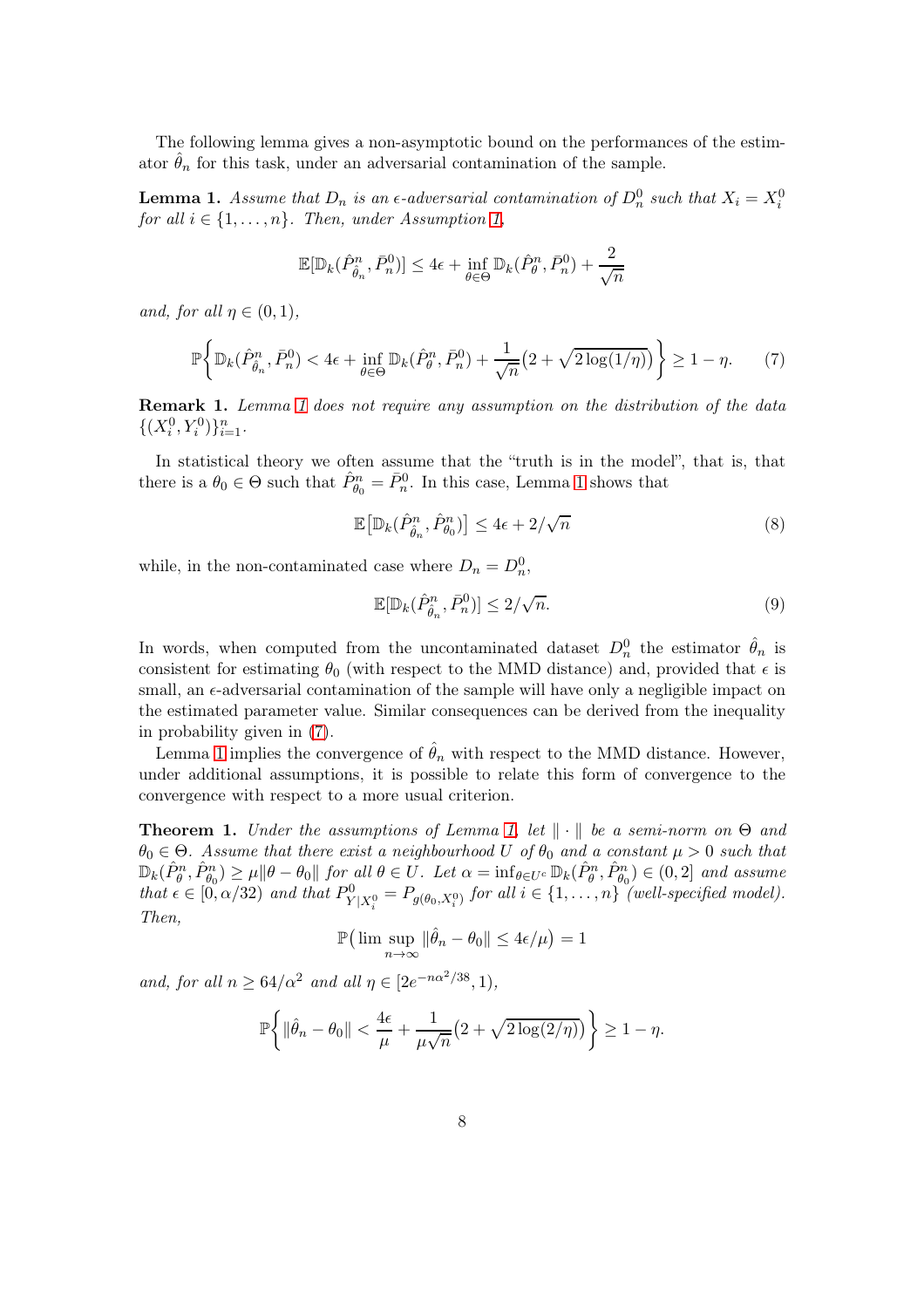### <span id="page-8-5"></span>3.2.2. Random design case

We assume now that the pairs  $(Y_i^0, X_i^0)$ 's are i.i.d. from some probability distribution  $P^0 \in \mathcal{P}(\mathcal{Z})$ . Let  $P_X^0$  be the marginal distribution of the  $X_i^0$ 's and, for every  $\theta \in \Theta$ , let  $P_{\theta} \in \mathcal{P}(\mathcal{Z})$  be defined by

$$
P_{\theta}(A \times B) = \mathbb{E}_{X \sim P_X^0} \left[ \mathbb{1}_A(X) P_{g(\theta, X)}(B) \right], \quad A \times B \in \mathfrak{S}_{\mathcal{Z}}.
$$

Then, we set up our objective as the reconstruction of  $P^0$  by a distribution in  $\{P_\theta, \theta \in \Theta\},\$ and our natural candidate is  $P_{\hat{\theta}_n}$ . Since the approximating set  $\{P_{\theta}, \theta \in \Theta\}$  is unknown (because it depends on  $P_X^0$ ) achieving this objective requires more care than in the fixed design setting. Notably, the results presented below are limited to the case where  $k = k_X \otimes k_Y$  and impose some conditions on the RKHSs  $\mathcal{H}_X$  and  $\mathcal{H}_Y$ .

<span id="page-8-6"></span>**Assumption 3.**  $\mathcal{X} \subseteq \mathbb{R}^d$  for some integer d. Moreover,  $\mathcal{X}$  is path-wise connected and such that  $\Lambda_d(\mathcal{X}) > 0$ , with  $\Lambda_d$  the Lebesgue measure on  $\mathbb{R}^d$ . (Remark that these latter two conditions impose no loss of generality as we can just replace  $\mathcal{X} \subseteq \mathbb{R}^d$  by any set that contains  $X$  and that satisfies them.)

<span id="page-8-0"></span>**Assumption 4.** Either the function  $f = 0$  is the only constant function in  $\mathcal{H}_X$ , either both  $\mathcal{H}_X$  and  $\mathcal{H}_Y$  contain non-zero constant functions.

<span id="page-8-1"></span>**Assumption 5.** For all  $f \in \mathcal{H}_Y$  and  $\theta \in \Theta$ ,  $g \in \mathcal{H}_X$  where  $g(x) = \mathbb{E}_{Y \sim P_{g(\theta,x)}}[f(Y)]$ .

Under the assumption that  $k = k_X \otimes k_Y$ , Assumption [4](#page-8-0) holds when  $k_X$  and  $k_Y$  are such that  $\inf_{(x,x')\in\mathcal{X}^2} k_X(x,x') > 0$  and  $\inf_{(y,y')\in\mathcal{X}^2} k_Y(y,y') > 0$ . Assumption [5](#page-8-1) is harder to fulfil but we provide in Section [4](#page-11-0) a class of characteristic kernels  $k = k_X \otimes k_Y$  that verify this assumption (as well as Assumption [4\)](#page-8-0).

<span id="page-8-2"></span>**Lemma 2.** Assume that  $D_n$  is an  $\epsilon$ -adversarial contamination of  $D_n^0$ . Then, under Assumptions [1](#page-2-1)[-5,](#page-8-1) there exists a constant  $C_{kx} \in (0,\infty)$  that depends only on  $kx$  such that

$$
\mathbb{E}[\mathbb{D}_k(P_{\hat{\theta}_n}, P^0)] \le 8\epsilon + \inf_{\theta \in \Theta} \mathbb{D}_k(P_{\theta}, P^0) + (\sqrt{2}C_{k_X} + 3)/\sqrt{n}
$$

and such that, for all  $\eta \in (0,1)$ ,

$$
\mathbb{P}\bigg\{\mathbb{D}_k(P_{\hat{\theta}_n}, P^0) < 8\epsilon + \inf_{\theta \in \Theta} \mathbb{D}_k(P_{\theta}, P^0) + \frac{(3 + C_{k_X})(1 + \sqrt{2\log(4/\eta)}}{\sqrt{n}}\bigg\} \ge 1 - \eta.
$$

From Lemma [2](#page-8-2) we can readily obtain the random design counterpart of the inequalities [\(8\)](#page-7-2)-[\(9\)](#page-7-3), obtained in the fixed design setting, to prove the consistency of  $\hat{\theta}_n$  in the wellspecified case and in the absence of contamination.

The following theorem is the main result of this subsection.

<span id="page-8-3"></span>**Theorem 2.** Assume that there is a unique  $\theta_0 \in \Theta$  such that  $\mathbb{D}_k(P_{\theta_0}, P^0) = \inf_{\theta \in \Theta} \mathbb{D}_k(P_{\theta}, P^0)$ and that there exist a neighbourhood U of  $\theta_0$  and a constant  $\mu > 0$  such that

<span id="page-8-4"></span>
$$
\mathbb{D}_k(P_\theta, P^0) \ge \mathbb{D}_k(P_{\theta_0}, P^0) + \mu \|\theta - \theta_0\|, \quad \forall \theta \in U. \tag{10}
$$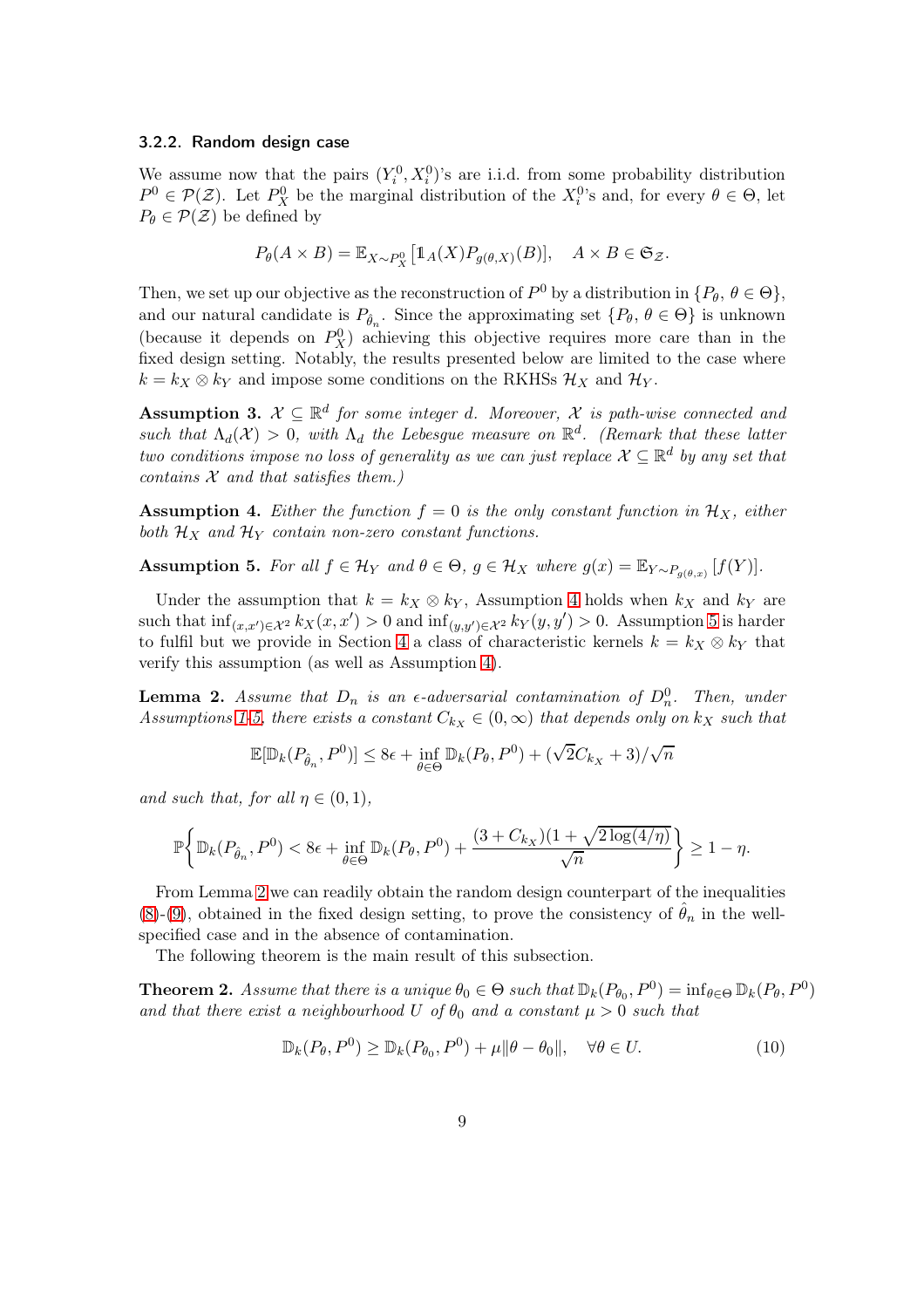Let  $\alpha = \inf_{\theta \in U^c} \mathbb{D}_k(P_\theta, P^0) - \mathbb{D}_k(P_{\theta_0}, P^0) \in (0, 2]$  and assume that  $D_n$  is an  $\epsilon$ -adversarial contamination of  $D_n^0$  for some  $\epsilon \in [0, \alpha/64)$ . Assume also that Assumptions [1](#page-2-1)[-5](#page-8-1) hold and let  $C_{k_X} \in (0,\infty)$  be as in Lemma [2.](#page-8-2) Then,

$$
\mathbb{P}\big(\limsup_{n\to\infty}\|\hat{\theta}_n-\theta_0\|\leq 8\epsilon/\mu\big)=1
$$

and there exist constants  $(C_1, C_2) \in (0, \infty)^2$ , that depend only on  $\alpha$  and on  $C_{k_X}$ , such that for all  $n \geq C_1$  and all  $\eta \in [8e^{-C_2 n}, 1)$  we have

$$
\mathbb{P}\bigg\{\|\hat{\theta}_n - \theta_0\| < \frac{8\epsilon}{\mu} + \frac{(C_{k_X} + 3)}{\mu\sqrt{n}} \Big(1 + \sqrt{2\log(8/\eta)}\Big)\bigg\} \ge 1 - \eta.
$$

**Remark 2.** If  $P^0 = P_{\theta_0}$  for some  $\theta_0 \in \Theta$  (i.e. if the model is well-specified) then a sufficient condition for  $\theta_0$  to be the unique global minimizer of the mapping  $\theta \mapsto \mathbb{D}_k(P_\theta, P^0)$ is that k is characteristic and the model  $\{P_\theta, \theta \in \Theta\}$  is identifiable, in the sense that  $\theta_1 \neq \theta_2 \Rightarrow P_{\theta_1} \neq P_{\theta_2}$ .

In Theorem [2](#page-8-3) the distribution  $P_{\theta_0}$  should be interpreted as the best approximation of  $P^0$  in the sense of the MMD distance  $\mathbb{D}_k$  and thus, if the model contains  $P^0$ , we have  $P_{\theta_0} = P^0$  in the theorem. If a small fraction  $\epsilon$  of the data is corrupted then the theorem ensures that  $\hat{\theta}_n$  still estimates well  $\theta_0$ . In particular, the first part of Theorem [2](#page-8-3) implies that the influence function of the estimator  $\hat{\theta}_n$  is bounded. It is also worth noting that since Theorem [2](#page-8-3) imposes no conditions on  $\Theta$ , taking  $\epsilon = 0$  in this result establishes the almost sure convergence of  $\hat{\theta}_n$  towards  $\theta_0$  for non-compact parameter spaces. This is an important difference with the popular maximum likelihood estimator which, typically, requires  $\Theta$  to be compact in order to converge with probability one to  $\theta_0$ .

Condition [\(10\)](#page-8-4) of Theorem [2](#page-8-3) requires that the function  $\theta \mapsto \mathbb{D}_k(P_\theta, P^0) - \mathbb{D}_k(P_{\theta_0}, P^0)$ is strongly convex in a neighbourhood U of  $\theta_0$ , a condition which is rather weak, as shown in the next proposition.

<span id="page-9-0"></span>**Proposition 1.** Assume that  $\theta_0 \in \operatorname{argmin}_{\theta \in \Theta} \mathbb{D}_k(P_\theta, \tilde{P}^0)$  is unique and that the function  $\theta \mapsto \mathbb{D}_k(P_\theta, \tilde{P}^0)$  is twice continuously differentiable at  $\theta_0$ . Then, condition [\(10\)](#page-8-4) of Theorem [2](#page-8-3) holds.

### 3.3. Asymptotic guarantees for the estimator  $\theta_n$

For this estimator we set up our objective as the reconstruction of the regular conditional probability  $(P^0_{Y|x})_{x\in\mathcal{X}}$  by a distribution in the set  $\{(P_{g(\theta,x)})_{x\in\mathcal{X}}, \theta\in\Theta\}$ . As in Section [3.2.2,](#page-8-5) in what follows we denote by  $P^0$  the distribution of the  $(X_i^0, Y_i^0)$ 's. In addition, for  $Q \in \mathcal{P}(\mathcal{Z})$  we let  $Q_X$  and  $(Q_{Y|x})_{x \in \mathcal{X}}$  be the distribution of X and the regular probability of Y given X when  $(X, Y) \sim Q$ , respectively.

It is direct to see that  $\theta_n$  is an M-estimator, and therefore sufficient conditions on  $k_Y$ and on the statistical model to ensure that  $\tilde{\theta}_n$  converges to some value  $\tilde{\theta}_0 \in \Theta$  as  $n \to \infty$ can be obtained from the general theory on M-estimators ([\[13\]](#page-46-0), Chapter 5). The focus of the present paper being on robust estimation, the following proposition only establishes this result under the strong assumption that  $\Theta$  is a compact set.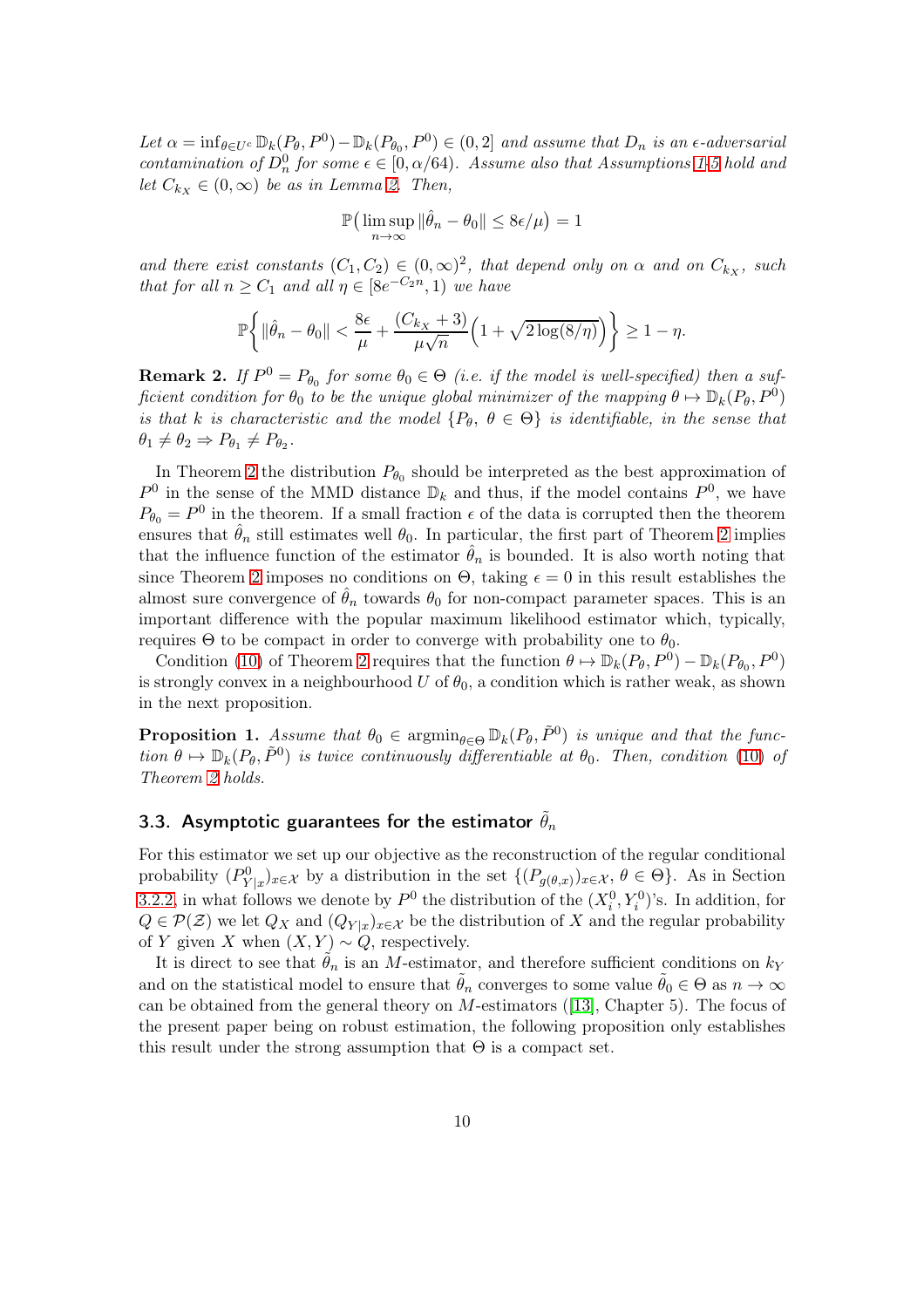<span id="page-10-0"></span>**Proposition 2.** Let  $k_Y$  satisfy  $|k_Y| \leq 1$ ,  $D_n = D_n^0$  for all n, and assume that the following conditions hold:

- $\bullet$   $\Theta$  is compact,
- the mapping  $\theta \mapsto \mathbb{E}_{Y,Y \stackrel{\text{iid}}{\sim} P_{g(\theta,x)}} \big[ k_Y(Y,Y') 2k_Y(Y,y) \big]$  is continuous on  $\Theta$  for all  $(x, y) \in \mathcal{X} \times \mathcal{Y}$ ,
- the mapping  $\theta \mapsto \mathbb{E} \big[ \mathbb{D}_{k_{Y}} (P_{g(\theta, X_{1})}, P_{Y|X_{1}}^{0})^{2} \big]$  has a unique global minimum at  $\tilde{\theta}_{0} \in \Theta$ .

Then,  $\tilde{\theta}_n \to \tilde{\theta}_0$  in P-probability.

**Remark 3.** If the model is well-specified, that is if  $(P^0_{Y|x})_{x \in \mathcal{X}} \in \{(P_{g(\theta,x)})_{x \in \mathcal{X}}, \theta \in \Theta\},\$ then a sufficient condition for  $\tilde{\theta}_0$  to be well-defined is that  $k_Y$  is a characteristic kernel and the model  $\{(P_{g(\theta,x)})_{x\in\mathcal{X}}, \theta \in \Theta\}$  is identifiable, in the sense that  $\mathbb{P}(\theta_1 \neq \theta_2 \Rightarrow P_{g(\theta_1,X)} \neq \emptyset\}$  $P_{g(\theta_2,X)}( ) = 1.$ 

**Remark 4.** Using the general theory on M-estimators ([\[13\]](#page-46-0), Chapter 5) one can obtain sufficient conditions on  $k_Y$  and on the statistical model which ensure that  $\tilde{\theta}_n$  is  $\sqrt{n}$ consistent and asymptotically Gaussian.

**Remark 5.** Unless the model is well-specified, the parameter value  $\tilde{\theta}_0$  defined in Propos-ition [2](#page-10-0) may be different from the parameter value  $\theta_0$  the estimator  $\hat{\theta}_n$  converges to (see Theorem [2\)](#page-8-3).

Recalling that for  $\hat{\theta}_n$  we focus on Huber's type contaminations of the sample, in Propos-ition [2](#page-10-0) there is no loss of generality to assume that  $D_n = D_n^0$  for all n (no contamination). Indeed, in the random design setting, under an  $(\epsilon, Q)$ -Huber contamination of the sample we have that  $(X_i, Y_i) \stackrel{\text{iid}}{\sim} \tilde{P}^0 := \epsilon Q + (1 - \epsilon) P^0$  and thus, since Proposition [2](#page-10-0) requires no assumption on  $P^0$ , it results remains valid of  $P^0$  is replaced by  $\tilde{P}^0$ .

The following theorem provides an asymptotic guarantee regarding the robustness of  $\hat{\theta}_n$  to Huber type contamination of the data. Notably, a direct implication of this theorem is that the influence function of  $\tilde{\theta}_n$  is bounded.

<span id="page-10-2"></span>**Theorem 3.** Let  $k_Y$  satisfy  $|k_Y| \leq 1$ ,  $Q \in \mathcal{P}(\mathcal{Z})$  and assume that following two conditions hold:

- the mapping  $\theta \mapsto \mathbb{E}\big[\mathbb{D}_{k_{Y}}\big(P_{g(\theta,X_1^0)},P_{Y|X_1^0}^0\big)^2\big]$  has a unique global minimum at  $\tilde{\theta}_0$ ,
- there exist a neighbourhood U of  $\tilde{\theta}_0$  and a constant  $\mu > 0$  such that, for all  $\theta \in U$ ,

<span id="page-10-1"></span>
$$
\mathbb{E}_{X \sim P_X^0} \left[ \mathbb{D}_{k_Y} (P_{g(\theta, X)}, P_{Y|X}^0)^2 \right] \geq \mathbb{E}_{X \sim P_X^0} \left[ \mathbb{D}_{k_Y} (P_{g(\tilde{\theta}_0, X)}, P_{Y|X}^0)^2 \right] + \mu \|\theta - \tilde{\theta}_0\|. \tag{11}
$$

Let

$$
\alpha = \inf_{\theta \in U^c} \mathbb{E}_{X \sim P_X^0} [\mathbb{D}_{k_Y}(P_{g(\theta, X)}, P_{Y|X}^0)^2] - \mathbb{E}_{X \sim P_X^0} [\mathbb{D}_{k_Y}(P_{g(\tilde{\theta}_0, X)}, P_{Y|X}^0)^2] \in (0, 4]
$$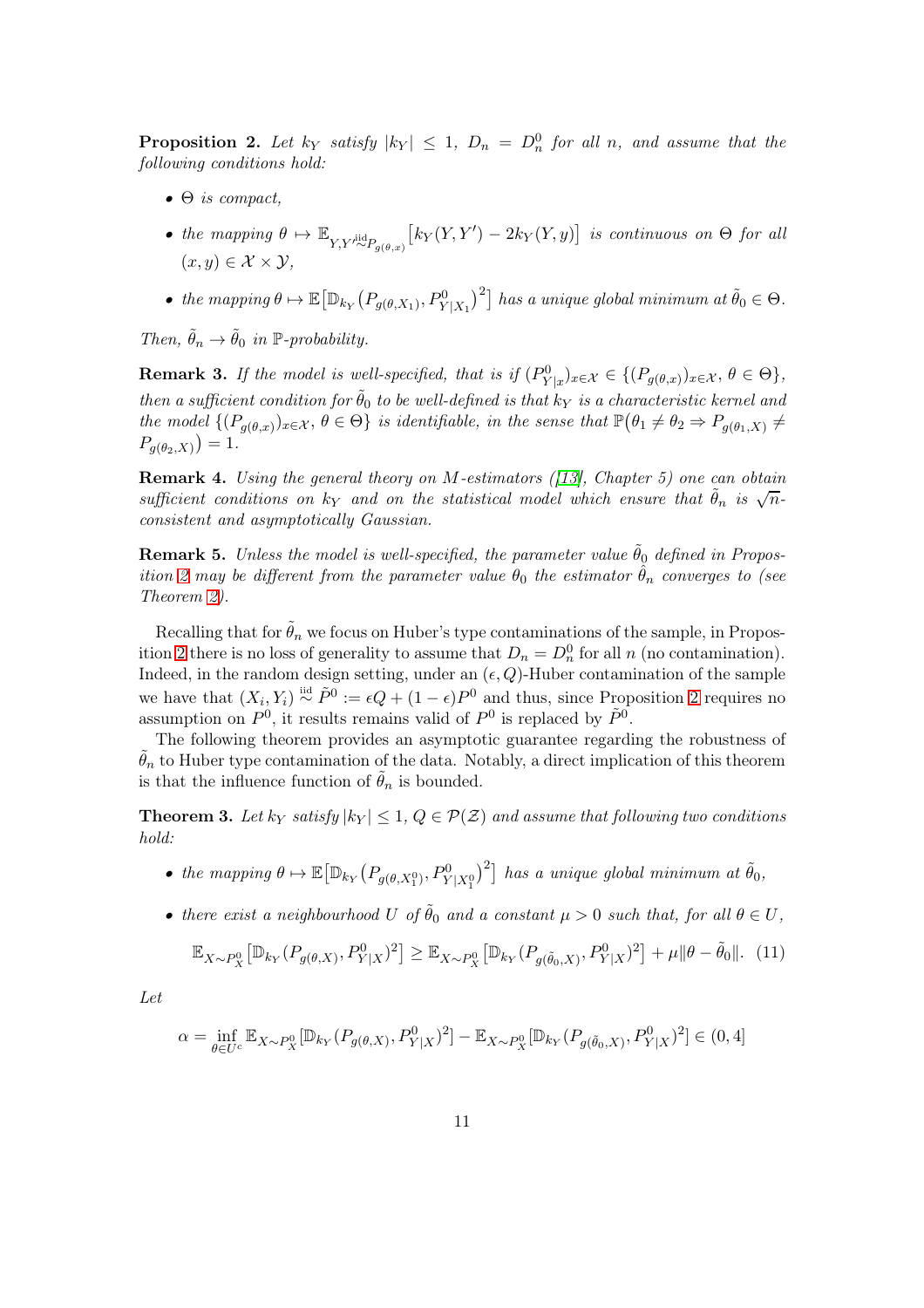and assume that  $\epsilon \in [0, \alpha/(52 + \alpha))$ . Then, for all

$$
\tilde{\theta}_{Q,\epsilon} \in \mathop{\rm argmin}_{\theta \in \Theta} \mathbb{E}_{X_1 \sim \epsilon Q_X + (1-\epsilon)P_X^0} \left[ \mathbb{D}_{k_Y} \left( P_{g(\theta,X_1)}, \epsilon Q_{Y|X_1} + (1-\epsilon)P_{Y|X_1}^0 \right)^2 \right]
$$

we have  $\|\tilde{\theta}_{Q,\epsilon} - \tilde{\theta}_0\| \leq 52\epsilon/(\mu - \epsilon \mu).$ 

Following similar steps as in the proof of Proposition [1](#page-9-0) it is easily checked that condition [\(11\)](#page-10-1) holds when the function  $\theta \mapsto \mathbb{E}_{X \sim P_X^0} [\mathbb{D}_{k_Y}(P_{g(\theta,X)}, P_{Y|X}^0)^2]$  has  $\tilde{\theta}_0$  as unique global minimizer and is twice continuously differentiable around this parameter value.

# <span id="page-11-0"></span>4. A class of characteristic kernels satisfying the assumptions of Lemma [2](#page-8-2)

Let  $\psi : \mathbb{R} \to (0,1)$  be such that  $\psi(0) = 1/2$  and  $\psi(v) = 1/2 + (\sqrt{v^2 + 1} - 2)/v$  for all  $v \neq 0$ . For any  $d \in \mathbb{N}$  we let  $\psi_{(d)}(v) = (\psi(v_1), \dots, \psi(v_d))$ , noting that  $\psi_{(d)} : \mathbb{R}^d \to (0, 1)^d$ is a  $C^1$ -diffeomorphism. Then, we let  $k_{\alpha,\gamma_X}$  be the kernel on X defined by  $k_{\alpha,\gamma_X}(x,x') =$  $K_{\alpha,\gamma_X}(\|\psi_{(d)}(x)-\psi_{(d)}(x')\|),$  with  $K_{\alpha,\gamma_X}$  the Matérn kernel with smoothness parameter  $\alpha > 0$  and bandwidth parameter  $\gamma_X > 0$ . We refer the reader to Example 2.2 in [\[7\]](#page-45-3) for the definition  $K_{\alpha,\gamma_X}$  and note that  $K_{\alpha,\gamma_X}$  reduces to the exponential kernel when  $\alpha = 1/2$ , i.e.  $K_{1/2,\gamma_X}(\|x - x'\|) = \exp(-\|x - x'\|/\gamma_X)$ .

The following proposition shows that the class of kernels  $\{k_{\alpha,\gamma_X}, (\alpha, \gamma_X) \in (0, \infty)^2\}$ can be used to construct a characteristic kernel  $k = k_X \otimes k_Y$  on  $\mathcal{X} \times \mathcal{Y}$  that verifies Assumptions [1,](#page-2-1) [2](#page-3-0) and [4.](#page-8-0)

<span id="page-11-1"></span>**Proposition 3.** Let  $\mathcal{X} = \mathbb{R}^d$ ,  $k_X = c \, k_{\frac{m}{2}, \gamma_X}$  for some constants  $(m, \gamma_X, c) \in \mathbb{N} \times (0, \infty)^2$ such that  $|k_X| \leq 1$ , and let  $k_Y = \beta K + (\hat{1} - \beta)$  for some  $\beta \in (0,1)$  and for some continuous translation invariant characteristic kernel K on  $\mathcal Y$  satisfying  $|K| \leq 1$ . Then, the kernel  $k := k_X \otimes k_Y$  on  $\mathcal{X} \times \mathcal{Y}$  is characteristic and Assumptions [1,](#page-2-1) [2](#page-3-0) and [4](#page-8-0) hold.

The next result notably implies that, under some regularity conditions on the model  $\{(P_{g(\theta,x)})_{x\in\mathcal{X}}, \theta\in\Theta\}$ , the kernel k defined in Proposition [3](#page-11-1) satisfies Assumption [5.](#page-8-1)

<span id="page-11-2"></span>**Theorem 4.** Let  $\mathcal{X} = \mathbb{R}^d$ ,  $k_X = c \, k_{\frac{m}{2}, \gamma_X}$  for some constants  $(m, \gamma_X, c) \in \mathbb{N} \times (0, \infty)^2$ such that  $|k_X| \leq 1$ , let  $k_Y$  be a continuous kernel on Y satisfying  $|k_y| \leq 1$ , and let  $s = (d + m)/2$  if  $(d + m)$  is even and  $s = (d + m + 1)/2$  if  $(d + m)$  is odd. Let  $A_s = \left\{a \in \mathbb{N}_0^d : \sum_{i=1}^d a_i \leq s\right\}$  and assume that each distribution  $P_\lambda$  has a density  $p_\lambda$ with respect to a measure  $\mu$ .

For all  $(\theta, x, y, a) \in \Theta \times \mathcal{X} \times \mathcal{Y} \times A_s$  let  $I_a = \{ \lambda \in A_s : \lambda_i \leq a_i, \forall i \in \{1, ..., d\} \}$  and

$$
h_{a,\theta}(y,x) = \left(\max_{\lambda \in I_a} \prod_{i=1}^d \left(1 + x_i^2\right)^{\lambda_i+1}\right) \max_{\lambda \in I_a} \left|\frac{\partial \sum_{i=1}^d \lambda_i}{\partial x_1^{\lambda_1} \dots \partial x_d^{\lambda_d}} p_{g(\theta,x)}(y)\right|,
$$

with the convention  $h_{a,\theta}(y,x) = p_{g(\theta,x)}(y)$  when  $a = (0,\ldots,0)$ .

Assume that the following conditions hold for all  $(\theta, a) \in \Theta \times A_s$ .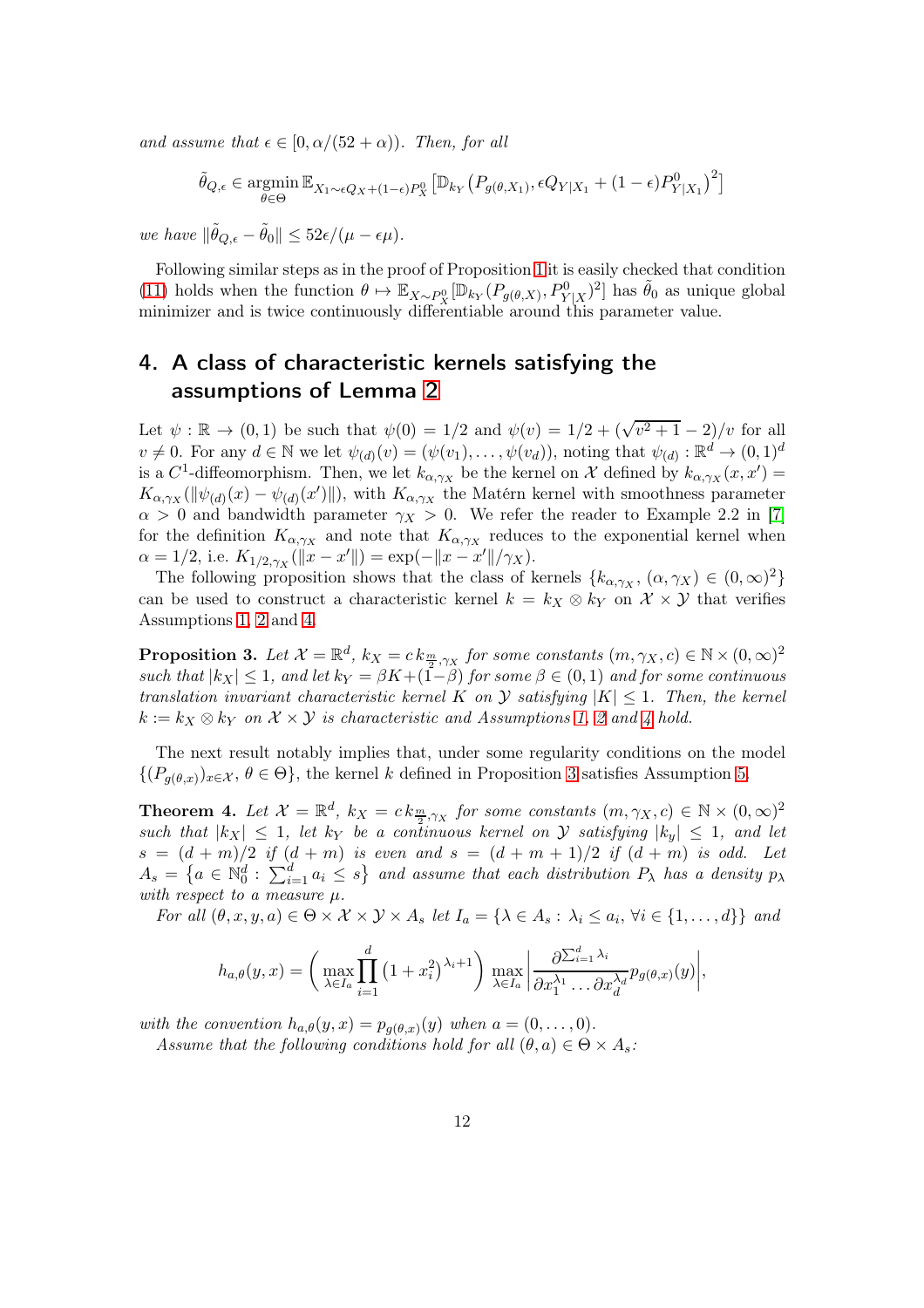- <span id="page-12-2"></span><span id="page-12-1"></span>(C1)  $\int_{\mathcal{X}} h_{a,\theta}(y,x)^2 \Lambda_d(\mathrm{d}x) < \infty$  for all  $y \in \mathcal{Y}$ ,
- <span id="page-12-3"></span>(C2)  $\int_{\mathcal{Y}\times\mathcal{X}} h_{a,\theta}(y,x)^2 \Lambda_d \otimes \mu(\mathrm{d}(x,y)) < \infty$ ,
- <span id="page-12-5"></span><span id="page-12-0"></span>(C3) one of the following two conditions hold:
	- a) The set  $\mathcal Y$  is countable,
	- b) (i) For some  $M \in \mathbb{N}$  there exist separable sets  $\{\mathcal{Y}_m\}_{m=1}^M$  such that  $\cup_{m=1}^M \mathcal{Y}_m =$ y and such that, for all  $m \in \{1, \ldots, M\}$ ,  $\mathcal{Y}_m \in \mathfrak{S}_{\mathcal{Y}}$  and the function  $y \mapsto \frac{\partial^{\sum_{i=1}^d a_i}}{\partial x_1^{a_1} \dots \partial x_n^{a_n}}$  $\frac{\partial^{2}u}{\partial x_1^{a_1}...\partial x_d^{a_d}}p_{g(\theta,x)}(y)$  is continuous on  $\mathcal{Y}_m$ , for all  $x \in \mathcal{X}$ . (ii)  $\sup_{x \in \mathcal{X}} |h_{a,\theta}(y,x)| < \infty$  for all  $y \in \mathcal{Y}$ .

Then, Assumption [5](#page-8-1) is satisfied.

**Remark 1.** If the measurable space  $(X, \mathfrak{S}_X, \Lambda_d)$  is complete then part (ii) of Condition  $(C3)b$ ) can be omitted. We conjecture that under additional technical assumptions on  $(\mathcal{Y}, \mathfrak{S}_{\mathcal{Y}}, \mu)$  Condition [\(C1\)](#page-12-1) may be omitted too.

**Remark 2.** It is worth noting that the estimator  $\hat{\theta}_n$  does not depend on the constants c and β appearing in the definition of  $k_X$  and  $k_Y$ . Thus, in practice we can always set  $c = \beta = 1$ .

**Remark 3.** Other  $C^1$ -diffeomorphisms  $\psi : \mathbb{R} \to (0,1)$  than the one considered above can used in the definition of  $k_{\alpha,\gamma_X}$ , such as the logistic function or the (rescaled) arctan function. However, other choices for the mapping  $\psi$  may require stronger assumptions on the model for the conclusion of Theorem [4](#page-11-2) to hold.

The following corollary summarizes the conclusions of Proposition [3](#page-11-1) and of Theorem [4](#page-11-2) for some popular regression models.

<span id="page-12-4"></span>**Corollary 1.** Let  $\mathcal{X} = \mathbb{R}^d$ ,  $k_X$  and  $k_Y$  be as in Proposition [3](#page-11-1) and as in Theorem [4,](#page-11-2) and let  $k = k \times \otimes k$ . Then k is characteristic and Assumptions [1-](#page-2-1)[5](#page-8-1) are satisfied for:

- 1. The Gaussian linear regression model with unknown variance (see Section [5.2\)](#page-13-1),
- 2. For the mixture of Gaussian linear regression models with unknown variances and unknown mixture weights; that is for  $P_{g(\theta,x)} = \sum_{m=1}^{M} \alpha_m \mathcal{N}_1(\beta_m^{\top} x, \sigma_m^2)$  with  $M \in \mathbb{N}$ known and with  $\theta = (\beta_1, \ldots, \beta_M, \sigma_1, \ldots, \sigma_M, \alpha_1, \ldots, \alpha_M) \in \Theta$  where

$$
\Theta = \mathbb{R}^{Md} \times (0, \infty)^M \times \left\{ (a_1, \ldots, a_M) \in [0, 1]^M : \sum_{m=1}^M a_m = 1 \right\}.
$$

- 3. For the Poisson linear regression model; that is for  $P_{g(\theta,x)} = \mathcal{P}ois(\exp(\theta^\top x))$  with  $\theta \in \Theta := \mathbb{R}^d$ .
- 4. For the Logistic regression model; that is for  $P_{g(\theta,x)} = \mathcal{B}er(1/(1 + \exp(\theta^\top x))$  with  $\theta \in \Theta := \mathbb{R}^d$ .
- 5. For the Heckman sample selection model (see Section [5.3\)](#page-14-0).
- 6. For the Gamma regression model with unknown shape parameter (see Section [5.4\)](#page-17-0).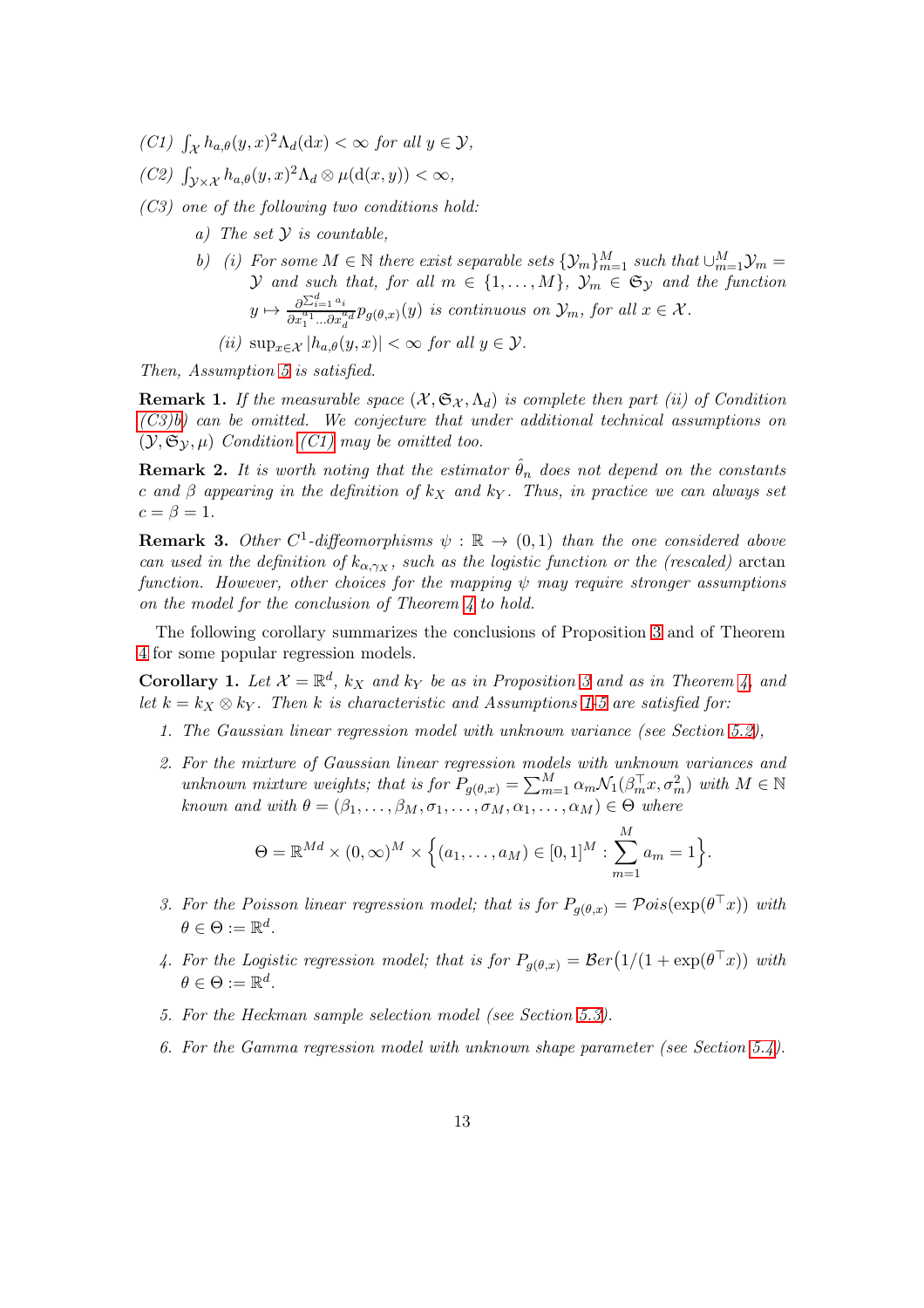## <span id="page-13-2"></span><span id="page-13-0"></span>5. Numerical experiments

### 5.1. Set-up

All the results presented in this section are obtained with the kernel  $k = k_Y \otimes k_X$ , where  $k_Y$  is the exponential kernel with parameter  $\gamma_Y = 1$ , that is with  $k_Y(y, y') =$  $\exp(-\|y-y'\|)$ , and where  $k_X = c k_{\frac{m}{2}, \gamma_X}$  with  $c = m = 1$  and  $\gamma_X = 0.01$ .

For each experiment the observations used to fit the model are obtained from an uncontaminated dataset  $d_N^0 = \{(x_i^0, y_i^0)\}_{i=1}^N$  that we contaminate as follows. We choose an  $\epsilon \in [0,1)$  and randomly select a set  $I \subset \{1,\ldots,N\}$  such that  $|I| = |\epsilon N|$ . For all  $i \in \{1,\ldots,N\}$  we then let  $(x_i, y_i) = (x_i^0, y_i^0)$  if  $i \notin I$  and  $(x_i, y_i) = (x_i^c, y_i^c)$  for some  $(x_i^c, y_i^c) \in \mathcal{Z}$  if  $i \in I$ . The way we generate the  $(x_i^c, y_i^c)$ 's will vary from one example to the next and will therefore be specified in due course. Finally, for  $n \leq N$  we let  $d_n := \{(x_i, y_i)\}_{i=1}^n$  be the sample available to estimate the model parameters.

Below the value of the estimators  $\hat{\theta}_n$  and  $\hat{\theta}_n$  are obtained using AdaGrad [\[23\]](#page-19-15), an adaptive stochastic gradient algorithm, and the strategy exposed in Appendix [A](#page-21-9) for computing the former estimator is implemented. As suggested in Section [2.5,](#page-5-1) the algorithms that compute  $\hat{\theta}_n$  and  $\hat{\theta}_n$  use the maximum likelihood estimator as starting value.

### <span id="page-13-1"></span>5.2. Gaussian linear regression

We let  $d = 8$  and, for every  $x \in \mathbb{R}^d$ , we let  $P_{g(\theta,x)} = \mathcal{N}_1(\beta^\top x, \sigma^2)$  with  $\theta = (\beta, \sigma) \in \Theta :=$  $\mathbb{R}^d \times (0,\infty)$ . For this example the dataset  $d_N^0$  is constructed by simulating independent observations using

$$
Y_i^0 = \beta_0^{\top} X_i^0 + \epsilon_i, \quad (X_i^0, \epsilon_i) \stackrel{\text{iid}}{\sim} \mathcal{N}_d(0, I_d) \otimes \text{Laplace}(0, \sigma_0)
$$

with  $\beta_0 = (4, 4, 3, 3, 2, 2, 1, 1)$  and  $\sigma_0 = 1$ . The model  $\left\{ (P_{g(\theta,x)})_{x \in \mathbb{R}^d}, \theta \in \Theta \right\}$  is therefore misspecified and, in what follows, we focus on the estimation of  $\beta_0$ .

We let  $N = 5000$  and for  $n \leq N$  and  $\epsilon > 0$  the contaminated dataset  $d_n$  is generated as explained in Section [5.1,](#page-13-2) where two types of outliers  $(x_i^c, y_i^c)$  are considered for this example. More precisely, we say that the outliers are of type X when  $y_i^c = y_i$  and  $x_i^c$ is such that  $x_{ij}^c = x_{ij}$  for all  $j > 1$  and such that  $x_{i1}^c$  is a random draw from the from the  $\mathcal{N}(5,1)$  distribution, and of type Y when  $y_i^c$  is a random draw from the  $\mathcal{N}(10,1)$ distribution and  $x_i^c = x_i$ .

In Table [1](#page-14-1) we report, for different values of  $n \leq N$  and of  $\epsilon \in [0, 0.03]$ , the root mean squared error (RMSE) for the estimation of  $\beta_0$  obtained for four estimators, namely the ordinary least square estimator  $\beta_{ols,n}$ , the least absolute deviation estimator  $\beta_{lad,n}$ , the robust estimator of  $\beta$  in linear Gaussian regression models proposed by [\[37\]](#page-20-14) (computed using the R package robustbase), and the two proposed estimators  $\hat{\beta}_n$  and  $\tilde{\beta}_n$ .

When the sample is not contaminated (i.e. when  $d_n = d_n^0$ ) we observe that the OLS estimator is the best estimator. However, this estimator is extremely sensitive to the presence of outliers (of both types), a fact that is already well documented in the lit-erature, see for example Chapter 1 in [\[50\]](#page-21-10). The estimator  $\beta_{\text{lad},n}$  is robust to outliers but its RMSE is almost always higher than the one obtained with the two MMD based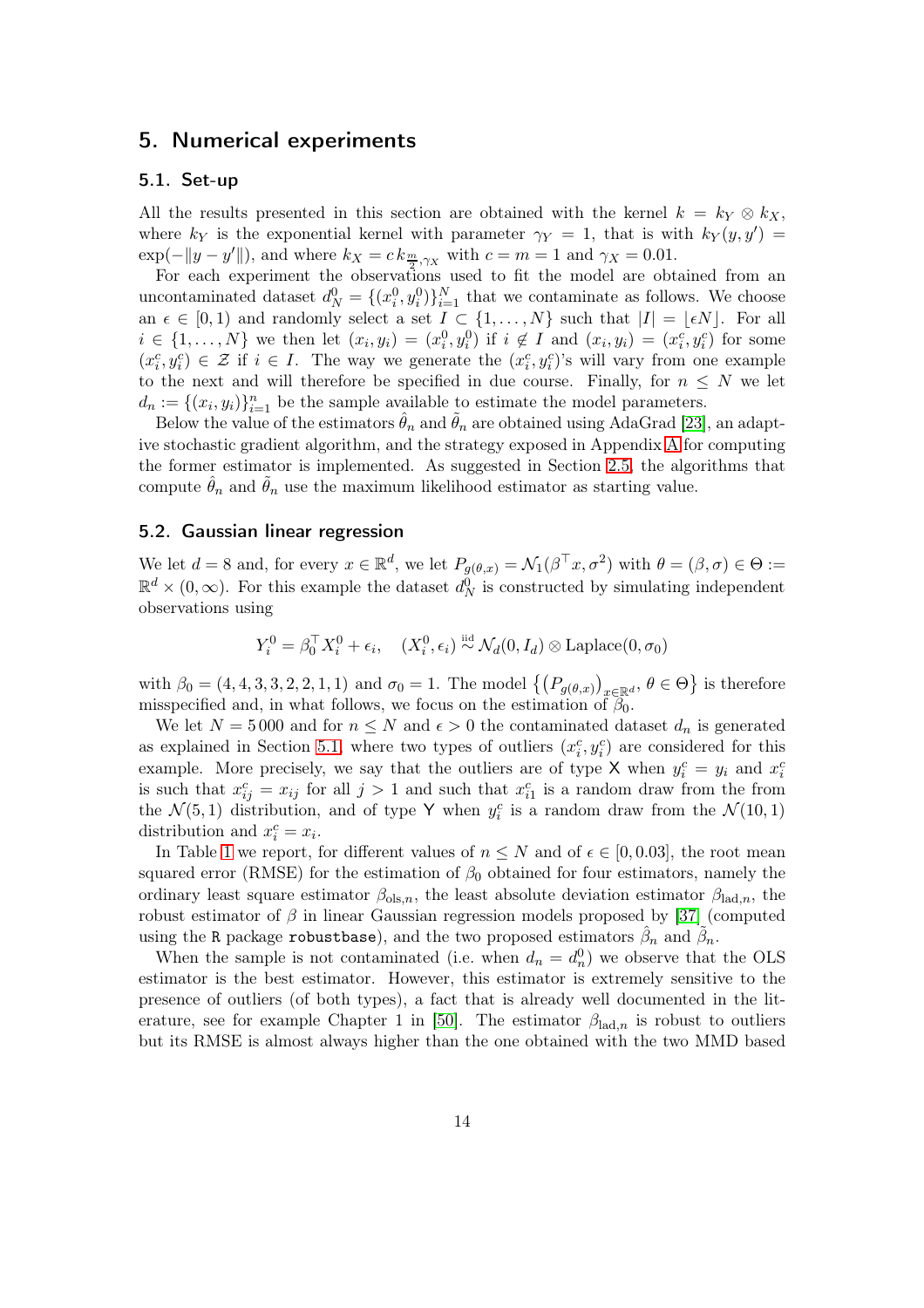<span id="page-14-1"></span>

| $\tau$         | type | $\boldsymbol{n}$ | $\beta_{\text{ols},n}$ | $\beta_{\mathrm{lad},n}$ | $\beta_{\text{rob},n}$ | $\overline{\hat{\beta}}_n$ | $\tilde{\beta}_n$ |
|----------------|------|------------------|------------------------|--------------------------|------------------------|----------------------------|-------------------|
|                |      | 100              | 0.372                  | 0.353                    | 0.350                  | 0.355                      | 0.334             |
| $\Omega$       |      | 1000             | 0.116                  | 0.092                    | 0.104                  | 0.108                      | 0.107             |
|                |      | 5 0 0 0          | 0.053                  | 0.039                    | 0.046                  | 0.049                      | 0.047             |
|                |      | 100              | 0.464                  | 0.339                    | 0.385                  | 0.350                      | 0.342             |
| 1              | Y    | 1 0 0 0          | 0.181                  | 0.094                    | 0.106                  | 0.105                      | 0.097             |
|                |      | 5 0 0 0          | 0.103                  | 0.043                    | 0.049                  | 0.054                      | 0.051             |
|                |      | 100              | 0.647                  | 0.351                    | 0.359                  | 0.337                      | 0.333             |
| $\overline{2}$ | Y    | 1 0 0 0          | 0.241                  | 0.097                    | 0.110                  | 0.114                      | 0.115             |
|                |      | 5000             | 0.175                  | 0.039                    | 0.047                  | 0.051                      | 0.052             |
|                |      | 100              | 0.724                  | 0.331                    | 0.343                  | 0.329                      | 0.320             |
| 3              | Y    | 1000             | 0.309                  | 0.100                    | 0.108                  | 0.113                      | 0.110             |
|                |      | 5000             | 0.250                  | 0.043                    | 0.048                  | 0.053                      | 0.055             |
|                |      | 100              | 0.870                  | 0.356                    | 0.374                  | 0.342                      | 0.338             |
| 1              | X    | 1 0 0 0          | 0.836                  | 0.111                    | 0.105                  | 0.104                      | 0.096             |
|                |      | 5 0 0 0          | 0.818                  | 0.065                    | 0.049                  | 0.054                      | 0.052             |
|                |      | 100              | 1.575                  | 0.400                    | 0.347                  | 0.337                      | 0.331             |
| $\overline{2}$ | X    | 1 0 0 0          | 1.467                  | 0.160                    | 0.110                  | 0.112                      | 0.115             |
|                |      | 5 0 0 0          | 1.401                  | 0.119                    | 0.046                  | 0.051                      | 0.052             |
|                |      | 100              | 1.838                  | 0.442                    | 0.344                  | 0.331                      | 0.323             |
| 3              | X    | 1 0 0 0          | 1.805                  | 0.216                    | 0.108                  | 0.113                      | 0.109             |
|                |      | 5000             | 1.771                  | 0.183                    | 0.048                  | 0.054                      | 0.056             |

Table 1.: Results for the Gaussian linear regression model. For each experimental setting we report the RMSE over 25 replications.

estimators  $\hat{\beta}_n$  and  $\tilde{\beta}_n$ , especially in the case of outliers of type X. We also observe that  $\hat{\beta}_n$  and  $\tilde{\beta}_n$  are robust to the two considered types of outliers, as predicted by our theory, and have a performance which is almost identical to that of the robust estimator  $\beta_{\text{rob},n}$ proposed [\[37\]](#page-20-14), which is the one which tends to have the lowest RMSE in Table [1.](#page-14-1)

## <span id="page-14-0"></span>5.3. Heckman sample selection model

Let  $\Lambda = \mathbb{R}^2 \times (0, \infty) \times (-1, 1)$  and, for every  $\lambda = (\mu_1, \mu_2, \sigma, \rho) \in \Lambda$ , let  $P_\lambda$  be the distribution of  $(Z_1, Z_2)$  where

$$
Z_2 = \mathbb{1}_{(0,\infty)}(Z_2^*), \quad Z_1 = Z_2 Z_1^*, \quad \begin{pmatrix} Z_1^* \\ Z_2^* \end{pmatrix} \sim \mathcal{N}_2 \left( \begin{pmatrix} \mu_1 \\ \mu_2 \end{pmatrix}, \begin{pmatrix} \sigma^2 & \rho \sigma \\ \rho \sigma & 1 \end{pmatrix} \right).
$$

Letting  $d \in \mathbb{N}$ ,  $\Theta \subseteq \mathbb{R}^d \times (0, \infty) \times (-1, 1)$  and

$$
g(\theta, x) = (\beta^\top x, \gamma^\top x, \sigma, \rho), \quad \forall x \in \mathbb{R}^d, \quad \forall \theta = (\beta, \gamma, \sigma, \rho) \in \Theta,
$$

the Heckman sample selection model is defined by  $\{(P_{g(\theta,x)})_{x\in\mathbb{R}^d}, \theta \in \Theta\}.$ 

For this model, in addition to the two MMD based estimators  $\hat{\theta}_n$  and  $\tilde{\theta}_n$ , results are presented for  $\theta_{\text{mle},n}$ , the maximum likelihood estimator of  $\theta$  (computed using the R pack-age sampleSelection [\[53\]](#page-21-11)) and for  $\theta_{\text{rob},n}$ , the robust two-step estimator of  $\theta$  proposed by [\[57\]](#page-21-0) (computed using the R package ssmrob [\[56\]](#page-21-12)). We stress that the estimator  $\theta_{\text{rob},n}$ is designed specifically for robust estimation in Heckman sample selection models.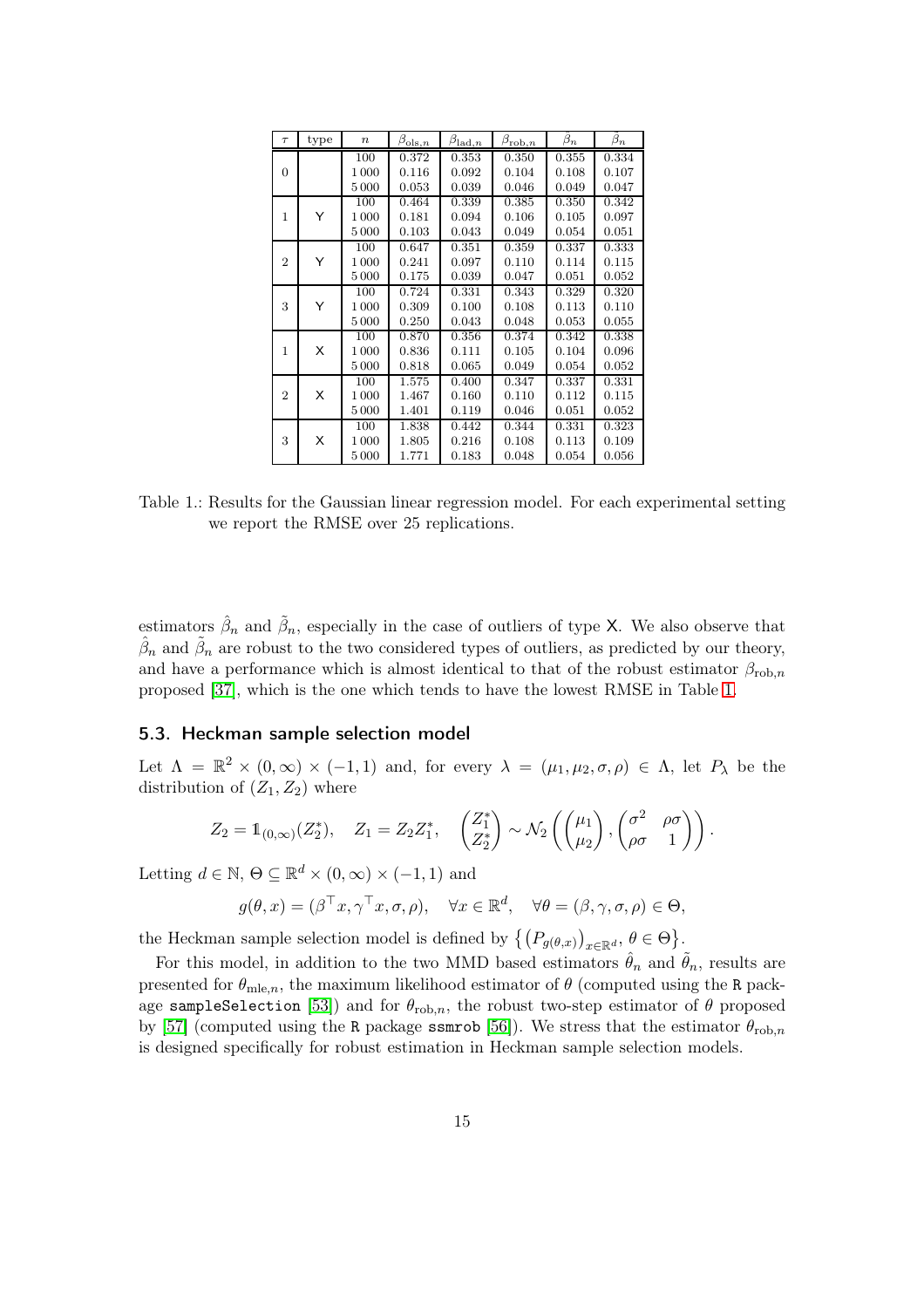<span id="page-15-0"></span>

| $\epsilon$ | $\, n$ | $\theta_{\mathrm{m}\underline{\text{le}},n}$ | $\theta_{\text{rob},n}$ | $\hat{\theta}_n$ | $\widetilde{\theta}_n$ |
|------------|--------|----------------------------------------------|-------------------------|------------------|------------------------|
|            | 100    | 1.504                                        | 1.737                   | 2.132            | 2.012                  |
| $0\%$      | 1 000  | 0.565                                        | 0.608                   | 0.733            | 0.735                  |
|            | 5000   | 0.210                                        | 0.296                   | 0.290            | 0.289                  |
|            | 100    | 1.767                                        | 2.020                   | 2.017            | 1.802                  |
| $1\%$      | 1 000  | 1.325                                        | 1.164                   | 0.706            | 0.695                  |
|            | 5000   | 1.293                                        | 1.083                   | 0.283            | 0.283                  |
|            | 100    | 2.218                                        | 4.131                   | 2.238            | 2.186                  |
| 2%         | 1 000  | 1.766                                        | 1.551                   | 0.683            | 0.681                  |
|            | 5000   | 1.936                                        | 1.669                   | 0.252            | 0.257                  |
|            | 100    | 2.657                                        | 3.048                   | 1.786            | 1.755                  |
| 3%         | 1 000  | 2.496                                        | 2.253                   | 0.631            | 0.642                  |
|            | 5 000  | 2.404                                        | 2.142                   | 0.243            | 0.242                  |

| $\epsilon$ | $\boldsymbol{n}$ | $\beta_{\text{mle},n}$ | $\beta_{\mathrm{rob},n}$ | $\hat{\beta}_n$ | $\beta_n$ |
|------------|------------------|------------------------|--------------------------|-----------------|-----------|
|            | 100              | 1.451                  | 1.696                    | 2.0638          | 1.944     |
| $0\%$      | 1000             | 0.536                  | 0.574                    | 0.705           | 0.708     |
|            | 5000             | 0.202                  | 0.238                    | 0.273           | 0.269     |
|            | 100              | 1.598                  | 1.731                    | 1.947           | 1.727     |
| $1\%$      | 1000             | 1.009                  | 0.584                    | 0.675           | 0.669     |
|            | 5000             | 0.878                  | 0.273                    | 0.267           | 0.266     |
|            | 100              | 1.958                  | 3.684                    | 2.189           | 2.147     |
| 2%         | 1000             | 1.312                  | 0.638                    | 0.654           | 0.651     |
|            | 5000             | 1.389                  | 0.341                    | 0.239           | 0.241     |
|            | 100              | 2.200                  | 1.989                    | 1.732           | 1.697     |
| $3\%$      | 1000             | 1.861                  | 0.707                    | 0.604           | 0.611     |
|            | 5000             | 1.762                  | 0.418                    | 0.231           | 0.230     |

Table 2.: Results for the Heckman sample selection model (synthetic data). The left table is for the estimation of  $\theta = (\beta, \gamma, \sigma, \rho)$  while right table is for he estimation of  $\beta$ only. For each experimental setting, we report the RMSE over 25 replications.

### 5.3.1. Synthetic data

For this example we let  $d = 8$ ,

$$
\Theta = \left\{ (\beta, \gamma, \sigma, \rho) \in \mathbb{R}^d \times (0, \infty) \times (-1, 1) \text{ such that } \beta_{d-i+1} = \gamma_i = 0, \forall i \in \{1, ..., d/2\} \right\}
$$

and construct the dataset  $d_N^0$  by simulating  $N = 5000$  independent observations using

$$
Y_i^0 | X_i^0 \sim P_{g(\theta_0, X_i^0)}, \quad X_i^0 \stackrel{\text{iid}}{\sim} \mathcal{N}_d(0, I_d)
$$

where  $\theta_0 = (\beta_0, \gamma_0, \sigma_0, \rho_0)$  with

$$
\beta_0 = (4, 3, 2, 1, 0, 0, 0, 0),
$$
  $\gamma_0 = (0, 0, 0, 0, 4, 3, 2, 1),$   $\sigma_0 = 1.5,$   $\rho_0 = 0.5.$ 

Remark that the model we consider here assumes that the outcome equation depends only on the first  $d/2$  components of  $X_i^0$  while the selection equation depends only on the last  $d/2$  components of  $X_i^0$ , so that the total number of parameter to estimate is  $d + 2 = 10$ .

For  $n \leq N$  and  $\epsilon > 0$  the contaminated dataset  $d_n$  is constructed as explained in Section [5.1,](#page-13-2) with  $y_i^c = y_i$  and  $x_i^c$  such that  $x_{ij}^c = x_{ij}$  for all  $j > 1$  and such that  $x_{i1}^c$  is a random draw from the from the  $\mathcal{N}_1(5,1)$  distribution.

Table [2](#page-15-0) shows, for different values of  $n \leq N$  and of  $\epsilon \in [0, 0.03]$ , the RMSE obtained with the different estimator for the estimation of  $\theta_0$  as well as for the estimation of  $\beta_0$ , which is often the main parameter of interest in this model. We observe that the maximum likelihood estimator is the best estimator when there are no outliers, as expected from the asymptotic theory. On the other hand, this estimator is sensitive to the presence of outliers. The robust estimator  $\theta_{\text{rob},n}$  of [\[57\]](#page-21-0) improves upon  $\theta_{\text{mle},n}$  when the sample is contaminated. However, for all the considered values of  $\epsilon > 0$  and n, this estimator is dominated by  $\hat{\theta}_n$  and by  $\hat{\theta}_n$ . When restricting our attention to the estimation of  $\beta$ , we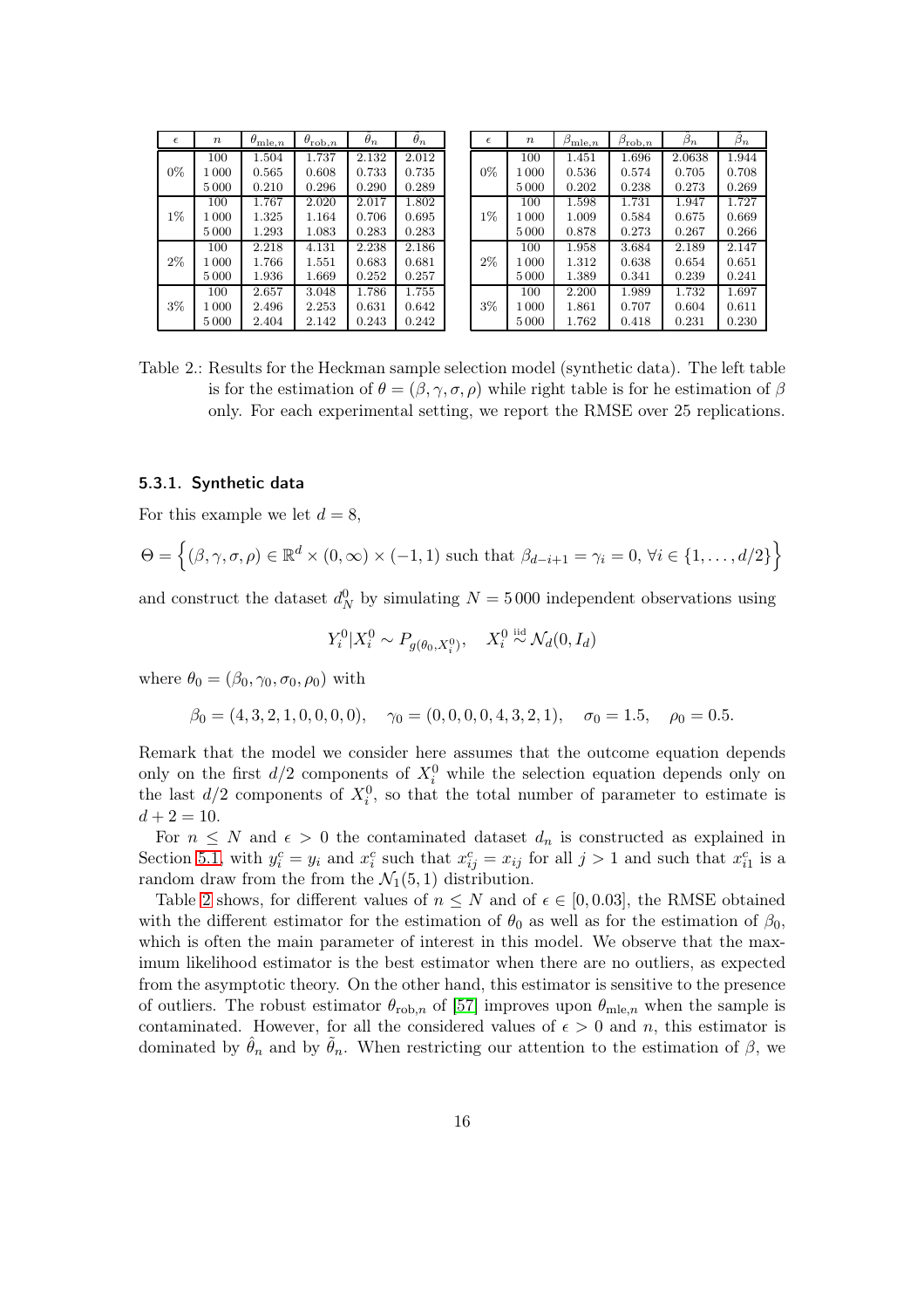<span id="page-16-0"></span>

|               |                           |                         | $\epsilon = 0\%$ |            |                         | $\epsilon=1\%$          |                  |            |                           | $\epsilon = 3\%$        |                   |                    |  |
|---------------|---------------------------|-------------------------|------------------|------------|-------------------------|-------------------------|------------------|------------|---------------------------|-------------------------|-------------------|--------------------|--|
|               | $\theta_{\mathrm{mle},n}$ | $\theta_{\text{rob},n}$ | $\hat{\theta}_n$ | $\theta_n$ | $\theta_{\text{mle},n}$ | $\theta_{\text{rob},n}$ | $\hat{\theta}_n$ | $\theta_n$ | $\theta_{\mathrm{mle},n}$ | $\theta_{\text{rob},n}$ | $\ddot{\theta}_n$ | $\tilde{\theta}_n$ |  |
| $\beta_1$     | 5.037                     | 5.401                   | 5.157            | 5.111      | 5.445                   | 5.441                   | 5.183            | 5.090      | 5.726                     | $-0.735$                | 5.028             | 5.085              |  |
| $\beta_2$     | 0.212                     | 0.201                   | 0.200            | 0.212      | 0.180                   | 0.190                   | 0.198            | 0.213      | 0.172                     | 0.120                   | 0.207             | 0.214              |  |
| $\beta_3$     | 0.350                     | 0.255                   | 0.436            | 0.318      | 0.250                   | 0.244                   | 0.439            | 0.320      | 0.193                     | 0.665                   | 0.442             | 0.319              |  |
| $\beta_4$     | 0.019                     | 0.013                   | 0.025            | 0.027      | 0.013                   | 0.015                   | 0.024            | 0.026      | 0.006                     | 0.064                   | 0.030             | 0.027              |  |
| $\beta_5$     | $-0.220$                  | $-0.155$                | $-0.193$         | $-0.210$   | $-0.129$                | $-0.131$                | $-0.188$         | $-0.200$   | $-0.096$                  | $-0.388$                | $-0.193$          | $-0.212$           |  |
| $\beta_6$     | 0.541                     | 0.481                   | 0.590            | 0.526      | 0.489                   | 0.474                   | 0.590            | 0.517      | 0.475                     | 0.753                   | 0.596             | 0.519              |  |
| $\beta_7$     | $-0.029$                  | $-0.067$                | $-0.084$         | $-0.084$   | $-0.056$                | $-0.064$                | $-0.081$         | $-0.075$   | $-0.090$                  | 0.177                   | $-0.075$          | $-0.078$           |  |
| $\gamma_1$    | $-0.724$                  | $-0.749$                | $-1.067$         | $-0.827$   | $-0.613$                | $-0.735$                | $-1.015$         | $-0.825$   | $-0.508$                  | 5.441                   | $-0.631$          | $-0.819$           |  |
| $\gamma_2$    | 0.098                     | 0.105                   | 0.147            | 0.116      | 0.109                   | 0.120                   | 0.154            | 0.125      | 0.106                     | 0.190                   | 0.124             | 0.120              |  |
| $\gamma_3$    | 0.644                     | 0.687                   | 0.661            | 0.736      | 0.584                   | 0.665                   | 0.657            | 0.752      | 0.505                     | 0.244                   | 0.650             | 0.742              |  |
| $\gamma_4$    | 0.070                     | 0.070                   | 0.085            | 0.071      | 0.060                   | 0.064                   | 0.080            | 0.069      | 0.053                     | 0.015                   | 0.060             | 0.068              |  |
| $\gamma_5$    | $-0.373$                  | $-0.398$                | $-0.447$         | $-0.415$   | $-0.344$                | $-0.388$                | $-0.453$         | $-0.417$   | $-0.302$                  | $-0.131$                | $-0.465$          | $-0.412$           |  |
| $\gamma_6$    | 0.795                     | 0.834                   | 1.148            | 0.906      | 0.559                   | 0.753                   | 1.162            | 0.888      | 0.344                     | 0.474                   | 1.152             | 0.869              |  |
| $\gamma_7$    | 0.182                     | 0.183                   | 0.146            | 0.212      | 0.179                   | 0.177                   | 0.144            | 0.214      | 0.144                     | $-0.064$                | 0.140             | 0.207              |  |
| $\sigma$      | 1.271                     | 1.318                   | 1.237            | 1.217      | 1.351                   | 1.357                   | 1.243            | 1.229      | 1.454                     | 1.357                   | 1.251             | 1.242              |  |
| $\mathcal{D}$ | $-0.124$                  | $-0.051$                | $-0.172$         | $-0.315$   | $-0.520$                | $-0.047$                | $-0.184$         | $-0.307$   | $-0.720$                  | $-0.047$                | $-0.157$          | $-0.308$           |  |

Table 3.: Estimated value of  $\theta$  in the Heckman sample selection model for the 2001 Medical Expenditure Panel Survey dataset.

observe in Table [2](#page-15-0) that  $\beta_{\text{rob},n}$  dominates the two proposed estimator when  $\epsilon = 0.01$  and  $n \in \{100, 1000\}$  and when  $\epsilon = 0.02$  and  $n = 1000$ . For all the other 18 pairs  $(\epsilon, n)$  with  $\epsilon > 0$  studied in Table [2,](#page-15-0) the MMD based estimators  $\hat{\beta}_n$  and  $\tilde{\beta}_n$  outperform  $\beta_{\text{rob},n}$ .

### 5.3.2. Real data

We now consider the same dataset, and model, than the one used in [\[57,](#page-21-0) Table 4] (and available from the R package ssmrob). The dataset contains  $N = 3328$  observations  $d_N^0 := \{ (y_{1i}^0, y_{2i}^0, x_i^0) \}_{i=1}^N$ , extracted from the 2001 Medical Expenditure Panel Survey, and the Heckman sample selection model is used to regress  $y_{i1}^0$ , the log ambulatory expenses for the *i*-th individual, on the vector  $x_i^0$  containing  $d = 7$  covariates (including an intercept). Both the selection and the outcome equation is assumed to depend on all the components of  $x_i^0$ , so that  $\Theta = \mathbb{R}^d \times (0, \infty) \times (-1, 1)$  and the number of parameter to estimate is  $2d + 2 = 16$ . We let  $n = N$  and, for a given  $\epsilon > 0$ , we contaminate the dataset  $d_N^0$ , where  $y_{2i}^0 = \mathbb{1}_{(0,\infty)}(y_{1i}^0)$ , by applying the approach described in Section [5.1](#page-13-2) with  $(y_{1i}^c, y_{2i}^c, x_i^c) = (y_{1i}^0, 1-y_{2i}^0, x_i^0)$ . Below we denote by  $d_{n,\epsilon}$  the resulting contaminated version of  $d_n^0$ .

The estimated parameters values, obtained for  $\epsilon \in \{0, 0.01, 0.03\}$  and the four con-sidered estimators, are presented in Table [3.](#page-16-0) For  $\epsilon = 0$ , the results obtained for  $\theta_{\text{mle},n}$ and for  $\theta_{\rm rob,n}$  reproduce those given in [\[57\]](#page-21-0), and the two MMD based estimators provide similar estimated values of the model parameters. In order to assess the sensibility of the different estimators to a contamination of the data, in Table [4](#page-17-1) we give the value of  $\Delta_{\epsilon,n}(\theta_n) := \|\theta_n(d_{n,\epsilon}) - \theta_n(d_n^0)\|$  for  $\theta_n \in {\theta_{m \mid e,n}, \theta_{\text{rob},n}, \hat{\theta}_n, \tilde{\theta}_n}$ . As expected, the maximum likelihood estimator is very sensitive to the presence of outliers and  $\theta_{\text{rob},n}$  improves upon  $\theta_{\text{mle},n}$ . The most striking feature of Table [4](#page-17-1) is the remarkable performance of  $\theta_n$ .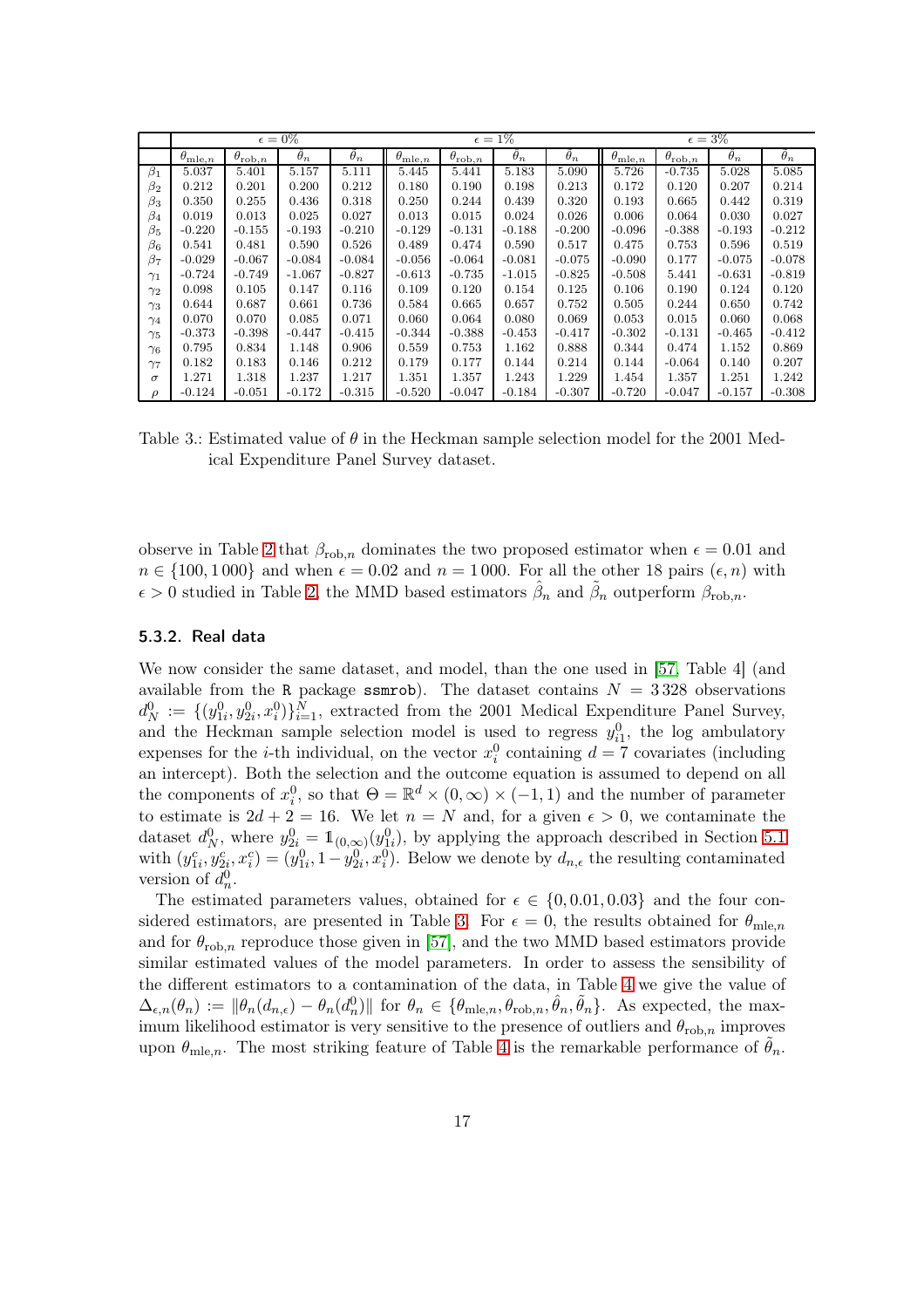| $\epsilon$ $\theta_{\text{mle},n}$ $\theta_{\text{rob},n}$ $\theta_n$ |  | $\theta_n$ |
|-----------------------------------------------------------------------|--|------------|
| $1\%$   0.651   0.107   0.063   0.040                                 |  |            |
| $3\%$   1.090   0.468   0.458   0.055                                 |  |            |

<span id="page-17-1"></span>Table 4.: Value of  $\Delta_{\tau,n}(\theta_n)$  for the Heckman sample selection model for the 2001 Medical Expenditure Panel Survey dataset, with  $\theta_n \in \{\theta_{mle,n}, \theta_{\text{rob},n}, \hat{\theta}_n, \tilde{\theta}_n\}.$ 

Notably, the value  $\Delta_{\epsilon,n}(\tilde{\theta}_n)$  is about 2.675 times smaller than that of  $\Delta_{\epsilon,n}(\theta_{\text{rob},n})$  when  $\epsilon = 0.01$ , and about 8.5 times smaller when  $\epsilon = 0.03$ . Finally, we observe that the impact of the contamination of the data on  $\hat{\theta}_n$  is similar to that on  $\theta_{\text{rob},n}$ . We however recall the reader that  $\hat{\theta}_n$  depends on a parameter  $\gamma_X > 0$  which is kept constant throughout this Section [5,](#page-13-0) and thus which is not optimized (in any sense) to the particular problem at hand.

### <span id="page-17-0"></span>5.4. Gamma regression model

We finally consider the Gamma regression model  $\{(P_{g(\theta,x)})_{x\in\mathbb{R}^d}, \theta \in \Theta\}$  obtained by taking  $\Lambda = (0, \infty)^2$ ,  $P_{\lambda} = Gamma(\lambda_1, \lambda_1/\lambda_2)$  for all for  $\lambda \in \Lambda$ ,  $\Theta = (0, \infty) \times \mathbb{R}^d$  and  $g: \Theta \times \mathbb{R}^d \to \Lambda$  defined by

$$
g(\theta, x) = (\nu, \nu \exp(x^\top \beta)), \quad \theta = (\nu, \beta) \in \Theta.
$$

For this example we let  $d = 8$  and the dataset  $d_N^0$  is obtained by simulating  $N =$ 5000 independent observations using  $Y_i^0 \mid X_i^0 \sim P_{g(\theta_0, X_i^0)}$  and  $X_i^0$  $\stackrel{iid}{\sim} \mathcal{N}_d(0, I_d)$ , with  $\theta_0 =$  $(1,\ldots,1)$ . Then, for every  $n \leq N$  and  $\epsilon \in [0,0.03]$ , the contaminated dataset  $d_n$  is constructed as described in Section [5.1,](#page-13-2) with  $y_i^c = y_i$  and  $x_i^c$  such that  $x_{ij}^c = x_{ij}$  for all  $j > 1$  and such that  $x_{i1}^c$  is a random draw from the from  $\mathcal{N}_1(-0.5, 1)$  distribution.

Table [5](#page-18-5) presents the RMSE for the estimation of  $\theta_0$  and of  $\beta_0$  obtained with  $\theta_n$  and  $\theta_n$ . Results are also given for  $\theta_{\text{mle},n}$ , the maximum likelihood estimator of  $\theta$ , and for  $\theta_{\text{rob},n}$ , the estimator proposed by [\[10,](#page-19-0) [11\]](#page-19-1) for robust inference in generalized linear model (computed using the R package robustbase). We observe from this table that, as expected,  $\theta_{\text{mle},n}$  is not robust to the presence of outliers, while the two proposed MMD based estimators are. The RMSEs obtained with the estimator  $\theta_{\text{rob},n}$  proposed by [\[10,](#page-19-0) [11\]](#page-19-1) is however slightly smaller than the ones obtained with  $\hat{\theta}_n$  and  $\tilde{\theta}_n$ .

We stress that, in some sense, the better performance of  $\theta_{\text{rob},n}$  is reassuring, since this estimator is precisely designed for robust inference in generalized linear model and, in particular, has been motivated in [\[11\]](#page-19-1) for robust inference in Gamma regression models. By contrast, the applicability of the estimators  $\hat{\theta}_n$  and  $\tilde{\theta}_n$ , and their theoretical guarantee derived in Section [3](#page-5-0) regarding their robustness, hold for a much broader class of regression models.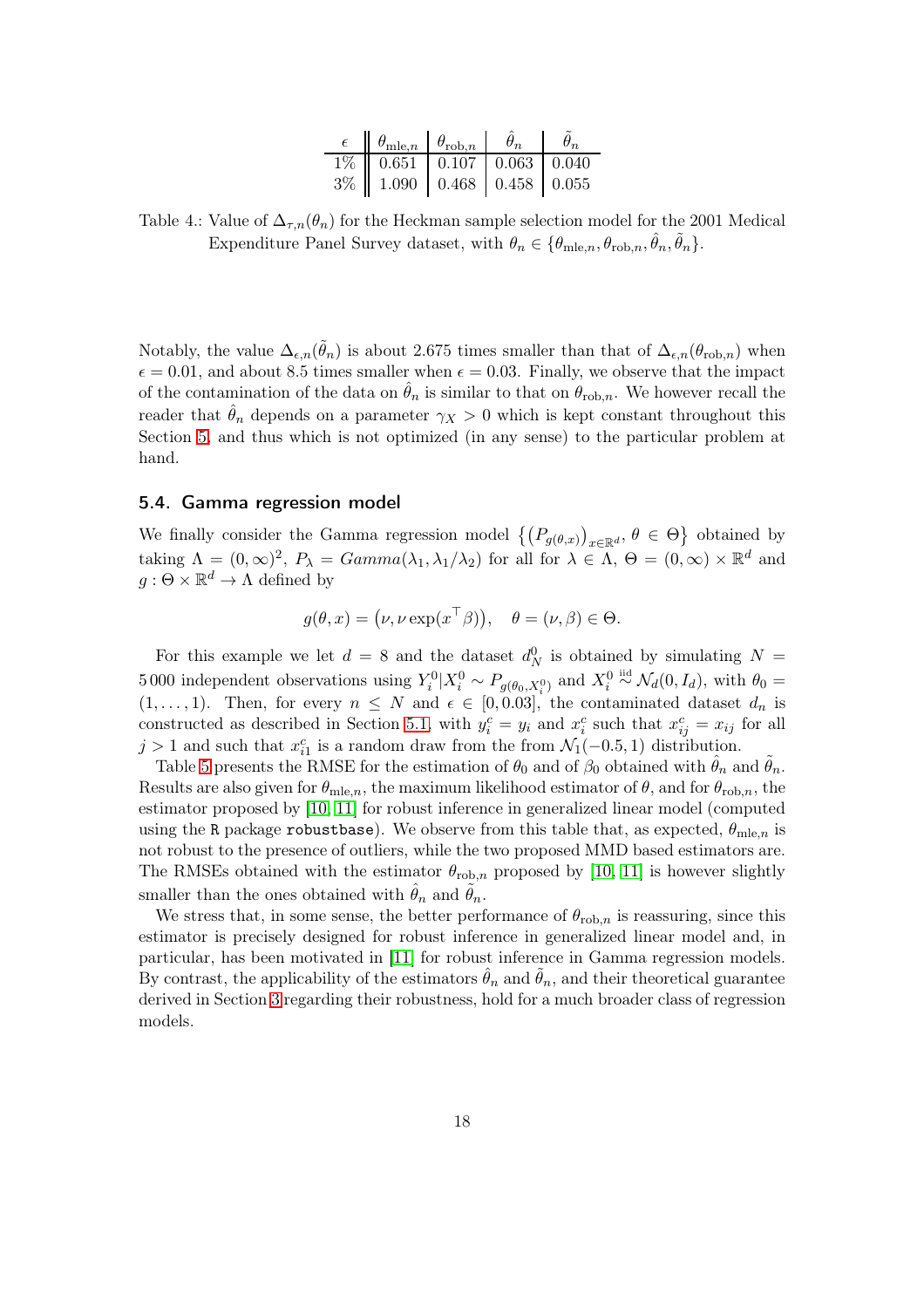<span id="page-18-5"></span>

| $\epsilon$ | $\boldsymbol{n}$ | $\theta_{\rm m\underline{le}}$ | $\theta_{\text{rob}}$ | $\hat{\theta}_n$ | $\widetilde{\theta}_n$ |
|------------|------------------|--------------------------------|-----------------------|------------------|------------------------|
|            | 100              | 0.478                          | 0.425                 | 0.501            | 0.498                  |
| $0\%$      | 1000             | 0.123                          | 0.120                 | 0.142            | 0.144                  |
|            | 5000             | 0.055                          | 0.053                 | 0.067            | 0.069                  |
|            | 100              | 0.394                          | 0.398                 | 0.521            | 0.521                  |
| $1\%$      | 1 000            | 0.250                          | 0.108                 | 0.149            | 0.148                  |
|            | 5 0 0 0          | 0.350                          | 0.049                 | 0.071            | 0.070                  |
|            | 100              | 0.395                          | 0.381                 | 0.539            | 0.545                  |
| 2%         | 1000             | 0.353                          | 0.113                 | 0.146            | 0.145                  |
|            | 5 0 0 0          | 0.551                          | 0.056                 | 0.073            | 0.073                  |
|            | 100              | 0.441                          | 0.407                 | 0.471            | 0.475                  |
| 3%         | 1000             | 0.349                          | 0.119                 | 0.157            | 0.158                  |
|            | 5000             | 0.631                          | 0.069                 | 0.076            | 0.078                  |

| $\epsilon$ | $\boldsymbol{n}$ | $\beta_{\text{m}\underline{\text{le}}}$ | $\beta_{\rm rob}$ | $\hat{\beta}_n$ | $\beta_n$ |
|------------|------------------|-----------------------------------------|-------------------|-----------------|-----------|
|            | 100              | 0.308                                   | 0.306             | 0.444           | 0.443     |
| $0\%$      | 1000             | 0.087                                   | 0.093             | 0.132           | 0.133     |
|            | 5000             | 0.041                                   | 0.043             | 0.061           | 0.063     |
|            | 100              | 0.297                                   | 0.313             | 0.473           | 0.475     |
| $1\%$      | 1000             | 0.114                                   | 0.098             | 0.132           | 0.133     |
|            | 5000             | 0.070                                   | 0.042             | 0.061           | 0.059     |
|            | 100              | 0.302                                   | 0.301             | 0.490           | 0.493     |
| 2%         | 1000             | 0.120                                   | 0.094             | 0.127           | 0.127     |
|            | 5000             | 0.105                                   | 0.046             | 0.066           | 0.067     |
|            | 100              | 0.296                                   | 0.296             | 0.403           | 0.406     |
| 3%         | 1000             | 0.119                                   | 0.091             | 0.138           | 0.136     |
|            | 5000             | 0.129                                   | 0.044             | 0.067           | 0.069     |

Table 5.: Results for the Gamma regression model. For each experimental setting, we report the mean square error over 25 replications.

# <span id="page-18-4"></span>6. Conclusion

We introduced a new family of parametric regression estimators based on MMD minimization. These estimators are universally  $\sqrt{n}$ -consistent and have strong robustness properties. Moreover, these estimators can be computed using a (stochastic) gradient algorithm whose cost per iteration is linear in the sample size  $n$ . Test on simulated data confirmed the good behaviour of these estimators in a wide range of regression models. Some questions remain open, including the dependence of the rate of convergence with respect to the dimension of the parameter space Θ.

# Acknowledgements

We would like to acknowledge the Heilbronn Institute for Mathematical Research who funded a two weeks visit for P. A. to the University of Bristol, during which this work was started.

# <span id="page-18-0"></span>References

- [1] W. E. Aeberhard, E. Cantoni, and S. Heritier. Robust inference in the negative binomial regression model with an application to falls data. TBiometrics, 70(4):920–931, 2014.
- <span id="page-18-2"></span>[2] P. Alquier, V. Cottet, and G. Lecué. Estimation bounds and sharp oracle inequalities of regularized procedures with Lipschitz loss functions. The Annals of Statistics, 47(4):2117– 2144, 2019.
- <span id="page-18-3"></span>[3] S. Arlot, A. Celisse, and Z. Harchaoui. A kernel multiple change-point algorithm via model selection. arXiv preprint [arXiv:1202.3878](http://arxiv.org/abs/1202.3878), 2012.
- <span id="page-18-1"></span>[4] J.-Y. Audibert and O. Catoni. Robust linear least squares regression. The Annals of Statistics, 39(5):2766–2794, 2011.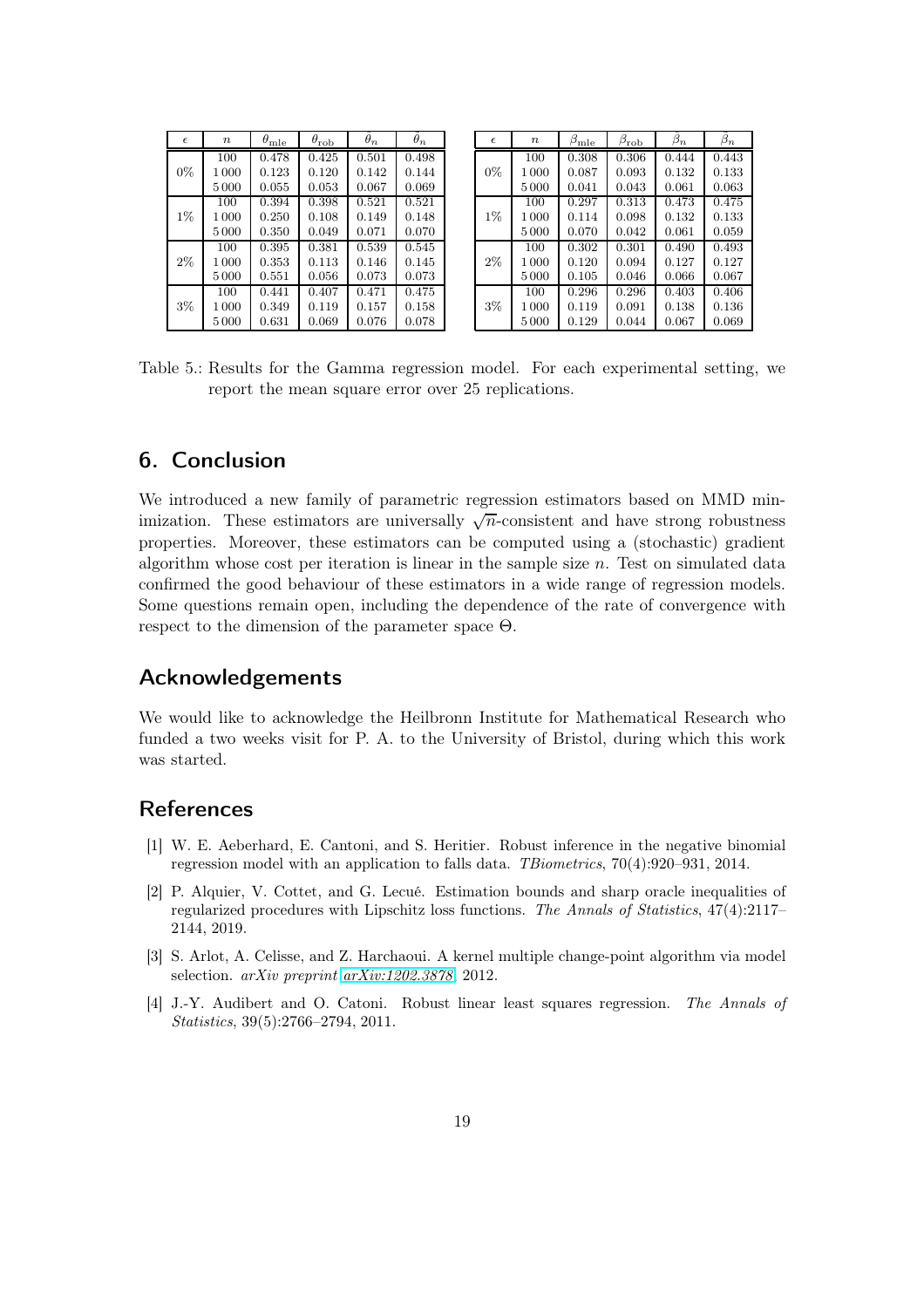- <span id="page-19-13"></span><span id="page-19-2"></span>[5] X. Bai, W. Yao, J. E. Boyer. Robust fitting of mixture regression models. Computational Statistics & Data Analysis, 56(7), 2347–2359, 2019.
- <span id="page-19-12"></span>[6] A. Barp, F.-X. Briol, A. B. Duncan, M. Girolami, and L. Mackey. Minimum Stein discrepancy estimators. arXiv preprint [arXiv:1906.08283](http://arxiv.org/abs/1906.08283), 2019.
- [7] A. Basu, I.-R. Harris, N. L. Hjort, and M. C. Jones. Robust and efficient estimation by minimising a density power divergence. Biometrika, 85(3):549–559, 1998.
- <span id="page-19-14"></span>[8] A.-H. Bateni and A. S. Dalalyan. Confidence regions and minimax rates in outlier-robust estimation on the probability simplex. Electronic Journal of Statistics, 14(2), 2653-2677, 2020.
- <span id="page-19-11"></span>[9] P. J. Bickel. Another look at robustness: a review of reviews and some new developments (with discussion and reply). Scandinavian Journal of Statistics, pages 145–168, 1976.
- <span id="page-19-0"></span>[10] E. Cantoni and E. Ronchetti. Robust inference for generalized linear models. Journal of the American Statistical Association, 96:1022–1030, 2001.
- <span id="page-19-1"></span>[11] E. Cantoni and E. Ronchetti. A robust approach for skewed and heavy-tailed outcomes in the analysis of health care expenditures. Journal of Health Economics, 25(2):198–213, 2006.
- <span id="page-19-4"></span><span id="page-19-3"></span>[12] O. Catoni. Challenging the empirical mean and empirical variance: a deviation study. In Annales de l'IHP Probabilités et statistiques, 48:1148–1185, 2012.
- [13] O. Catoni and I. Giulini. Dimension-free PAC-Bayesian bounds for matrices, vectors, and linear least squares regression. arXiv Preprint arXiv:1712:02747, 2017.
- [14] M. Chen, C. Gao and Z. Ren. Robust covariance and scatter matrix estimation under Huber's contamination model. The Annals of Statistics, 46(5):1932–1960, 2018.
- [15] B.-E. Chérief-Abdellatif and P. Alquier. Finite sample properties of parametric MMD estimation: robustness to misspecification and dependence. *Bernoulli*,  $28(1):181-213$ ,  $2022$ .
- [16] B.-E. Chérief-Abdellatif and P. Alquier. MMD-Bayes: Robust Bayesian estimation via maximum mean discrepancy. 2nd Symposium on Advances in Approximate Bayesian Inference, 2019.
- <span id="page-19-5"></span>[17] G. Chinot, G. Lecué and M. Lerasle. Statistical learning with Lipschitz and convex loss functions. arXiv preprint [arXiv:1810.01090](http://arxiv.org/abs/1810.01090), 2018.
- <span id="page-19-6"></span>[18] G. Chinot, G. Lecué, and M. Lerasle. Robust high dimensional learning for Lipschitz and convex losses. arXiv preprint [arXiv:1905.04281](http://arxiv.org/abs/1905.04281), 2019.
- <span id="page-19-10"></span>[19] A. Dalalyan and P. Thompson. Outlier-robust estimation of a sparse linear model using  $\ell_1$ -penalized Huber's M-estimator. NeurIPS, 2019.
- <span id="page-19-8"></span>[20] J. Depersin. A spectral algorithm for robust regression with subgaussian rates. ArXiv preprint [arXiv:2007.06072,](http://arxiv.org/abs/2007.06072) 2020.
- <span id="page-19-7"></span>[21] L. Devroye, M. Lerasle, G. Lugosi, and R. I. Oliveira. Sub-Gaussian mean estimators. The Annals of Statistics, 44(6):2695–2725, 2016.
- <span id="page-19-9"></span>[22] I. Diakonikolas, W. Kong and A. Stewart. Efficient algorithms and lower bounds for robust linear regression. arXiv preprint [arXiv:1806.00040](http://arxiv.org/abs/1806.00040), 2018.
- <span id="page-19-15"></span>[23] J. Duchi, H. Elad and Y. Singer Adaptive subgradient methods for online learning and stochastic optimization. Journal of machine learning research, 12(7), 2011.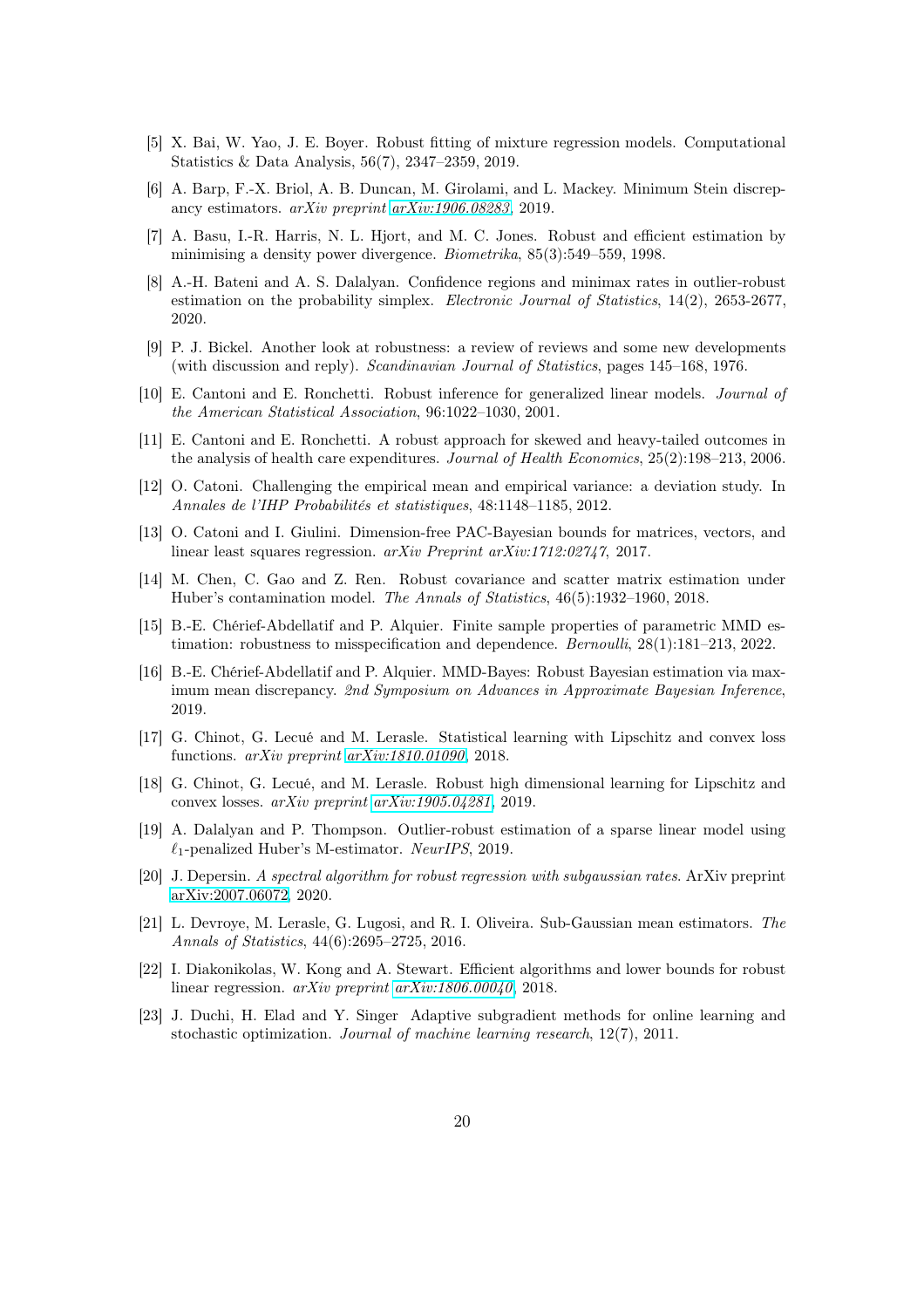- <span id="page-20-13"></span><span id="page-20-12"></span>[24] G. K. Dziugaite, D. M. Roy, and Z. Ghahramani. Training generative neural networks via maximum mean discrepancy optimization. UAI, 2015.
- <span id="page-20-8"></span>[25] M. Gerber and R. Douc A Global Stochastic Optimization Particle Filter Algorithm. Biometrika (to appear),2022.
- [26] A. Ghosh and A. Basu Robust estimation for independent non-homogeneous observations using density power divergence with applications to linear regression. Electronic Journal of statistics, 7:2420–2456, 2013.
- <span id="page-20-9"></span>[27] A. Ghosh and A. Basu. Robust estimation in generalized linear models: the density power divergence approach. Test, 25(2):269–290, 2016.
- <span id="page-20-3"></span>[28] A. Ghosh. Robust inference under the beta regression model with application to health care studies. Statistical methods in medical research, 28(3):871–888, 2019.
- <span id="page-20-10"></span>[29] A. Gretton, K. M. Borgwardt, M. J. Rasch, B. Schölkopf, and A. Smola. A kernel two-sample test. Journal of Machine Learning Research, 13(Mar):723–773, 2012.
- <span id="page-20-15"></span>[30] P. Gupta and G. O. Bhattacharjee. An efficient algorithm for random sampling without replacement. In International Conference on Foundations of Software Technology and Theoretical Computer Science, Springer, Berlin, Heidelberg, pages 435–442, 1984.
- <span id="page-20-0"></span>[31] F. R. Hamplel. The influence curve and its role in robust estimation. *Journal of the american* statistical association, 69(346):383–393, 1974.
- <span id="page-20-1"></span>[32] F. R. Hamplel, E. M. Ronchetti, P. J. Rousseeuw and W. A. Stahel. The influence curve and its role in robust estimation. Robust statistics: the approach based on influence functions, Vol. 196. John Wiley & Sons, 2011.
- <span id="page-20-4"></span>[33] P. J. Hüber. Robust estimation of a location parameter. The annals of mathematical statistics, 35(1):73-101, 1964.
- <span id="page-20-11"></span><span id="page-20-5"></span>[34] M. J. Holland. PAC-Bayes under potentially heavy tails. NeurIPS, 2019.
- [35] W. Jitkrittum, W. Xu, Z. Szabó, K. Fukumizu, and A. Gretton. A linear-time kernel goodness-of-fit test. In Advances in Neural Information Processing Systems, pages 262–271, 2017.
- [36] M. Kanagawa, P. Hennig, D. Sejdinovic, and B. K. Sriperumbudur. Gaussian processes and kernel methods: A review on connections and equivalences.  $arXiv$  preprint [arXiv:1807.02582](http://arxiv.org/abs/1807.02582), 2018.
- <span id="page-20-14"></span>[37] M. Koller and W.A. Stahel. Sharpening wald-type inference in robust regression for small samples. Computational Statistics & Data Analysis,  $55(8):2504-2515$ , 2011.
- <span id="page-20-2"></span>[38] H. R. Künsch, L. A. Stefanski and R. J. Carroll. Conditionally unbiased bounded-influence estimation in general regression models, with applications to generalized linear models. Journal of the American Statistical Association, 84(406):460–466, 1989.
- <span id="page-20-6"></span>[39] G. Lecué and M. Lerasle. Learning from MOM's principles: Le Cam's approach. Stochastic Processes and their Applications, 129(11), 4385-4410, 2019.
- [40] G. Lecué and M. Lerasle. Robust machine learning by median-of-means: theory and practice. The Annals of Statistics, 48(2), 906-931, 2020.
- <span id="page-20-7"></span>[41] G. Lecué, M. Lerasle and Mathieu, T. Robust classification via MOM minimization. Machine Learning, 109(8), 1635-1665, 2020.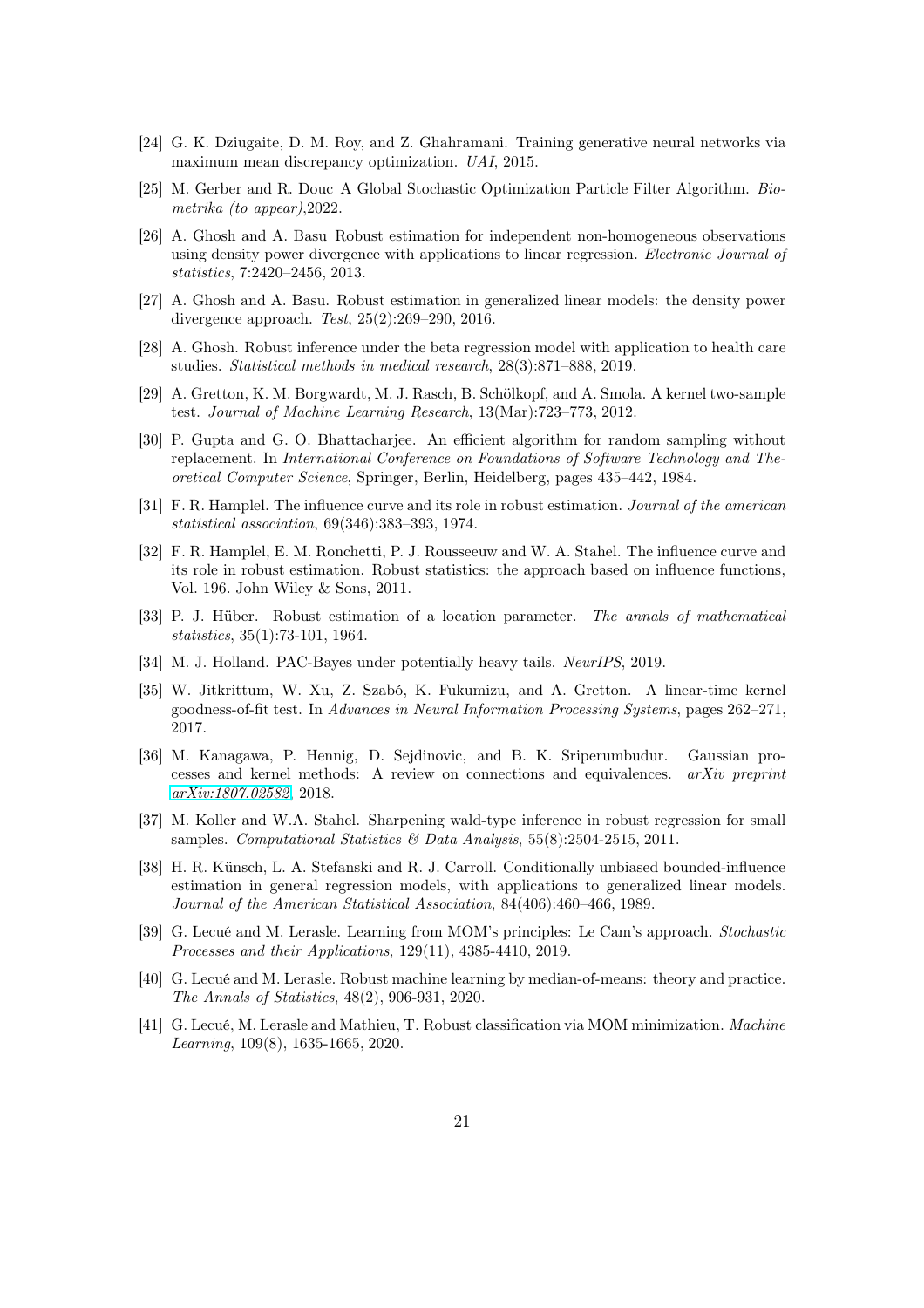- <span id="page-21-7"></span><span id="page-21-6"></span>[42] M. Lerasle, Z. Szabó, T. Mathieu and G. Lecué. MONK: Outlier-Robust Mean Embedding Estimation by Median-of-Means. ICML, 2019.
- <span id="page-21-2"></span>[43] Y. Li, K. Swersky, and R. Zemel. Generative moment matching networks. In International Conference on Machine Learning, pages 1718–1727, 2015.
- <span id="page-21-3"></span>[44] G. Lugosi and S. Mendelson. Risk minimization by median-of-means tournaments.  $arXiv$ Preprint [arXiv:1608.00757](http://arxiv.org/abs/1608.00757), 2016.
- [45] G. Lugosi and S. Mendelson. Regularization, sparse recovery, and median-of-means tournaments. Bernoulli, 25(3):2075–2106, 2019.
- <span id="page-21-8"></span>[46] K. Muandet, K. Fukumizu, B. Sriperumbudur, and B. Schölkopf. Kernel mean embedding of distributions: A review and beyond. Foundations and Trends in Machine Learning, 10(1-2):1–141, 2017.
- <span id="page-21-1"></span>[47] A. Nemirovski and B. Yudin. Problem complexity and method efficiency in optimization. A Wiley-Interscience Publication. John Wiley & Sons, Inc., New York. Translated from the Russian and with a preface by E. R. Dawson, Wiley-Interscience Series in Discrete Mathematics.
- <span id="page-21-4"></span>[48] W. C. Parr and W. R. Schucany. Minimum distance and robust estimation. Journal of the American Statistical Association, 75(371):616–624, 1980.
- [49] M. Schlather, R. Furrer, M. Kroll and B. D. Ripley R Package "RandomFieldsUtils", 2019. <https://cran.r-project.org/web/packages/RandomFieldsUtils/RandomFieldsUtils.pdf>
- <span id="page-21-10"></span><span id="page-21-5"></span>[50] P. J. Rousseeuw and A. M. Leroy. Robust regression and outlier detection. John Wiley & sons, 1987.
- [51] A. Smola, A. Gretton, L. Song and B. Schölkopf. A hilbert space embedding for distributions. In International Conference on Algorithmic Learning Theory, pages 13–31. Springer, 2007.
- [52] Z. Szabó and B. K. Sriperumbudur. Characteristic and universal tensor product kernels. The Journal of Machine Learning Research, 18(1):8724–8752, 2018.
- <span id="page-21-11"></span>[53] 0. Toomet and A. Henningsen. Sample selection models in R: Package sampleSelection. Journal of statistical software, 27(7):1–23, 2008.
- [54] A. B. Tsybakov,. Optimal rates of aggregation. In Learning theory and kernel machines (pp. 303-313). Springer, Berlin, Heidelberg, 2003.
- <span id="page-21-12"></span>[55] A. W. Van der Vaart. Asymptotic statistics. Cambridge university press, 2000.
- [56] M. Zhelonkin, M. G. Genton and E. Ronchetti. Robust estimation and inference in sample selection models. R package version 3, 2013.
- <span id="page-21-0"></span>[57] M. Zhelonkin, M. G. Genton and E. Ronchetti. Robust inference in sample selection models. Journal of the Royal Statistical Society: Series B: Statistical Methodology, 2016.

# <span id="page-21-9"></span>A. Computation of the estimators

### A.1. Gradient of the loss

<span id="page-21-13"></span>**Proposition 4.** Assume that each  $P_{\lambda}$  has a density  $p_{\lambda}$  with respect to a measure  $\mu$  such that  $\lambda \mapsto p_{\lambda}$  is differentiable, and that  $\theta \mapsto q(\theta, x)$  is differentiable for any  $x \in \mathcal{X}$ .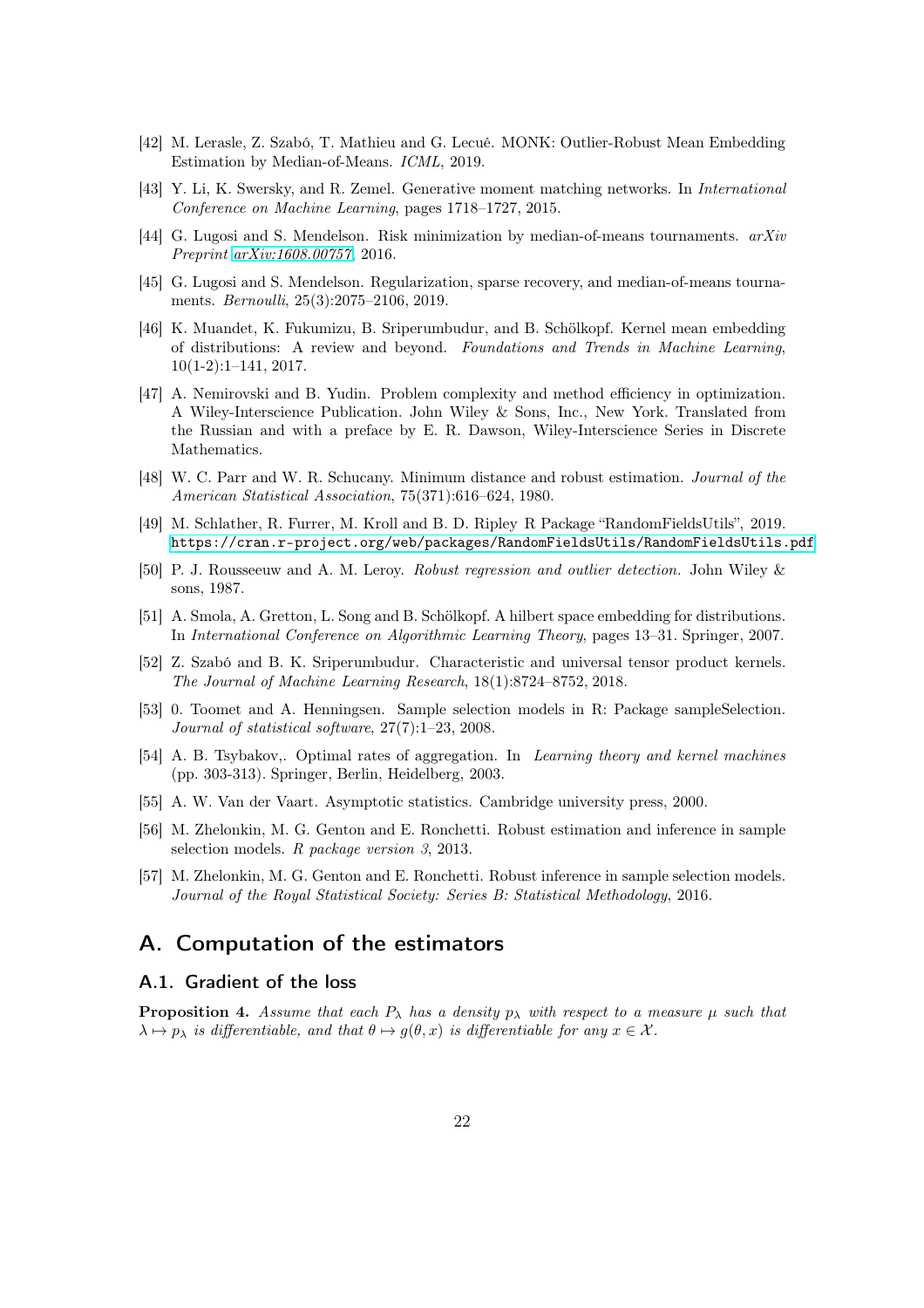1. Assume that there is a function  $\hat{b}: \mathcal{Y}^2 \to \mathbb{R}$  such that

$$
\int_{\mathcal{Y}} \int_{\mathcal{Y}} \hat{b}(y, y') \mu(\mathrm{d}y) \mu(\mathrm{d}y') < \infty
$$

and such that, for all  $(\theta, x, x', y, y')$ ,

$$
\big| k((x,y),(x',y')) \nabla_{\theta} p_{g(\theta,x)}(y) p_{g(\theta',x')}(y') \big| \leq \hat{b}(y,y').
$$

Then, for all  $(\theta, x, x', y)$  we have

$$
\nabla_{\theta}\hat{\ell}(\theta, x, x', y) \n= 2\mathbb{E}_{Y \sim P_{g(\theta, x)}}, Y' \sim P_{g(\theta, x')} \left[ \left( k((x, Y), (x', Y')) - k((x, Y), (x', y)) \right) \nabla_{\theta} \log p_{g(\theta, x)}(Y) \right].
$$

2. Assume that there exists a function  $\tilde{b}: \mathcal{Y}^2 \to \mathbb{R}$  such that

$$
\int_{\mathcal{Y}} \int_{\mathcal{Y}} \tilde{b}(y, y') \mu(\mathrm{d}y) \mu(\mathrm{d}y') < \infty
$$

and such that, for all  $(\theta, x, y, y')$ ,

$$
\left| k(y, y') \nabla_{\theta} [p_{g(\theta, x)}(y) p_{g(\theta', x)}(y')] \right| \leq \tilde{b}(y, y').
$$

Then, for all  $(\theta, x, y)$  we have

$$
\nabla_{\theta}\tilde{\ell}(\theta,x,y) = 2\mathbb{E}_{Y,Y'} \lim_{\sim P_{g(\theta,x)}} \left[ \left( k_Y(Y,Y') - k_Y(Y,y) \right) \nabla_{\theta} \log p_{g(\theta,x)}(Y) \right].
$$

Remark 4. We need more assumption to ensure stability and convergence of the stochastic gradient algorithm. See for example Proposition 5.2 in [\[1\]](#page-45-0) (and the references therein), where the authors require the existence of the variance of

$$
\hat{L}(\theta, x, x'.U, U', y) := 2\Big(k\big((x, Y), (x', Y')\big) - k\big((x, Y), (x', y)\big)\Big)\nabla_{\theta}\log p_{g(\theta, x)}(Y)
$$

when  $U \sim P_{g(\theta,x)}$  and  $U' \sim P_{g(\theta,x')}$ . However, under Assumption [1,](#page-2-1) it boils down to the corresponding assumption on  $\nabla_{\theta} \log p_{g(\theta,x)}(U)$ . For example, if there is  $v > 0$  such that for any  $(x, \theta)$ ,  $\mathbb{E}_{U \sim P_{g(\theta,x)}}[\|\nabla_{\theta} \log p_{g(\theta,x)}(U)\|^2] \leq v$ , then

$$
\text{Var}(\hat{L}(\theta, x, x'.U, U', y)) \le 16v, \quad \forall (\theta, x, x', y).
$$

Proof of Proposition [4](#page-21-13). We start by the proof of point 2. By definition,

$$
\tilde{\ell}(\theta, X_i, Y_i) = \mathbb{E}_{Y \sim P_{g(\theta, X_i)}, Y' \sim P_{g(\theta, X_i)}} [k_Y(Y, Y') - 2k_Y(Y, Y_i)]
$$
  
\n
$$
= \iint [k_Y(y, y') - 2k_Y(y, Y_i)] p_{g(\theta, X_i)}(y) p_{g(\theta, X_i)}(y') \mu(\mathrm{d}y) \mu(\mathrm{d}y')
$$
  
\n
$$
= \iint k_Y(y, y') p_{g(\theta, X_i)}(y) p_{g(\theta, X_i)}(y') \mu(\mathrm{d}y) \mu(\mathrm{d}y')
$$
  
\n
$$
- 2 \int k_Y(y, Y_i) p_{g(\theta, X_i)}(y) \mu(\mathrm{d}y),
$$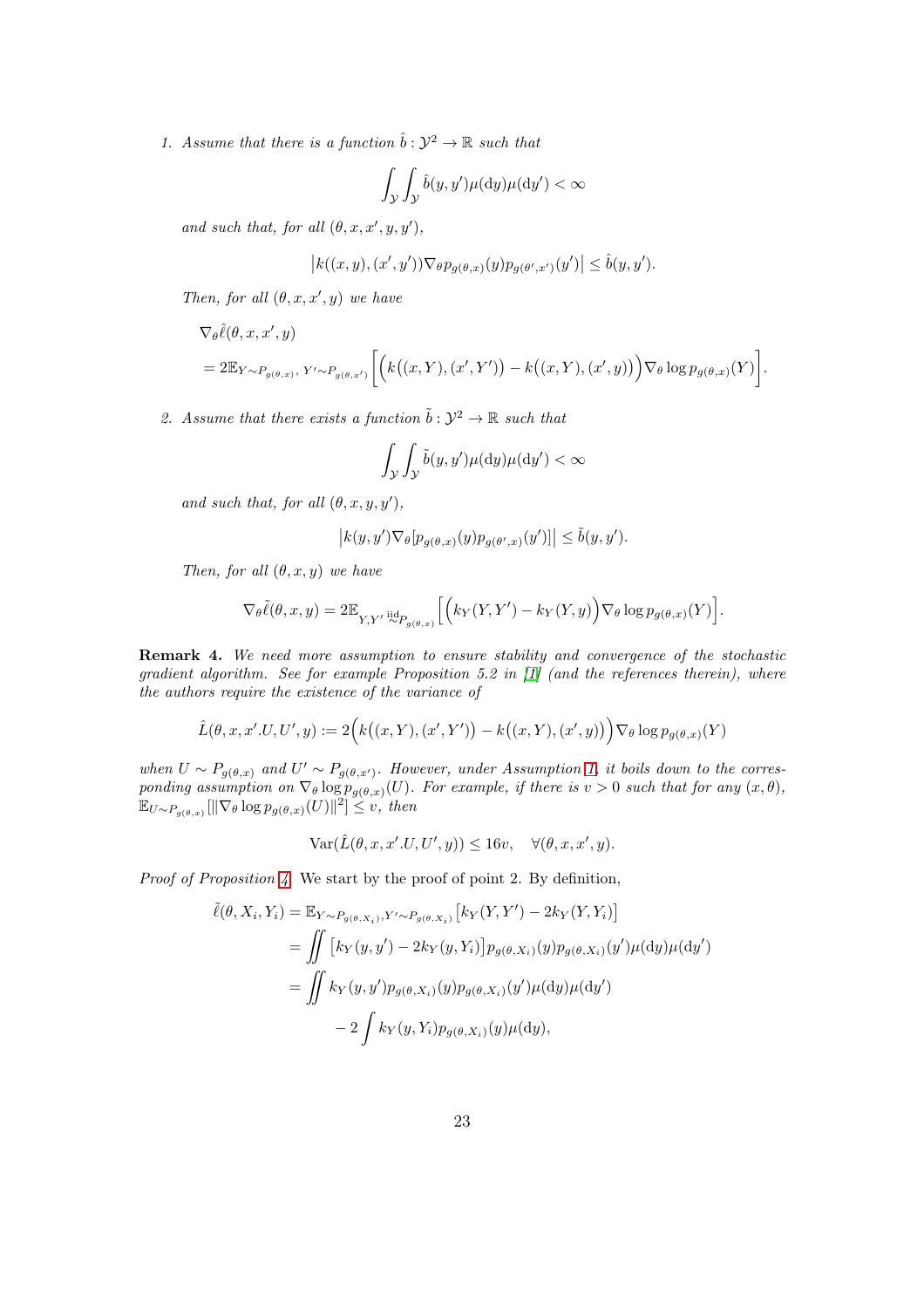so

$$
\nabla_{\theta}\tilde{\ell}(\theta, X_i, Y_i) = \nabla_{\theta} \iint k_Y(y, y') p_{g(\theta, X_i)}(y) p_{g(\theta, X_i)}(y') \mu(\mathrm{d}y) \mu(\mathrm{d}y')
$$

$$
- \nabla_{\theta} \int k_Y(y, Y_i) p_{g(\theta, X_i)}(y) \mu(\mathrm{d}y)
$$

$$
= \iint k_Y(y, y') \nabla_{\theta} \left[ p_{g(\theta, X_i)}(y) p_{g(\theta, X_i)}(y') \right] \mu(\mathrm{d}y) \mu(\mathrm{d}y')
$$

$$
- 2 \int k_Y(y, Y_i) \nabla_{\theta} \left[ p_{g(\theta, X_i)}(y) \right] \mu(\mathrm{d}y) \tag{12}
$$

where the inversion of  $\int$  and  $\nabla$  is justified thanks to the existence of the function  $\tilde{b}$ . Remark that

<span id="page-23-1"></span>
$$
\nabla_{\theta} \left[ p_{g(\theta, X_i)}(y) \right] = \nabla_{\theta} \left[ \log p_{g(\theta, X_i)}(y) \right] p_{g(\theta, X_i)}
$$

and that

$$
\nabla_{\theta} \left[ p_{g(\theta, X_i)}(y) p_{g(\theta, X_i)}(y') \right] \n= \nabla_{\theta} \left[ \log p_{g(\theta, X_i)}(y) \right] p_{g(\theta, X_i)}(y) p_{g(\theta, X_i)}(y') + \nabla_{\theta} \left[ \log p_{g(\theta, X_i)}(y') \right] p_{g(\theta, X_i)}(y) p_{g(\theta, X_i)}(y').
$$

Plugging this into [\(12\)](#page-23-1) gives:

$$
\nabla_{\theta}\tilde{\ell}(\theta, X_i, Y_i) = \iint k_Y(y, y') \nabla_{\theta} \left[ \log p_{g(\theta, X_i)}(y) \right] p_{g(\theta, X_i)}(y) p_{g(\theta, X_i)}(y') \mu(\mathrm{d}y) \mu(\mathrm{d}y')
$$
  
+ 
$$
\iint k_Y(y, y') \nabla_{\theta} \left[ \log p_{g(\theta, X_i)}(y') \right] p_{g(\theta, X_i)}(y) p_{g(\theta, X_i)}(y') \mu(\mathrm{d}y) \mu(\mathrm{d}y')
$$
  
- 
$$
2 \int k_Y(y, Y_i) \nabla_{\theta} \left[ \log p_{g(\theta, X_i)}(y) \right] p_{g(\theta, X_i)} \mu(\mathrm{d}y)
$$
  
= 
$$
2 \iint k_Y(y, y') \nabla_{\theta} \left[ \log p_{g(\theta, X_i)}(y) \right] p_{g(\theta, X_i)}(y) p_{g(\theta, X_i)}(y) \mu(\mathrm{d}y) \mu(\mathrm{d}y')
$$
  
- 
$$
2 \sum_{i=1}^n \int k_Y(y, Y_i) \nabla_{\theta} \left[ \log p_{g(\theta, X_i)}(y) \right] p_{g(\theta, X_i)} \mu(\mathrm{d}y)
$$

by symmetry, and thus,

$$
\nabla_{\theta}\tilde{\ell}(\theta, X_i, Y_i) = \frac{2}{n} \sum_{i=1}^n \mathbb{E}_{Y \sim P_{g(\theta, X_i)}, Y' \sim P_{g(\theta, X_i)}} \bigg\{ \big[ k_Y(Y, Y') - k_Y(Y, Y_i) \big] \nabla_{\theta} \big[ \log p_{g(\theta, X_i)}(Y) \big] \bigg\}.
$$

The proof of point 1, from the expression in [\(2\)](#page-3-3), is exactly similar.  $\Box$ 

# <span id="page-23-0"></span>A.2. A closer look at the computation of  $\hat{\theta}_n$

Let  $k = k_{\gamma x} \otimes k_Y$  with  $k_{\gamma x}$  as in Section [2.4](#page-4-2) and let  $L(\theta, x, x', y)$  be a random variable such that  $\mathbb{E}[L(\theta, x, x', y)] = \nabla_{\Theta} \ell(\theta, x, x', y)$ , with  $\ell(\theta, x, x', y)$  as defined in Section [2.4.](#page-4-2) Then, given n observations  $d_n := \{(x_i, y_i)\}_{i=1}^n$  in  $\mathcal{Z}$ , the random variable

$$
H_n(\gamma_X, \theta, d_n) := 2 \sum_{i=1}^{n-1} \sum_{j=i+1}^n k_{\gamma_X}(x_i, x_j) L(\theta, x_i, x_j, y_j)
$$

is such that  $\mathbb{E}[H_n(\gamma_X, \theta, d_n)] = \nabla_{\theta} h_n(\gamma_X, \theta, d_n)$ , with  $h_n(\gamma_X, \theta, d_n)$  as defined in [\(6\)](#page-4-3).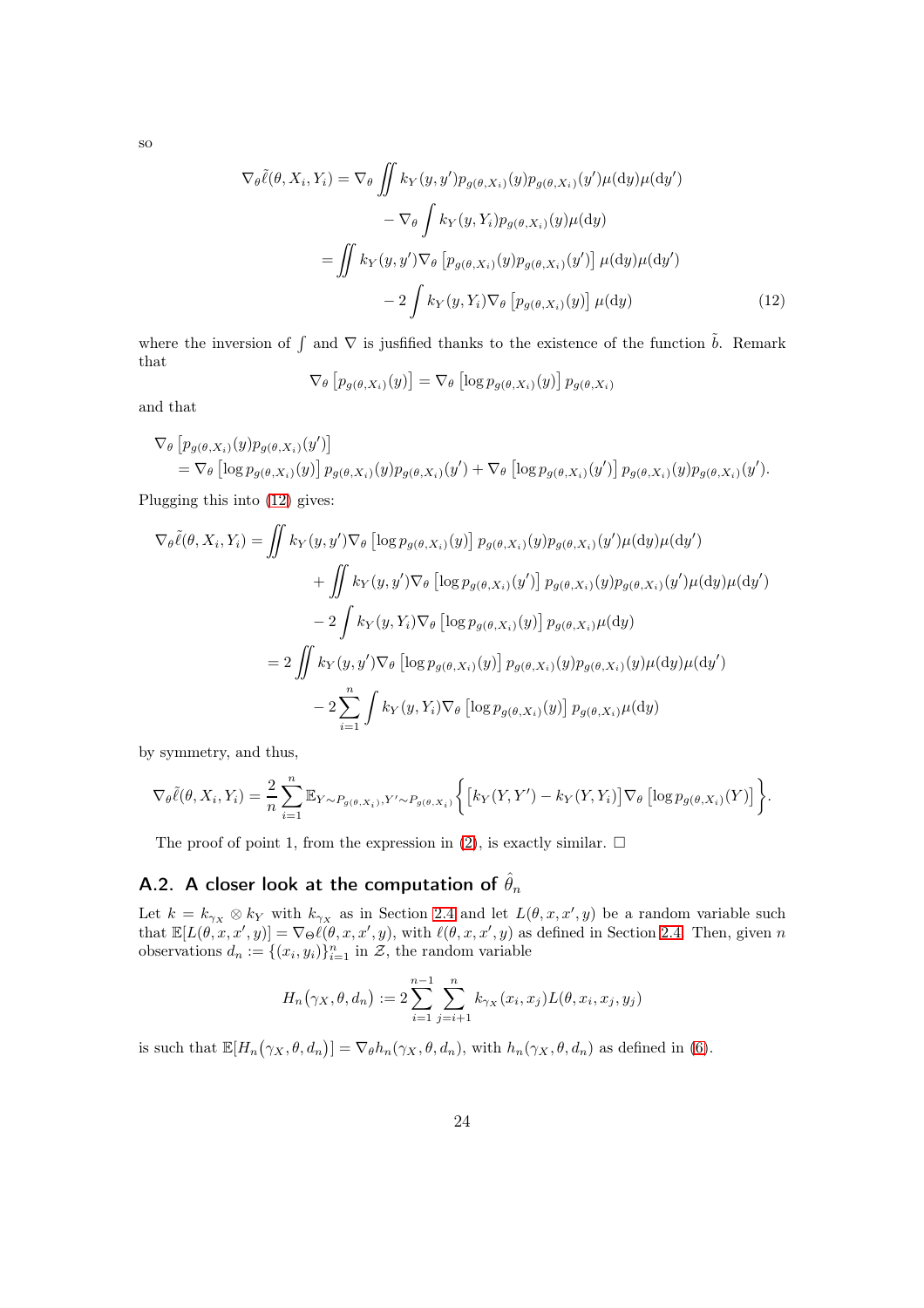Next, for an integer  $M_1$  ∈ {1, ...,  $(n-1)n/2-1$ } we let

$$
\mathcal{S}_{M_1} \subset \mathcal{S} := \{(i,j) : 1 \le i < j \le n\}
$$

be such that the set  $\{k_{\gamma_X}(x_i,x_j)\}_{(i,j)\in\mathcal{S}_{M_1}}$  contains the  $M_1$  largest elements of the set  $\{k_{\gamma_X}(x_i,x_j)\}_{(i,j)\in\mathcal{S}}$ , and for an integer  $M_2 \in \mathbb{N}$  such that  $M_1 + M_2 \leq (n-1)n/2$  we let  $\{(I_i, J_i)\}_{i=1}^{M_2}$  be a simple random sample obtained without replacement from the set  $S \setminus S_{M_1}$ . Then, the random variable

$$
H_n^{(M_1, M_2)}(\gamma_X, \theta, d_n) := 2 \sum_{(i,j) \in S_{M_1}} k_{\gamma_X}(x_i, x_j) L(\theta, x_i, x_j, y_j)
$$
  
+ 
$$
\frac{(n-1)n - 2M_1}{M_2} \sum_{m=1}^{M_2} k_{\gamma_X}(x_{I_m}, x_{J_m}) L(\theta, x_{I_m}, x_{J_m}, y_{J_m})
$$

is such that  $\mathbb{E}[H_n^{(M_1,M_2)}(\gamma_X,\theta,d_n)]=h_n(\gamma_X,\theta,d_n)$ , and thus

$$
\mathbb{E}\bigg[\sum_{i=1}^{N} L(\theta, x_i, y_i) + H_n^{(M_1, M_2)}(\gamma_X, \theta, d_n)\bigg] = \nabla_{\theta} \sum_{i,j=1}^{n} \hat{\ell}(\theta, X_i, X_j, Y_j).
$$
 (13)

This approach for computing an unbiased estimate of  $\nabla_{\theta} \sum_{i,j=1}^{n} \hat{\ell}(\theta, X_i, X_j, Y_j)$  involves the construction of the sets S and  $S_{M_1}$ , which requires  $\mathcal{O}(n^2)$  operations. However, once these two sets are obtained, obtaining a realization of  $G_n(\theta, d_n) := \sum_{i=1}^N L(\theta, x_i, y_i) + H_n^{(M_1, M_2)}(\gamma_X, \theta, d_n)$ for a given  $\theta$  can be done in only  $\mathcal{O}(n + M_1 + M_2 \log(M_2))$  operations using e.g. the simple random sampling without replacement method proposed by [\[30\]](#page-20-15).

For this procedure to work well in practice the parameters  $M_1$  and  $M_2$  must be such that the variance of  $G_n(\theta, d_n)$  is small. When a small value for  $\gamma_X$  is chosen it is often true that  $k_{\gamma X}(x_i, x_j) \approx 0$  for most pairs  $(i, j) \in \mathcal{S}$ . When this happens, taking  $M_1 = \mathcal{O}(n)$  and  $M_2$  such that  $M_2 \log(M_2) = \mathcal{O}(n)$  allows to efficiently compute  $\hat{\theta}_n$  using a stochastic gradient algorithm whose cost per iteration is linear in the sample size  $n$ . However, the memory requirement the approach we just described is  $\mathcal{O}(n^2)$ , which limits is applicability to moderate values of n (to n equals to a few thousands, say).

## <span id="page-24-0"></span>B. Proofs

### B.1. Preliminary lemmas on minimum-MMD estimation

The following lemma is adapted from Lemma 5 in [\[2\]](#page-45-1). While the proof is quite similar, the statement is more general.

<span id="page-24-1"></span>**Lemma 3.** Let S be a set (equipped with a  $\sigma$ -algebra). Let K be any symmetric function  $S^2 \to$  $[-1,1]$  that can be written  $K(s,s') = \langle \varphi(s), \varphi(s') \rangle_{\mathcal{H}}$  for some Hilbert space H and some function  $\varphi$  (note that we do not assume that K is a characteristic kernel). Let  $S_1, \ldots, S_n$  be independent random variables on S with respective distributions  $Q_1, \ldots, Q_n$ . Define  $\overline{Q} = (1/n) \sum_{i=1}^n Q_i$  and  $\hat{Q} = (1/n) \sum_{i=1}^{n} \delta_{S_i}$ . We define, for any Q and Q' probability distributions on S,

$$
\mathbb{D}_{K}^{2}(Q,Q') = \mathbb{E}_{S\sim Q,S'\sim Q}[K(Z,Z')] - 2\mathbb{E}_{S\sim Q,S'\sim Q'}[K(Z,Z')] + \mathbb{E}_{S\sim Q',S'\sim Q'}[K(Z,Z')]
$$

(which is indeed a metric if  $K$  is a characteristic kernel). We have:

$$
\mathbb{E}\left[\mathbb{D}_K(\bar{Q},\hat{Q})\right] \le \frac{1}{\sqrt{n}} \text{ and } \mathbb{E}\left[\mathbb{D}_K^2(\bar{Q},\hat{Q})\right] \le \frac{1}{n}.
$$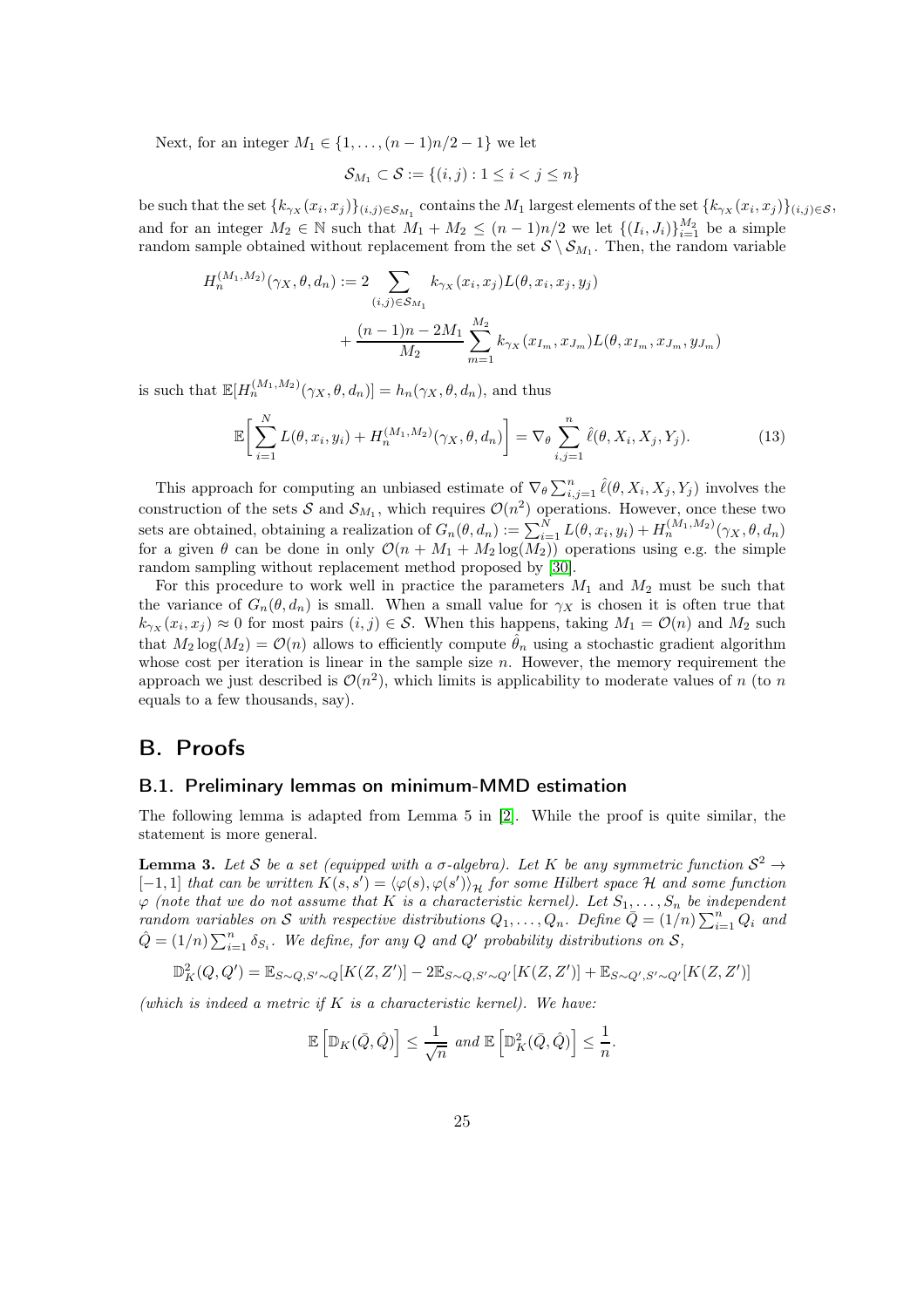Proof of Lemma [3](#page-24-1). Jensen's inequality gives  $\mathbb{E}[\mathbb{D}_K(\bar{Q}, \hat{Q})] \leq \sqrt{\mathbb{E}[\mathbb{D}_K^2(\bar{Q}, \hat{Q})]}$ . Put  $m_i = \mathbb{E}_{S \sim Q_i}[\varphi(S)],$ then

$$
\mathbb{E}\left[\mathbb{D}_{K}^{2}(\bar{Q},\hat{Q})\right] = \mathbb{E}\left[\left\|\frac{1}{n}\sum_{i=1}^{n}\left[\varphi(S_{i})-m_{i}\right]\right\|_{\mathcal{H}}^{2}\right]
$$
\n
$$
=\frac{1}{n^{2}}\sum_{i=1}^{n}\mathbb{E}\left[\left\|\varphi(S_{i})-m_{i}\right\|_{\mathcal{H}}^{2}\right]+\frac{1}{n(n-1)}\sum_{i\neq j}\mathbb{E}\left[\left\langle\varphi(S_{i})-m_{i},\varphi(S_{j})-m_{j}\right\rangle_{\mathcal{H}}\right]
$$
\n
$$
=\frac{1}{n^{2}}\sum_{i=1}^{n}\left(\mathbb{E}\left[\left\|\varphi(S_{i})\right\|_{\mathcal{H}}^{2}\right]-\left\|m_{i}\right\|_{\mathcal{H}}^{2}\right)+0
$$
\n
$$
\leq \frac{1}{n^{2}}\sum_{i=1}^{n}\mathbb{E}\left[\left\|\varphi(S_{i})\right\|_{\mathcal{H}}^{2}\right]=\frac{1}{n^{2}}\sum_{i=1}^{n}K(S_{i},S_{i})\leq\frac{1}{n}.\quad \Box
$$

Our proof strategy to study  $\hat{\theta}_n(D_n)$  actually relies on the fact that despite contamintaion, the performance of  $\hat{\theta}_n(D_n)$  remains close to the one of  $\hat{\theta}_n(D_n)$ . The following lemma will help to formalize this claim.

<span id="page-25-1"></span>**Lemma 4.** Let  $\hat{P}^{n,0} = \frac{1}{n} \sum_{i=1}^{n} \delta_{(X_i^0, Y_i^0)}$  be the non-contaminated empirical distribution and  $\hat{P}_{\theta}^{n,0} = \frac{1}{n} \sum_{i=1}^{n} \delta_{X_i^0} P_{g(\theta, X_i^0)}$  be the uncontaminated counterpart of  $\hat{P}_{\theta}^n$ . Then, for any probability distribution  $Q$  on  $\mathcal{X} \times \mathcal{Y}$ , we have

<span id="page-25-0"></span>
$$
\left| \mathbb{D}_k\left(\hat{P}^{n,0}, Q\right) - \mathbb{D}_k\left(\hat{P}^n, Q\right) \right| < 2\epsilon \tag{14}
$$

and

<span id="page-25-2"></span>
$$
\left| \mathbb{D}_k\left(\hat{P}_{\theta}^{n,0}, Q\right) - \mathbb{D}_k\left(\hat{P}_{\theta}^n, Q\right) \right| < 2\epsilon. \tag{15}
$$

Proof of Lemma [3](#page-24-1). For the first inequality [\(14\)](#page-25-0),

$$
\left| \mathbb{D}_{k}\left(\hat{P}^{n,0},Q\right) - \mathbb{D}_{k}\left(\hat{P}^{n},Q\right) \right| \leq \mathbb{D}_{k}\left(\hat{P}^{n,0},\hat{P}^{n}\right)
$$
  
\n
$$
= \left\| \frac{1}{n} \sum_{i=1}^{n} \left[ k((X_{i}^{0},Y_{i}^{0}),\cdot) - k((X_{i},Y_{i}),\cdot) \right] \right\|_{\mathcal{H}}
$$
  
\n
$$
\leq \frac{1}{n} \sum_{i=1}^{n} \left\| \left[ k((X_{i}^{0},Y_{i}^{0}),\cdot) - k((X_{i},Y_{i}),\cdot) \right] \right\|_{\mathcal{H}}
$$
  
\n
$$
= \frac{1}{n} \sum_{i \in I} \left\| \left[ k((X_{i}^{0},Y_{i}^{0}),\cdot) - k((X_{i},Y_{i}),\cdot) \right] \right\|_{\mathcal{H}}
$$
  
\n
$$
\leq \frac{1}{n} \sum_{i \in I} 2 = \frac{2|I|}{n} < 2\epsilon.
$$

The proof of [\(4\)](#page-25-1) is exactly the same.  $\square$ 

# B.2. Proof of Lemma [1](#page-7-0)

*Proof of Lemma [1](#page-7-0).* Thanks to [\(14\)](#page-25-0) of Lemma [4](#page-25-1) we have, for any fixed  $\theta \in \Theta$ ,

$$
\mathbb{D}_k(\hat{P}_{\hat{\theta}_n}^n, \bar{P}_n^0) \le \mathbb{D}_k(\hat{P}_{\hat{\theta}_n}^n, \hat{P}^n) + \mathbb{D}_k(\hat{P}^n, \bar{P}_n^0)
$$
 (triangle inequality)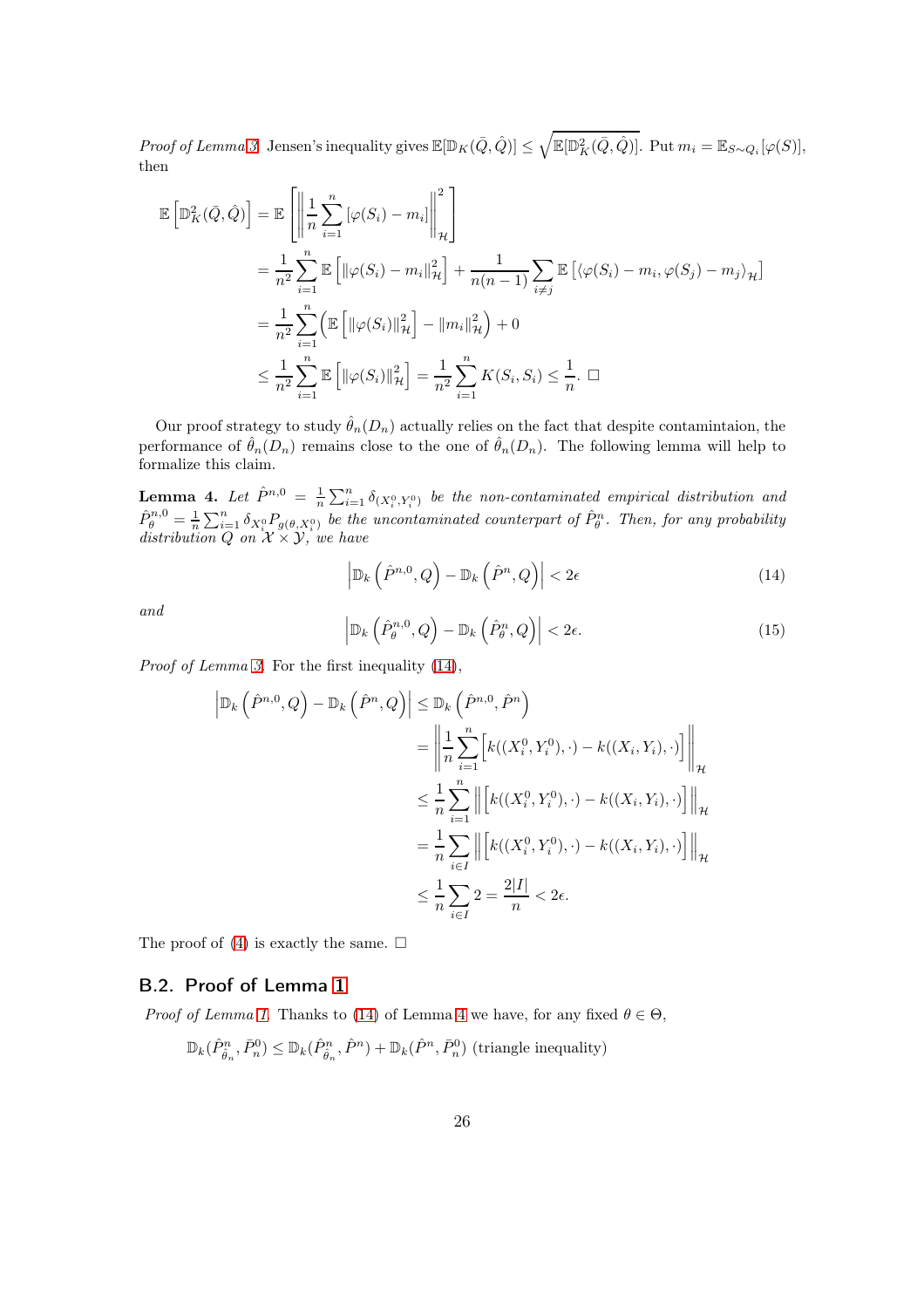$$
\leq \mathbb{D}_k(\hat{P}_{\hat{\theta}_n}^n, \hat{P}^n) + \mathbb{D}_k(\hat{P}^{n,0}, \bar{P}_n^0) + 2\epsilon \text{ where we used (14) with } Q = \bar{P}_n^0
$$
  
\n
$$
\leq \mathbb{D}_k(\hat{P}_{\theta}^n, \hat{P}^n) + \mathbb{D}_k(\hat{P}^{n,0}, \bar{P}_n^0) + 2\epsilon \text{ (by definition of } \hat{\theta}_n)
$$
  
\n
$$
\leq \mathbb{D}_k(\hat{P}_{\theta}^n, \hat{P}^{n,0}) + \mathbb{D}_k(\hat{P}^{n,0}, \bar{P}_n^0) + 4\epsilon \text{ by (14) with } Q = \hat{P}_{\theta}^n
$$
  
\n
$$
\leq \mathbb{D}_k(\hat{P}_{\theta}^n, \bar{P}_n^0) + 2\mathbb{D}_k(\hat{P}^{n,0}, \bar{P}_n^0) + 4\epsilon \text{ (triangle inequality)}.
$$
 (16)

Taking the expectation in [\(16\)](#page-26-0) gives:

$$
\mathbb{E}\left[\mathbb{D}_{k}(\hat{P}_{\hat{\theta}_{n}}^{n}, \bar{P}_{n}^{0})\right] \leq 4\epsilon + \mathbb{D}_{k}(\hat{P}_{\theta}^{n}, \bar{P}_{n}^{0}) + 2\mathbb{E}\left[\mathbb{D}_{k}(\hat{P}^{n,0}, \bar{P}_{n}^{0})\right].
$$
\n(17)

We can control the expectation in the right-hand side by an application of Lemma [3,](#page-24-1) where  $S_i = (X_i^0, Y_i^0) \sim Q_i := \delta_{X_i^0} P_{Y|X_i^0}^0$  that are indeed independent, and where  $K = k$ . The lemma gives:

<span id="page-26-2"></span><span id="page-26-1"></span><span id="page-26-0"></span>
$$
\mathbb{E}\left[\mathbb{D}_k(\hat{P}^n,\bar{P}_n^0)\right] \le \frac{1}{\sqrt{n}}.\tag{18}
$$

We take the infinimum with respect to  $\theta$  to obtain:

$$
\mathbb{E}\left[\mathbb{D}_{k}(\hat{P}_{\hat{\theta}_{n}}^{n},\bar{P}_{n}^{0})\right] \leq 4\epsilon + \inf_{\theta \in \Theta} \mathbb{D}_{k}(\hat{P}_{\theta}^{n},\bar{P}_{n}^{0}) + \frac{2}{\sqrt{n}}.
$$
\n(19)

In order to prove [\(7\)](#page-7-1), take any  $z_i' \in \mathcal{Z}$  and define

$$
\hat{P}_{(i)}^{n,0} = \frac{1}{n} \Big( \sum_{j \neq i} \delta_{(X_j^0, Y_j^0)} + \delta_{z_i'} \Big).
$$

We note that:

$$
\left| \mathbb{D}_k(\hat{P}^{n,0}, \bar{P}_n^0) - \mathbb{D}_k(\hat{P}_{(i)}^{n,0}, \bar{P}_n^0) \right| \leq \mathbb{D}_k(\hat{P}^{n,0}, \hat{P}_{(i)}^{n,0}) \leq \frac{2}{n}.
$$

This allows to use the McDiarmind's bounded difference inequality [\[8\]](#page-45-4), which gives:

$$
\mathbb{P}\left\{\mathbb{D}_k(\hat{P}^n,\bar{P}_n^0)-\mathbb{E}\left[\mathbb{D}_k(\hat{P}^n,\bar{P}_n^0)\right]\geq t\right\}\leq \exp\left(-\frac{nt^2}{2}\right), \quad \forall t>0. \tag{20}
$$

Put  $\eta = \exp(-nt^2/2)$  to get

$$
\mathbb{P}\left\{\mathbb{D}_k(\hat{P}^{n,0}, \bar{P}_n^0) - \mathbb{E}\left[\mathbb{D}_k(\hat{P}^{n,0}, \bar{P}_n^0)\right] \ge \sqrt{\frac{2\log(1/\eta)}{n}}\right\} \le \eta,
$$

which, together with [\(17\)](#page-26-1)-[\(18\)](#page-26-2), gives the statement of the theorem.  $\Box$ 

# B.3. Proof of Lemma [2](#page-8-2)

### B.3.1. Preliminary results

We start with a result that will be an essential tool in the proof of Lemma [2.](#page-8-2) Essentially, it quantifies how well  $\hat{P}_{\hat{\theta}_n}^{n,0} = (1/n) \sum_{i=1}^n \delta_{X_i^0} P_{g(\hat{\theta}_n, X_i^0)}$  approximates  $P^0$ . Usually, in regression literature, we focus mostly on the estimation of the distribution of  $Y|X$  rather than on the estimation of the distribution of the pair  $(X, Y)$ . Still, we believe that this result has in interpretation on its own, so we state is as a theorem.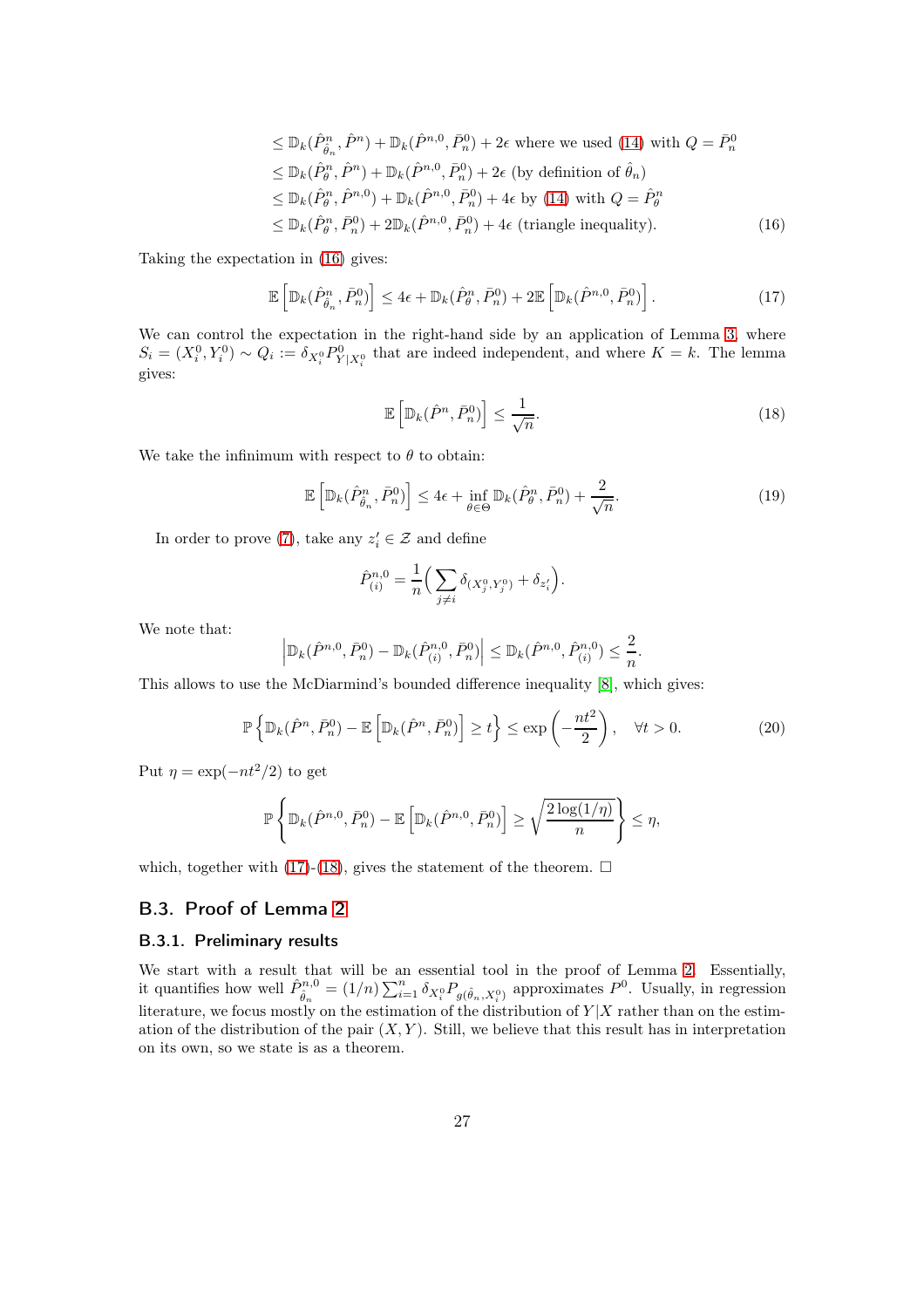<span id="page-27-0"></span>Theorem 5. Under Assumption [1](#page-2-1) we have

$$
\mathbb{E}\left[\mathbb{D}_{k}(\hat{P}_{\hat{\theta}_{n}}^{n,0},P^{0})\right] \leq 8\epsilon + \inf_{\theta \in \Theta} \mathbb{D}_{k}(P_{\theta},P^{0}) + \frac{3}{\sqrt{n}}
$$

and, for any  $\eta \in (0,1)$ ,

$$
\mathbb{P}\left\{\mathbb{D}_k(\hat{P}_{\hat{\theta}_n}^{n,0}, P^0) \le 8\epsilon + \inf_{\theta \in \Theta} \mathbb{D}_k(P_{\theta}, P^0) + \frac{3}{\sqrt{n}}\left(1 + \sqrt{2\log(2/\eta)}\right)\right\} \ge 1 - \eta.
$$

Proof of Theorem [5](#page-27-0). The proof is quite similar to the proof of Lemma [1,](#page-7-0) but requires some adaptations, in particular in the application of Lemma [3.](#page-24-1)

First,

<span id="page-27-1"></span>
$$
\mathbb{D}_k(\hat{P}_{\hat{\theta}_n}^{n,0}, P^0) \le \mathbb{D}_k(\hat{P}_{\hat{\theta}_n}^{n,0}, \hat{P}^{n,0}) + \mathbb{D}_k(\hat{P}^{n,0}, P^0). \tag{21}
$$

Let us deal with the first term of this upper bound in a first time. Here, we will use both [\(14\)](#page-25-0) and [\(15\)](#page-25-2) of Lemma [4.](#page-25-1) We have:

$$
\mathbb{D}_{k}(\hat{P}_{\hat{\theta}_{n}}^{n,0},\hat{P}^{n,0}) \leq \mathbb{D}_{k}\left(\hat{P}_{\hat{\theta}_{n}}^{n,0},\hat{P}^{n}\right) + 2\epsilon \text{ thanks to (14)}
$$
  
\n
$$
\leq \mathbb{D}_{k}\left(\hat{P}_{\hat{\theta}_{n}}^{n},\hat{P}^{n}\right) + 4\epsilon \text{ thanks to (15)}
$$
  
\n
$$
\leq \mathbb{D}_{k}\left(\hat{P}_{\hat{\theta}_{n}(D_{n}^{0})}^{n},\hat{P}^{n}\right) + 4\epsilon \text{ (definition of } \hat{\theta}_{n})
$$
  
\n
$$
\leq \mathbb{D}_{k}\left(\hat{P}_{\hat{\theta}_{n}(D_{n}^{0})}^{n},\hat{P}^{n}\right) + 6\epsilon \text{ thanks to (15)}
$$
  
\n
$$
\leq \mathbb{D}_{k}\left(\hat{P}_{\hat{\theta}_{n}(D_{n}^{0})}^{n,0},\hat{P}^{n,0}\right) + 8\epsilon \text{ thanks to (14)}
$$
  
\n
$$
= \inf_{\theta \in \Theta} \mathbb{D}_{k}\left(\hat{P}_{\theta}^{n,0},\hat{P}^{n,0}\right) + 8\epsilon \text{ (definition of } \hat{\theta}_{n}) .
$$

Plugging this in [\(21\)](#page-27-1) gives

<span id="page-27-3"></span><span id="page-27-2"></span>
$$
\mathbb{D}_{k}(\hat{P}_{\hat{\theta}_{n}}^{n,0},P^{0}) \leq \inf_{\theta \in \Theta} \mathbb{D}_{k}\left(\hat{P}_{\theta}^{n,0},\hat{P}^{n,0}\right) + \mathbb{D}_{k}(\hat{P}^{n,0},P^{0}) + 8\epsilon
$$
\n
$$
\leq \inf_{\theta \in \Theta} \mathbb{D}_{k}\left(\hat{P}_{\theta}^{n,0},P^{0}\right) + 2\mathbb{D}_{k}(\hat{P}^{n,0},P^{0}) + 8\epsilon
$$
\n
$$
\leq \inf_{\theta \in \Theta} \left[ \mathbb{D}_{k}\left(\hat{P}_{\theta}^{n,0},P_{\theta}\right) + \mathbb{D}_{k}(P_{\theta},P^{0}) \right] + 2\mathbb{D}_{k}(\hat{P}^{n,0},P^{0}) + 8\epsilon
$$
\n(22)

and so, taking expectations on both sides,

$$
\mathbb{E}\left[\mathbb{D}_{k}(\hat{P}_{\hat{\theta}_{n}}^{n,0},P^{0})\right] \leq \inf_{\theta \in \Theta} \left\{\mathbb{E}\left[\mathbb{D}_{k}(\hat{P}_{\theta}^{n,0},P_{\theta})\right] + \mathbb{D}_{k}(P_{\theta},P^{0})\right\} + 2\mathbb{E}\left[\mathbb{D}_{k}(\hat{P}^{n,0},P^{0})\right] + 8\epsilon. \quad (23)
$$

We tackle the term  $\mathbb{E}\left[\mathbb{D}_k(\hat{P}_{\theta}^{n,0},P_{\theta})\right]$ . Letting  $\Phi$  denote the function such that  $k((x,y),(x',y'))=$  $\langle \Phi(x, y), \Phi(x', y') \rangle_{\mathcal{H}}$ , we have

$$
\mathbb{D}_{k}(\hat{P}_{\theta}^{n,0}, P_{\theta}) = \sqrt{\mathbb{D}_{k}^{2}(\hat{P}_{\theta}^{n,0}, P_{\theta})}
$$
\n
$$
= \left( \mathbb{E}_{(X,Y)\sim \hat{P}_{\theta}^{n,0}, (X',Y')\sim \hat{P}_{\theta}^{n,0}} \langle \Phi(X,Y), \Phi(X',Y') \rangle_{\mathcal{H}} \right)
$$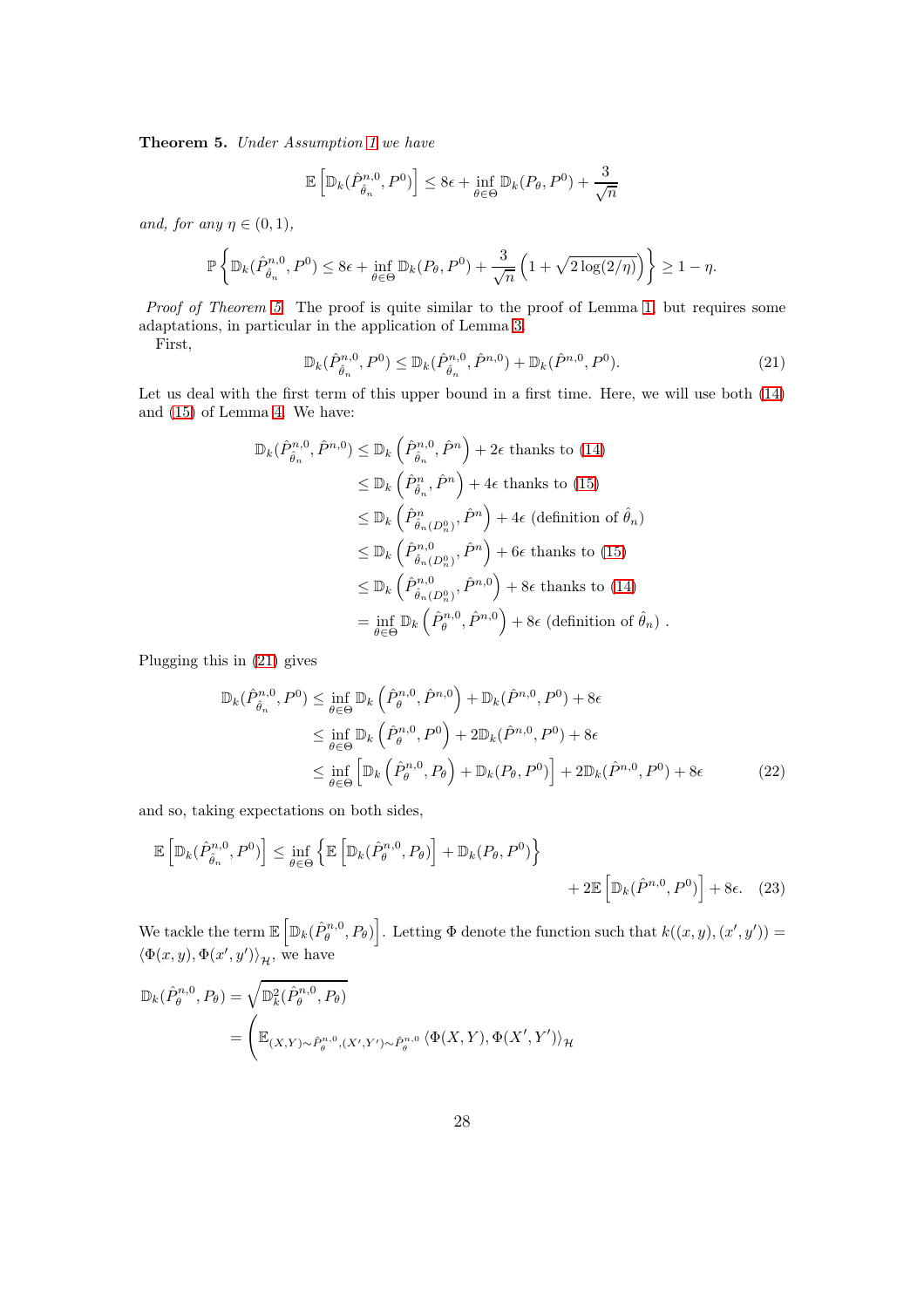$$
- 2\mathbb{E}_{(X,Y)\sim\hat{P}_{\theta}^{n,0},(X',Y')\sim P_{\theta}}\langle\Phi(X,Y),\Phi(X',Y')\rangle_{\mathcal{H}}
$$
  
+  $\mathbb{E}_{(X,Y)\sim P_{\theta},(X',Y')\sim P_{\theta}}\langle\Phi(X,Y),\Phi(X',Y')\rangle_{\mathcal{H}}\rangle^{\frac{1}{2}}$   
=  $\left(\mathbb{E}_{X\sim\frac{1}{n}\sum_{i=1}^{n}\delta_{X_{i}^{0}},X'\sim\frac{1}{n}\sum_{i=1}^{n}\delta_{X_{i}^{0}}\langle\mathbb{E}_{Y\sim P_{g(\theta,X)}}[\Phi(X,Y)],\mathbb{E}_{Y'\sim P_{g(\theta,X')}}[\Phi(X',Y')]\rangle_{\mathcal{H}}$   
-  $2\mathbb{E}_{X\sim\frac{1}{n}\sum_{i=1}^{n}\delta_{X_{i}^{0}},X'\sim P_{X}^{0}}\langle\mathbb{E}_{Y\sim P_{g(\theta,X)}}[\Phi(X,Y)],\mathbb{E}_{Y'\sim P_{g(\theta,X')}}[\Phi(X',Y')]\rangle_{\mathcal{H}}$   
+  $\mathbb{E}_{X\sim P_{X}^{0},X'\sim P_{X}^{0}}\langle\mathbb{E}_{Y\sim P_{g(\theta,X)}}[\Phi(X,Y)],\mathbb{E}_{Y'\sim P_{g(\theta,X')}}[\Phi(X',Y')]\rangle_{\mathcal{H}}$   
=  $\sqrt{\mathbb{E}_{X}^{2}\left(\frac{1}{n}\sum_{i=1}^{n}\delta_{X_{i}^{0}},P_{X}^{0}\right)} = \mathbb{D}_{\bar{k}}\left(\frac{1}{n}\sum_{i=1}^{n}\delta_{X_{i}^{0}},P_{X}^{0}\right)}$ 

where the function  $\bar{k}$  is given by:

$$
\bar{k}(x,x') = \left\langle \mathbb{E}_{Y \sim P_{g(\theta,x)}}[\Phi(x,Y)], \mathbb{E}_{Y' \sim P_{g(\theta,x')}}[\Phi(x',Y')] \right\rangle_{\mathcal{H}}.
$$

Note that  $-1 \leq \bar{k} \leq 1$  so we can apply Lemma [3](#page-24-1) to  $S_i = X_i^0 \sim Q_i = P_X^0$  and  $K = \bar{k}$  to get:

$$
\mathbb{E}\left[\mathbb{D}_{\bar{k}}\left(\frac{1}{n}\sum_{i=1}^n \delta_{X_i^0}, P_X^0\right)\right] \le \frac{1}{\sqrt{n}}.
$$

Combining this last result with [\(23\)](#page-27-2), and applying Lemma [3](#page-24-1) with  $S_i = (X_i^0, Y_i^0) \sim Q_i = P^0$  and  $K = k$  that gives  $\mathbb{E}[\mathbb{D}_k(\hat{P}^{n,0}, P^0)] \leq 1/\sqrt{n}$ , we finally obtain:

$$
\mathbb{E}\left[\mathbb{D}_{k}(\hat{P}_{\hat{\theta}_{n}}^{n,0},P^{0})\right] \leq \inf_{\theta \in \Theta} \left\{\frac{1}{\sqrt{n}} + \mathbb{D}_{k}(P_{\theta},P^{0})\right\} + \frac{2}{\sqrt{n}} + 8\epsilon
$$

$$
= \inf_{\theta \in \Theta} \mathbb{D}_{k}(P_{\theta},P^{0}) + \frac{3}{\sqrt{n}} + 8\epsilon,
$$

that is the first inequality of the theorem.

In order to prove the second inequality let  $\theta_0 \in \operatorname{argmin}_{\theta \in \Theta} \mathbb{D}_k(P_{\theta}, P^0)$ . Then [\(22\)](#page-27-3) implies

$$
\mathbb{D}_{k}(\hat{P}_{\hat{\theta}_{n}}^{n,0}, P^{0})
$$
\n
$$
\leq \mathbb{D}_{k}(\hat{P}_{\theta_{0}}^{n,0}, P_{\theta_{0}}) + \mathbb{D}_{k}(P_{\theta_{0}}, P^{0}) + 2\mathbb{D}_{k}(\hat{P}^{n,0}, P^{0}) + 8\epsilon
$$
\n
$$
= \mathbb{D}_{k}(\hat{P}_{\theta_{0}}^{n,0}, P_{\theta_{0}}) + \inf_{\theta \in \Theta} \mathbb{D}_{k}(P_{\theta}, P^{0}) + 2\mathbb{D}_{k}(\hat{P}^{n,0}, P^{0}) + 8\epsilon.
$$

McDiarmid's bounded difference inequality leads to

$$
\mathbb{P}\left\{\mathbb{D}_k(\hat{P}^{n,0},P^0) - \mathbb{E}\left[\mathbb{D}_k(\hat{P}^{n,0},P^0)\right] \ge t\right\} \le \exp\left(-\frac{nt^2}{2}\right)
$$

and to

$$
\mathbb{P}\left\{\mathbb{D}_k(\hat{P}^{n,0},P^0)-\mathbb{E}\left(\mathbb{D}_k(\hat{P}^{n,0},P^0)\right)\geq t\right\}\leq \exp\left(-\frac{nt^2}{2}\right).
$$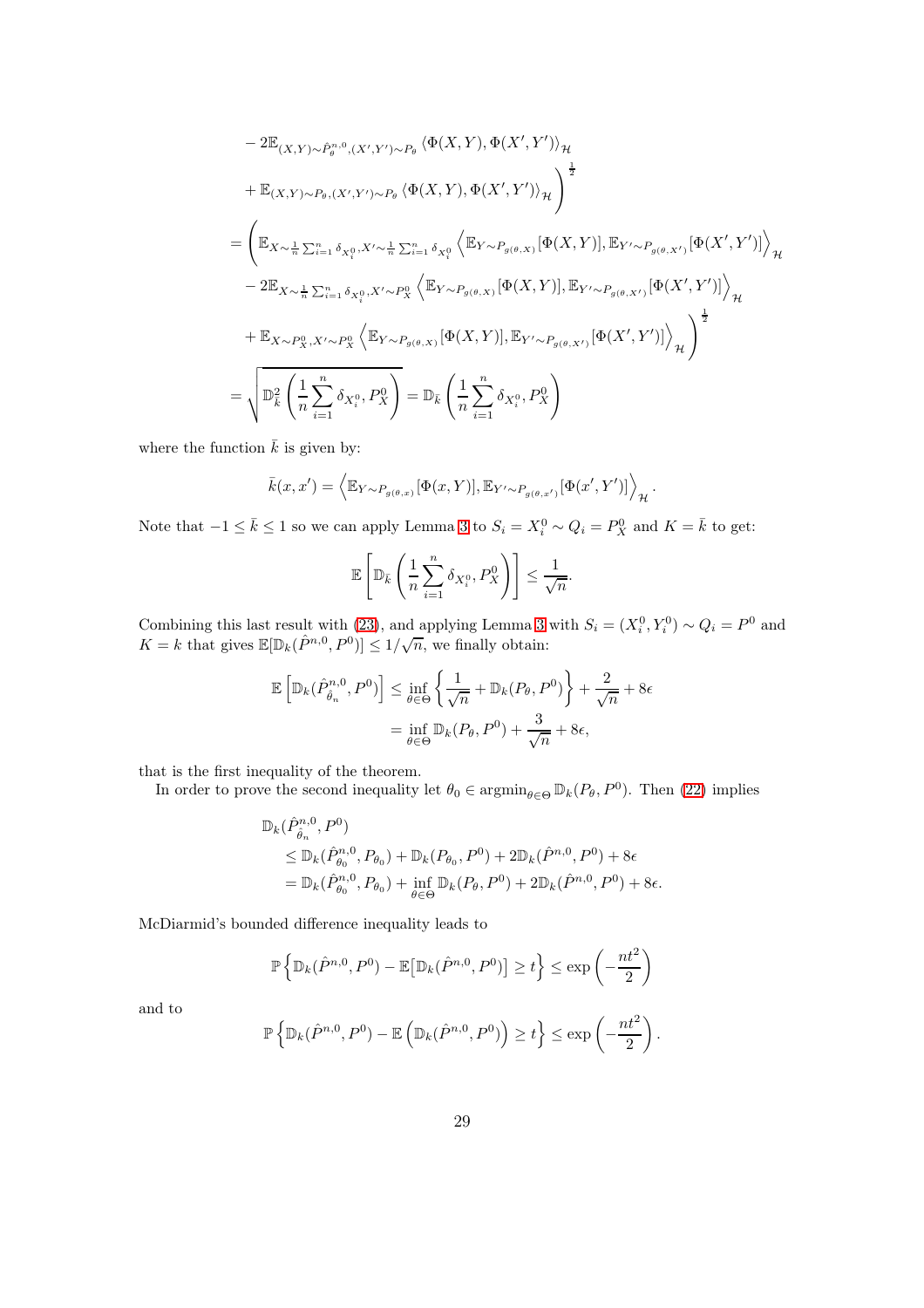By a union bound, the probability that one of the two events hold is smaller or equal to  $2 \exp(-nt^2/2)$ , which leads to

$$
\mathbb{P}\left\{\mathbb{D}_k(\hat{P}_{\hat{\theta}_n}^{n,0},P^0) \leq \inf_{\theta \in \Theta} \mathbb{D}_k(P_{\theta},P^0) + \frac{3}{\sqrt{n}}\left(1+\sqrt{2\log(2/\eta)}\right) + 8\epsilon\right\} \geq 1-\eta.
$$

This ends the proof.  $\square$ 

<span id="page-29-0"></span>**Lemma 5.** Assume that  $k_X$  is continuous on  $\mathcal{X}^2$  and that Assumption [3](#page-8-6) is satisfied. Then, there exists a  $P_X \in \mathcal{P}(\mathcal{X})$  such that

$$
\{f \in \mathcal{H}_X : \text{Cov}_{X \sim P_X}(f(X), g(X)) = 0, \forall g \in \mathcal{X}\} \subseteq \text{span}(1). \tag{24}
$$

*Proof of Lemma [5](#page-29-0).* From Theorem 2.17 in [\[9\]](#page-45-5): as  $k_X$  is continuous on  $\mathcal{X}^2$ , any function  $f \in \mathcal{H}_X$  is continuous on X. Let  $P_X$  denote the  $\mathcal{N}_d(0, I_d)$  distribution, truncated on X if  $\mathcal{X} \neq \mathbb{R}^d$ . Assume that there exists a non-constant function  $f \in \mathcal{H}_X$  such that

<span id="page-29-3"></span>
$$
Cov_{X \sim P_X}(f(X), g(X)) = 0, \quad \forall g \in \mathcal{H}_X.
$$

Then,  $Var_{X\sim P_X}(f(X)) = 0$  and, since  $P_X$  admits a strictly positive density  $p_X$  on X, f is constant almost surely. However, as f is assumed to be continuous, and  $\mathcal X$  is path-wise connected, the function f is constant.  $\square$ 

As explained above, Theorem [5](#page-27-0) states how far  $\hat{P}_{\hat{\theta}_n}^{n,0}$  is from  $P^0$ . However, we want to prove Lemma [2](#page-8-2) that gives a bound on the distance between  $P_{\hat{\theta}_n}$  and  $P^0$ . In order to highlight the difference, let us introduce  $\hat{P}_X^{n,0} = \frac{1}{n} \sum_{i=1}^n \delta_{X_i^0}$ , and remark that we can write  $\hat{P}_{\hat{\theta}_n}^{n,0} = \hat{P}_X^{n,0} P_{g(\hat{\theta}_n,\cdot)}$ and  $P_{\hat{\theta}_n} = P_X^0 P_{g(\hat{\theta}_n,\cdot)}$ . The following lemma is the key point to derive Lemma [2](#page-8-2) from Theorem [5](#page-27-0) as it can be used to get an upper bound on the distance between  $\hat{P}_X^n P_{g(\theta,\cdot)}$  and  $P_X^0 P_{g(\theta,\cdot)}$ , for any  $\theta \in \Theta$ .

<span id="page-29-1"></span>**Lemma 6.** Let us consider a regular conditional probability  $(P_{Y|x})_{x\in\mathcal{X}}$  on  $\mathcal{Y}$ , and assume that

<span id="page-29-2"></span>
$$
\forall g \in \mathcal{H}_Y, \ f(\cdot) = \mathbb{E}_{Y \sim P_{Y|}}[g(Y)] \in \mathcal{H}_X. \tag{25}
$$

Under Assumptions [1,](#page-2-1) [2,](#page-3-0) [3,](#page-8-6) and [4,](#page-8-0) let  $c_{\star}$  be the largest constant  $c \in [0,\infty)$  such that  $k_X - c$  is a semi-definite positive kernel on X. Then, there exists a constant  $\mathcal{C}_{kx} < \infty$ , that depends only on  $k_X$ , such that, for any probability distributions  $P'_X, P''_X \in \mathcal{P}(\mathcal{X})$ ,

$$
\mathbb{D}_{k}(P',P'') \leq C_{k_{X}} \max \left[ \mathbb{D}_{k_{X}}(P'_{X},P''_{X}), \mathbb{D}_{k_{X}(k_{X}-c_{\star})}(P'_{X},P''_{X}) \right]
$$

where  $P' = P'_X P_{Y|}$  and  $P'' = P''_X P_{Y|}$ .

*Proof of Lemma [6.](#page-29-1)* Let  $k_{\star,X} = k_X - c_{\star}$  and let  $\mathcal{H}_{\star,X}$  denote the RKHS with reproducing kernel  $k_{\star,X}$ . Let  $c'_{\star}$  be the largest constant  $c \geq 0$  such that  $k_Y - c$  is a (symmetric, semi-definite positive) kernel, and similarly we introduce the notations  $k_{\star,Y} = k_Y - c'_{\star}$  and  $\mathcal{H}_{\star,Y}$ . From Theorem 3.11 in [\[9\]](#page-45-5), 0 is the only constant function in  $\mathcal{H}_{\star,X}$ , and the only constant function in  $\mathcal{H}_{\star,Y}$ . Also, [\(25\)](#page-29-2) and Assumption [4](#page-8-0) imply that  $c_{\star} > 0 \Leftrightarrow c'_{\star} > 0$ .

For any  $P \in \mathcal{P}(\mathcal{X} \times \mathcal{Y})$  and  $P_X \in \mathcal{P}(\mathcal{X})$  let us introduce the covariance operators  $\mathcal{C}_P : \mathcal{H}_Y \to$  $\mathcal{H}_X$  and  $\mathcal{C}_P : \mathcal{H}_{\star,X} \to \mathcal{H}_{\star,X}$  satisfying, for any  $f \in \mathcal{H}_X$ ,  $g \in \mathcal{H}_Y$  and  $f_1, f_2 \in \mathcal{H}_{\star,X}$ ,

$$
\langle f(X), C_P g(Y) \rangle_{\mathcal{H}_X} = \text{Cov}_{(X,Y) \sim P} (f_1(X), g(Y)),
$$
  

$$
\langle f_1(X), C_{P_X} f_2(X) \rangle_{\mathcal{H}_X} = \text{Cov}_{X \sim P_X} (f_1(X), f_2(X)).
$$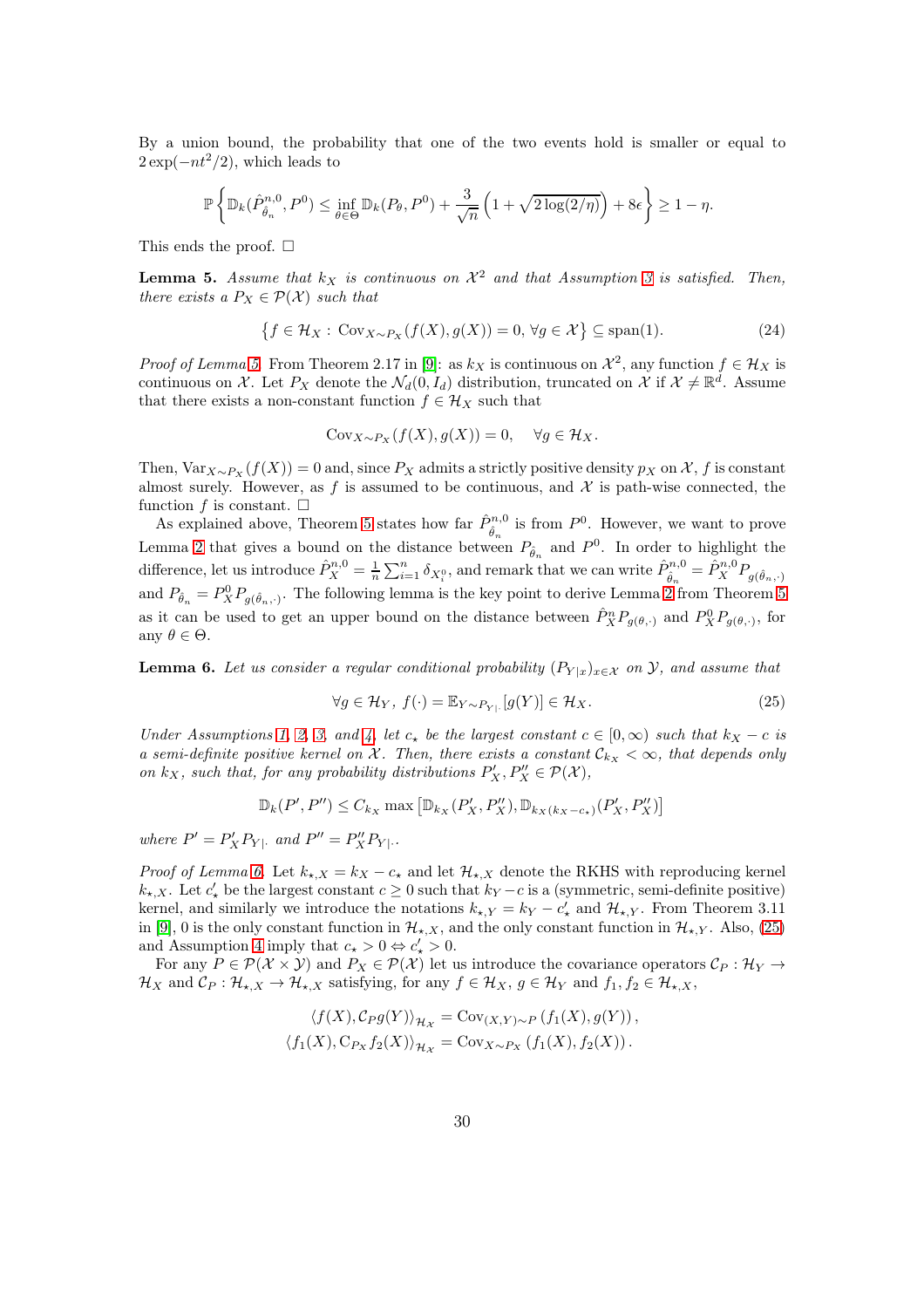The boundedness of  $k_X$  and  $k_Y$  (in Assumption [2\)](#page-3-0) implies that  $\mathcal{C}_P$  and  $\mathcal{C}_{P_X}$  exist, are unique, and that they are bounded, linear operators (see Section 3 in [\[6\]](#page-45-6)). Finally, we let

$$
\mu(P_{Y|x}) = \mathbb{E}_{Y \sim P_{Y|x}}[k_Y(Y, \cdot)] \in \mathcal{H}_Y.
$$

Let  $\mathcal{A}_{k_X} := \{P_X \in \mathcal{P}(\mathcal{X}) \text{ such that } (24) \text{ holds}\}\.$  $\mathcal{A}_{k_X} := \{P_X \in \mathcal{P}(\mathcal{X}) \text{ such that } (24) \text{ holds}\}\.$  $\mathcal{A}_{k_X} := \{P_X \in \mathcal{P}(\mathcal{X}) \text{ such that } (24) \text{ holds}\}\.$  As Assumption [3](#page-8-6) holds and  $k_X$  is continuous on  $\mathcal X$  (thanks to Assumption [2\)](#page-3-0), we can apply Lemma [5](#page-29-0) which ensures that the set  $\mathcal A_{kx}$  is not empty. Let  $P_X^* \in \mathcal{A}_{k_X}$  and  $P^* = P_X^* P_{Y}$ . Since  $P_X^* \in \mathcal{A}_{k_X}$  and, as we have seen above, 0 is the only constant function in  $\mathcal{H}_{\star,X}$ , it follows that  $\text{Ker}(\mathcal{C}_{P_X^*}) = \{0\}$  and therefore the linear operator  $\mathcal{C}_{P_X^*}$  is bijective and bounded. Consequently, by the bounded inverse theorem, it has a linear and bounded inverse  $C_{P_X^*}^{-1}: \mathcal{H}_{\star,X} \to \mathcal{H}_{\star,X}$ .

Noting that  $\mathcal{H}_{\star,\mathcal{X}} \subseteq \mathcal{H}_{\mathcal{X}}$  ([\[9\]](#page-45-5), Theorem 5.4), we now define the linear operator

<span id="page-30-0"></span>
$$
\mathcal{C}_{P_{Y|X}}=\mathcal{C}_{P^*}\mathcal{C}_{P_X^*}^{-1}
$$

and show that, under the assumptions of the lemma,

$$
\mu(P_{Y|x}) = c'_{\star} + \mathcal{C}_{P_{Y|X}}(k_{\star,X}(x,\cdot)), \quad \forall x \in \mathcal{X}.
$$
\n(26)

As mentioned above, if  $c_{\star} = 0$  then  $c'_{\star} = 0$  and, in this case, [\(26\)](#page-30-0) holds thanks to [\(25\)](#page-29-2) and Theorem 4 in [\[11\]](#page-45-7).

We now consider the case  $c_{\star} > 0$ , so that  $c'_{\star} > 0$ . Then ([\[9\]](#page-45-5), Theorems 5.4),  $\mathcal{H}_Y = \{h+c, h \in \mathbb{R}^3\}$  $\mathcal{H}_{\star,Y}, c \in \mathbb{R}$  and

$$
\|g\|_{\mathcal{H}_Y}^2=\min\left\{\|h\|_{\mathcal{H}_Y}^2+c^2/c_\star': \ \ h+c=g, \, h\in \mathcal{H}_{\star,Y}, \ c\in \mathbb{R}\right\}, \quad \forall g\in \mathcal{H}_Y.
$$

Notice that we therefore have  $\langle g, c \rangle_{\mathcal{H}_Y} = 0$  for all  $g \in \mathcal{H}_{\star, Y}$  and all  $c \in \mathbb{R}$ . Now, let  $f \in \mathcal{H}_Y$ and  $c \in \mathbb{R}$  be such that  $\mathbb{E}_{Y \sim P_{Y} |F(Y) - c \in \mathcal{H}_{\star, X}$ . Notice that such a constant c exists by Assumption [5](#page-8-1) and because of the above decomposition  $\mathcal{H}_Y = \{h+c, h \in \mathcal{H}_{\star,Y}, c \in \mathbb{R}\}\.$  Then, following the computations in the proof of Corollary 3 of [\[6\]](#page-45-6) and Theorem 4 of [\[11\]](#page-45-7), for all  $x \in \mathcal{X}$ we have

$$
\mathbb{E}_{Y \sim P_{Y|x}}[f(Y) - c] = \langle f(Y) - c, C_{P_{Y|X}}(k_{\star,X}(x,\cdot)) \rangle_{\mathcal{H}_Y} = \langle f, C_{P_{Y|X}}(k_{\star,X}(x,\cdot)) \rangle_{\mathcal{H}_Y}.
$$

Hence, noting that  $\langle a, c'_{\star} \rangle_{\mathcal{H}_Y} = a$  for all  $a \in \mathbb{R}$ , it follows that for all  $x \in \mathcal{X}$  we have

$$
\mathbb{E}_{Y \sim P_{Y|x}}[f(Y)] = \langle f, C_{P_{Y|X}}(k_{\star,X}(x, \cdot)) >_{\mathcal{H}_Y} + c
$$
  
=  $\langle (f - c) + c, c'_{\star} + C_{P_{Y|X}}(k_{\star,X}(x, \cdot)) >_{\mathcal{H}_Y}$   
=  $\langle f, c'_{\star} + C_{P_{Y|X}}(k_{\star,X}(x, \cdot)) >_{\mathcal{H}_Y},$ 

which concludes to show [\(26\)](#page-30-0).

We now let  $\tilde{\mathcal{C}}_{P_{Y|X}}: \mathcal{H}_X \otimes \mathcal{H}_{\star,X} \to \mathcal{H}$  be the (unique) linear operator on  $\mathcal{H}_X \otimes \mathcal{H}_{\star,X}$  such that

$$
\tilde{\mathcal{C}}_{P_{Y|X}}(f_1 \otimes f_2) = f_1 \otimes \mathcal{C}_{P_{Y|X}}(f_2), \quad f_1 \in \mathcal{H}_X, f_2 \in \mathcal{H}_{\star,X}
$$

and let  $||T||_0$  be the operator norm of a linear operator T.

Then, recalling that  $\mathcal{C}_{P_{X}^*}^{-1}$  is bounded and that  $||f||_{\mathcal{H}_{\star,X}} = ||f||_{\mathcal{H}_X}$  for all  $f \in \mathcal{H}_{\star,X}$ , for all  $f_1 \in \mathcal{H}_{\mathcal{X}}$  and  $f_2 \in \mathcal{H}_{\star,\mathcal{X}}$  we have

$$
\|\tilde{\mathcal{C}}_{P_{Y|X}}(f_1 \otimes f_2)\|_{\mathcal{H}} = \|f_1 \otimes \mathcal{C}_{P^*} \circ \mathcal{C}_{P^*_X}^{-1}(f_2)\|_{\mathcal{H}}
$$
  
= 
$$
\|f_1\|_{\mathcal{H}_X} \|\mathcal{C}_{P^*} \circ \mathcal{C}_{P^*_X}^{-1}(f_2)\|_{\mathcal{H}_Y}
$$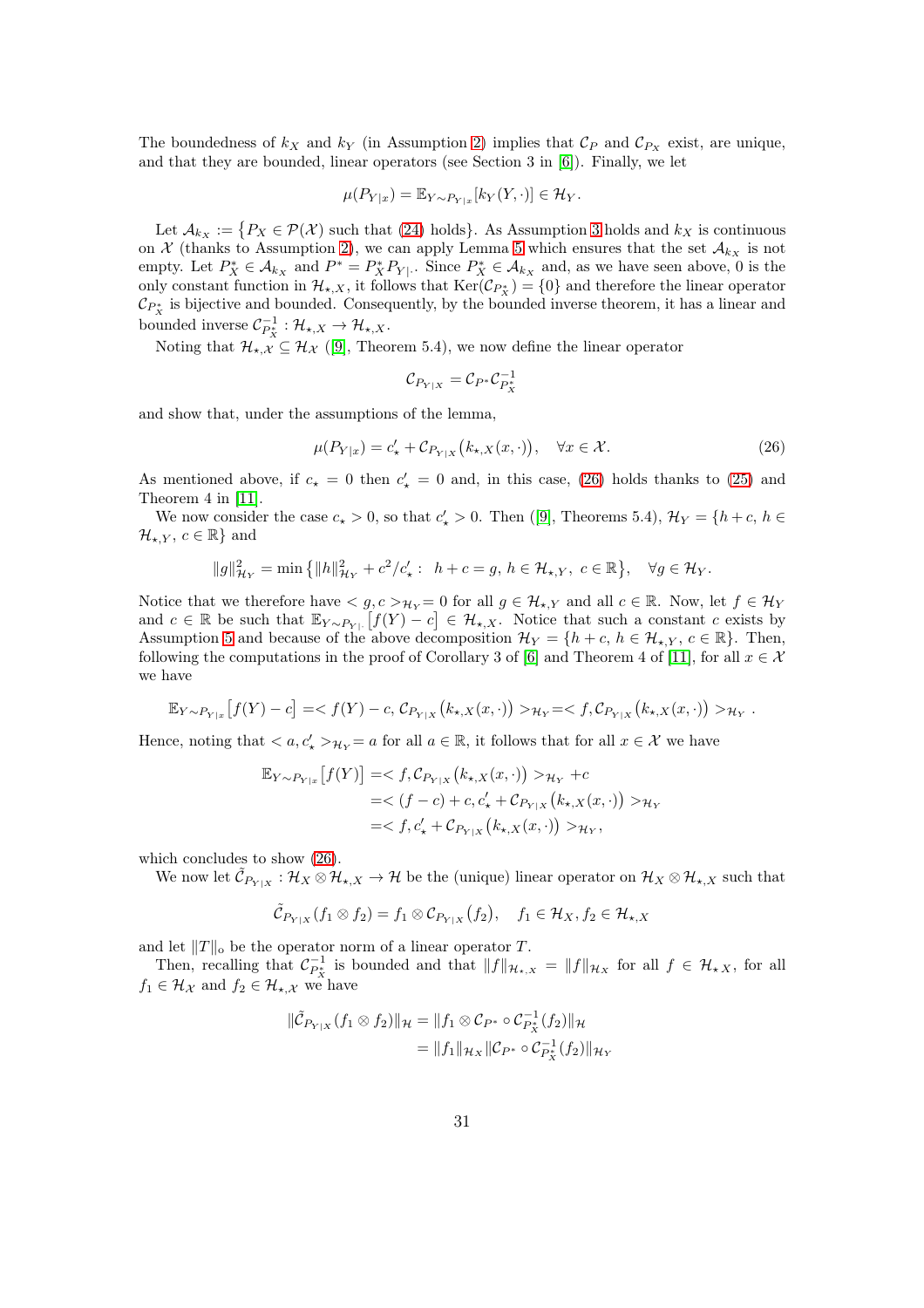$$
\leq \|f_1\|_{\mathcal{H}_X} \|f_2\|_{\mathcal{H}_X} \|\mathcal{C}_{P^*} \circ \mathcal{C}_{P^*_{X}}^{-1}\|_{\infty}
$$
  
= 
$$
\|f_1 \otimes f_2\|_{\mathcal{H}_X \otimes \mathcal{H}_*} \|\mathcal{C}_{P^*} \circ \mathcal{C}_{P^*_{X}}^{-1}\|_{\infty}
$$

and therefore

<span id="page-31-1"></span>
$$
\|\tilde{C}_{P_{Y|X}}\|_{\text{o}} \le \|C_{P^*} \circ C_{P^*_{X}}^{-1}\|_{\text{o}}.\tag{27}
$$

Next, remark that for every  $f \in \mathcal{H}_X$  the linear operator  $(f \otimes \cdot) : \mathcal{H}_Y \to \mathcal{H}$  is bounded. Indeed,

$$
||f \otimes g||_{\mathcal{H}} = ||f||_{\mathcal{H}_X} ||g||_{\mathcal{H}_Y}, \quad \forall f \in \mathcal{H}_X, \forall g \in \mathcal{H}_Y
$$

showing that

<span id="page-31-0"></span>
$$
||f \otimes \cdot||_{\text{o}} \le ||f||_{\mathcal{H}_X}.\tag{28}
$$

Recall now that if  $T : A \to B$  is linear and bounded and Z is a random variable taking values in a Hilbert space A with  $\mathbb{E}[\|Z\|_A] < \infty$  then  $\mathbb{E}[T(Z)] = T(\mathbb{E}[Z])$  ([\[5\]](#page-45-8) Proposition 1.6).

Let  $\tilde{\mu}(P_X) = \mathbb{E}_{X \sim P_X} [k_X(X, \cdot) \otimes k_{\star,X}(X, \cdot)]$  be the embedding of  $P_X \in \mathcal{P}(\mathcal{X})$  in  $\mathcal{H}_X \otimes \mathcal{H}_X$ . Then,

$$
\mu(P') := \mathbb{E}_{(X,Y)\sim P'}[k_X(X, \cdot) \otimes k_Y(Y, \cdot)]
$$
  
\n
$$
= \mathbb{E}_{X \sim P'_X} \Big[ \mathbb{E}_{Y \sim P_{Y|X}} [k_X(X, \cdot) \otimes k_Y(Y, \cdot)] \Big]
$$
  
\n
$$
= \mathbb{E}_{X \sim P'_X} \Big[ k_X(X, \cdot) \otimes \mathbb{E}_{Y \sim P_{Y|X}} [k_Y(Y, \cdot)] \Big]
$$
  
\n
$$
= \mathbb{E}_{X \sim P'_X} \Big[ k_X(X, \cdot) \otimes \mu(P_{Y|\cdot}) \Big]
$$
  
\n
$$
= \mathbb{E}_{X \sim P'_X} \Big[ k_X(X, \cdot) \otimes c'_* + C_{P_{Y|X}}(k_{*,X}(X, \cdot)) \Big]
$$
  
\n
$$
= \mathbb{E}_{X \sim P'_X} [k_X(X, \cdot) \otimes c'_*] + \mathbb{E}_{X \sim P'_X} \Big[ \tilde{C}_{P_{Y|X}} (k_X(X, \cdot) \otimes k_{*,X}(X, \cdot)) \Big]
$$
  
\n
$$
= \mathbb{E}_{X \sim P'_X} [k_X(X, \cdot) \otimes c'_*] + \tilde{C}_{P_{Y|X}} \mathbb{E}_{X \sim P'_X} [k_X(X, \cdot) \otimes k_{*,X}(X, \cdot)]]
$$
  
\n
$$
= \mathbb{E}_{X \sim P'_X} [k_X(X, \cdot) \otimes c'_*] + \tilde{C}_{P_{Y|X}} \tilde{\mu}(P'_X)
$$

where the interchanges between expectation and tensor product in the third and sixth equalities are justified by [\(28\)](#page-31-0) and [\(27\)](#page-31-1), respectively, while the fifth equality holds by [\(26\)](#page-30-0).

Similarly, we have

$$
\mu(P'') := \mathbb{E}_{(X,Y)\sim P''}\left[k_X(X,\cdot)\otimes k_Y(Y,\cdot)\right] = \mathbb{E}_{X\sim P''_X}\left[k_X(X,\cdot)\otimes c'_\star\right] + \tilde{\mathcal{C}}_{P_{Y|X}}\tilde{\mu}(P''_X)
$$

and thus,

$$
\mathbb{D}_{k}(P', P'') = \|\mu(P') - \mu(P'')\|_{\mathcal{H}}
$$
\n
$$
\leq \|\mathbb{E}_{X \sim P'_{X}}[k_{X}(X, \cdot) \otimes c'_{\star}] - \mathbb{E}_{X \sim P''_{X}}[k_{X}(X, \cdot) \otimes c'_{\star}] \|_{\mathcal{H}} + \|\tilde{C}_{P_{Y|X}}(\tilde{\mu}(P'_{X}) - \tilde{\mu}(P''_{X}))\|_{\mathcal{H}}
$$
\n
$$
\leq c'_{\star} \mathbb{D}_{k_{X}}(P'_{X}, P''_{X}) + \|\tilde{C}_{P_{Y|X}}\|_{0} \|\tilde{\mu}(P'_{X}) - \tilde{\mu}(P''_{X})\|_{\mathcal{H}_{X} \otimes \mathcal{H}_{\star,X}}
$$
\n
$$
\leq c'_{\star} \mathbb{D}_{k_{X}}(P'_{X}, P''_{X}) + \|C_{P^{*}} \circ C_{P_{X}^{*}}^{-1}\|_{0} \mathbb{D}_{k_{X}k_{\star,X}}(P'_{X}, P''_{X})
$$
\n
$$
\leq (c'_{\star} + \|C_{P^{*}} \circ C_{P_{X}^{*}}^{-1}\|_{0}) \max\left(\mathbb{D}_{k_{X}}(P'_{X}, P''_{X}), \mathbb{D}_{k_{X}k_{\star,X}}(P'_{X}, P''_{X})\right)
$$
\n
$$
\leq (c'_{\star} + 2\|C_{P_{X}^{*}}^{-1}\|_{0}) \max\left(\mathbb{D}_{k_{X}}(P'_{X}, P''_{X}), \mathbb{D}_{k_{X}k_{\star,X}}(P'_{X}, P''_{X})\right)
$$

where the last inequality uses the fact that, as  $k_Y$  is bounded by 1,  $||\mathcal{C}_{P^*}||_0 \leq 2$ .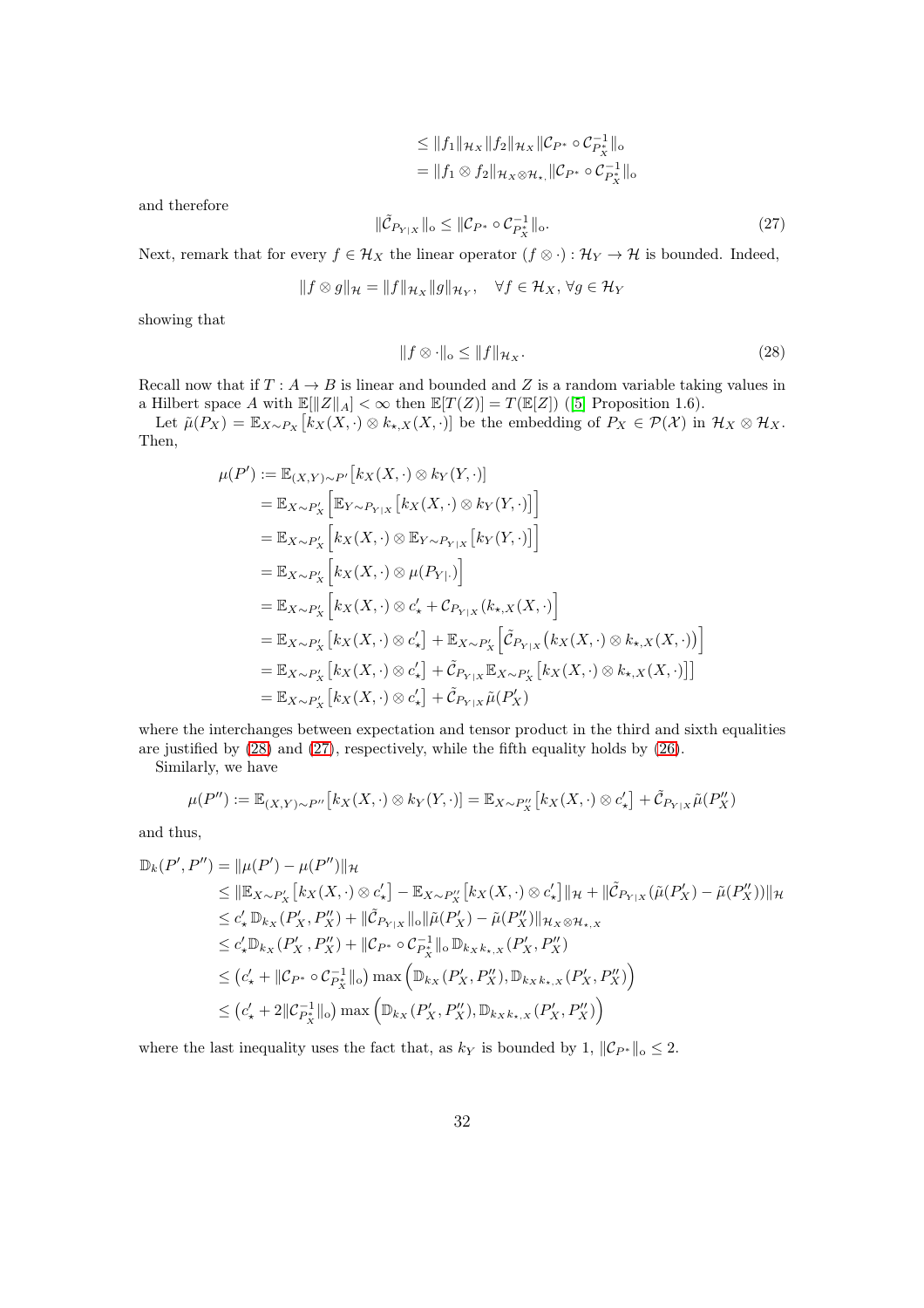Since  $P_X^* \in \mathcal{A}_{k_X}$  is arbitrary, this shows the result of the lemma with

$$
C_{k_X, k_Y} = c_\star' + 2 \inf_{P_X^* \in \mathcal{A}_{k_X}} \| \mathcal{C}_{P_X^*}^{-1} \|_0
$$

which depends on  $k_X$  and  $k_Y$ . In order to make the statement simpler, we can remark that  $c'_* \leq 1$ (indeed:  $k_Y(y, y) \leq 1$ , so  $k_Y(y, y) - 1 \leq 0$  which prevents  $k_Y - 1$  to be a positive semi-definite kernel). So the result of the lemma also holds with

$$
C_{k_X}=1+2\inf_{P_X^*\in\mathcal{A}_{k_X}}\|\mathcal{C}_{P_X^*}^{-1}\|_{\mathrm{o}}.\;\; \Box
$$

### B.3.2. Proof of the lemma

*Proof of Lemma [2](#page-8-2).* Let  $c_{\star} \geq 0$  be as in Lemma [6](#page-29-1) and, for short,

$$
D(\hat{P}_X^{n,0}, P_X^0) = \max\left(\mathbb{D}_{k_X}(\hat{P}_X^{n,0}, P_X^0), \mathbb{D}_{k_X(k_X - c_\star)}(\hat{P}_X^{n,0}, P_X^0)\right).
$$

Lemma [6](#page-29-1) applied to  $P'_X = \hat{P}_X^{n,0}$  and  $P''_X = P_X^0$  yields

<span id="page-32-1"></span>
$$
\mathbb{D}_{k}(\hat{P}_{\hat{\theta}_{n}}^{n}, P_{\hat{\theta}_{n}}) \leq C_{k_{X}} D(\hat{P}_{X}^{n,0}, P_{X}^{0})
$$
\n(29)

(note that [\(25\)](#page-29-2) in the lemma is satisfied thanks to Assumption [5\)](#page-8-1) and thus

$$
\mathbb{E}\Big[\mathbb{D}_{k}(\hat{P}_{\hat{\theta}_{n}}^{n,0},P_{\hat{\theta}_{n}})\Big] \leq C_{k_{X}}\mathbb{E}\Big[D(\hat{P}_{X}^{n,0},P_{X}^{0})\Big] \leq C_{k_{X}}\sqrt{\mathbb{E}\Big[D^{2}(\hat{P}_{X}^{n,0},P_{X}^{0})^{2}\Big]}
$$
  

$$
\leq C_{k_{X}}\sqrt{\mathbb{E}\Big[\mathbb{D}_{k_{X}}^{2}(\hat{P}_{X}^{n,0},P_{X}^{0})\Big]+\mathbb{E}\Big[\mathbb{D}_{k_{X}(k_{X}-c_{\star})}^{2}(\hat{P}_{X}^{n,0},P_{X}^{0})\Big]}.
$$

Each of the terms under the radical above can be bounded thanks to Lemma [3:](#page-24-1) first, with  $Z_i = X_i \sim Q_i = P_X^0$  and  $K = k_X$ , then, still with  $Z_i = X_i \sim Q_i = P_X^0$  but with  $K = k_X(k_X - c_*)$ . We obtain: √

<span id="page-32-0"></span>
$$
\mathbb{E}\Big[\mathbb{D}_k(\hat{P}_{\hat{\theta}_n}^{n,0}, P_{\hat{\theta}_n})\Big] \le \frac{\sqrt{2}C_{k_X}}{\sqrt{n}}.\tag{30}
$$

Now:

$$
\begin{aligned} \mathbb{E}\left[\mathbb{D}_k(P_{\hat{\theta}_n},P^0)\right] &\leq \mathbb{E}\left[\mathbb{D}_k(P_{\hat{\theta}_n},\hat{P}_{\hat{\theta}_n})\right]+\mathbb{E}\left[\mathbb{D}_k(\hat{P}_{\hat{\theta}_n},P^0)\right] \\ &\leq \frac{\sqrt{2}C_{k_X}}{\sqrt{n}}+\left(\inf_{\theta\in\Theta}\mathbb{D}_k(P_{\theta},P^0)+8\epsilon+\frac{3}{\sqrt{n}}\right) \end{aligned}
$$

where we used  $(30)$  to upper bound the first term, and Theorem [5](#page-27-0) for the second term. This ends the proof of the bound in expectation.

Let us now prove the inequality in probability. Let  $\eta \in (0,1)$  and use once again the bounded difference inequality to get

$$
\mathbb{P}\bigg\{\mathbb{D}_k(\hat{P}_X^{n,0}, P_X^0) - \mathbb{E}\Big[D(\hat{P}_X^{n,0}, P_X^0)\Big] \le \sqrt{\frac{2\log(2/\eta)}{n}}\bigg\} \ge 1 - \frac{\eta}{2}
$$

while, by Theorem [5,](#page-27-0)

$$
\mathbb{P}\bigg\{\mathbb{D}_k(\hat{P}_{\hat{\theta}_n}, P^0) \leq 8\epsilon + \inf_{\theta \in \Theta} \mathbb{D}_k(P_{\theta}, P^0) + \frac{3}{\sqrt{n}} \left(1 + \sqrt{2\log(4/\eta)}\right) \bigg\} \leq 1 - \frac{\eta}{2}.
$$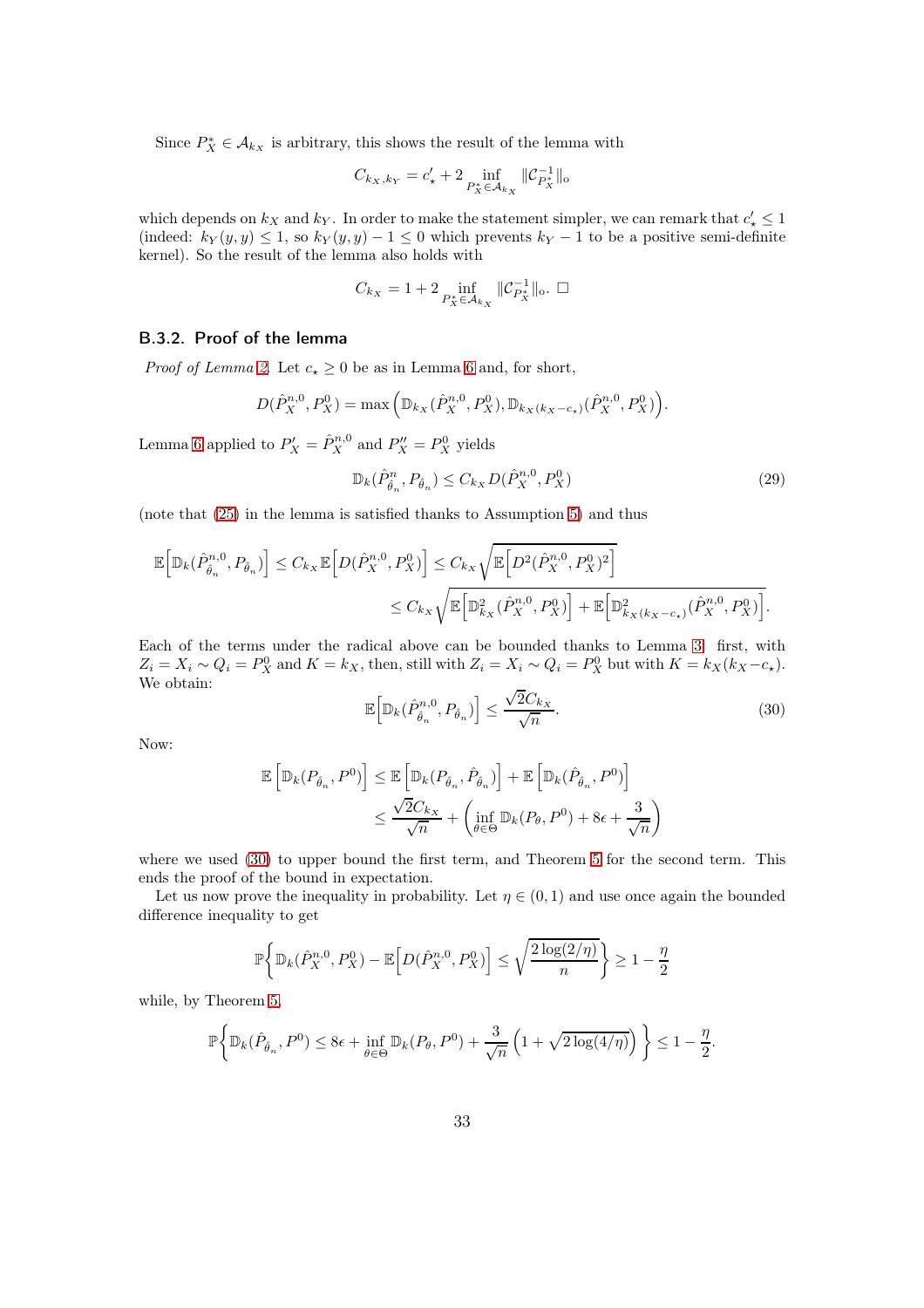Together with [\(29\)](#page-32-1), and using a union bound, we obtain

$$
\mathbb{P}\bigg\{\mathbb{D}_k(\hat{P}_{\hat{\theta}_n}, P^0) \le \inf_{\theta \in \Theta} \mathbb{D}_k(P_{\theta}, P^0) + \frac{3\big(1 + \sqrt{2\log(4/\eta)}\big) + C_{k,x}\big(\sqrt{2} + \sqrt{2\log(2/\eta)}\big)}{\sqrt{n}}\bigg\} \ge 1 - \eta.
$$

We simplify the expression by noting that  $\sqrt{2} + \sqrt{2 \log(2)} < 1 + \sqrt{2 \log(4)}$ .

## B.4. Proof of Theorem [1](#page-7-4) and Theorem [2](#page-8-3)

### B.4.1. Preliminary result

<span id="page-33-0"></span>**Lemma 7.** Let  $\|\cdot\|$  be a semi-norm on  $\Theta$ . Let  $M : \Theta \to [0, 2]$  be such that there exists a unique  $\theta_{\star} \in \Theta$  verifying  $\inf_{\theta \in \Theta} M(\theta) = M(\theta_{\star})$  and such that there exists a neighborhood U of  $\theta_{\star}$  and a constant  $\mu > 0$  for which

$$
M(\theta) - M(\theta_\star) \ge \mu \|\theta - \theta_\star\|, \quad \forall \theta \in U.
$$

Let  $(\check{\theta}_n)_{n\geq 1}$  be a sequence of random variables taking values in  $\Theta$  and such that there exist a strictly increasing function  $h_1 : (0, \infty) \to (0, \infty)$  with  $\lim_{x\to\infty} h_1(x) = \infty$ , a continuous and strictly decreasing function  $h_2 : (0,1) \rightarrow (0,\infty)$ , and a constant  $x \geq 0$  such that

<span id="page-33-1"></span>
$$
\mathbb{P}\Big\{M(\check{\theta}_n) < M(\theta_\star) + x + \frac{h_2(\eta)}{h_1(n)}\Big\} \ge 1 - \eta, \quad \forall \eta \in (0, 1), \quad \forall n \ge 1. \tag{31}
$$

Then for any  $t > 0$ ,

$$
\mathbb{P}\left\{\|\check{\theta}_n-\theta_\star\|\geq x/\mu+t\right\}\leq 2h_2^{-1}\left[\left((\mu t)\wedge(\alpha-x)_+\right)h_1(n)\right],
$$

and

$$
\mathbb{P}\Big\{\|\check{\theta}_n-\theta_\star\|<\frac{x}{\mu}+\frac{h_2\left(\frac{\eta}{2}\right)}{\mu h_1(n)}\Big\}\geq 1-\eta,\quad \forall n\geq 1,\quad \forall \eta\in\big[2h_2^{-1}((\alpha-x)_+h_1(n)),1\big)
$$

where  $\alpha = \inf_{\theta \in U^c} M(\theta) - M(\theta_\star) \in (0, 2].$ 

Note that it would also be possible to get a result on  $\mathbb{E}[\|\check{\theta}_n - \theta_{\star}\|]$ , but at the price of the additional assumption that the parameter space  $\Theta$  is bounded:  $\sup_{(\theta,\theta')\in\Theta^2} \|\theta-\theta'\|_{\Theta} < \infty$ . Proof of Lemma [7.](#page-33-0) Note that  $(31)$  is equivalent to

<span id="page-33-2"></span>
$$
\mathbb{P}\Big\{M(\check{\theta}_n) - M(\theta_\star) - x > t\Big\} \le h_2^{-1}(th_1(n)), \quad \forall t > 0, \quad \forall n \ge 1. \tag{32}
$$

Remind that  $\alpha = \inf_{\theta \in U^c} M(\theta) - M(\theta_\star)$ . It is immediate to see that  $\alpha \leq 2$ . Moreover,  $\alpha > 0$ , otherwise,  $U^c$  being a closed set, there would be a  $\theta' \in U^c$  such that  $M(\theta') - M(\theta_*) = 0$ .

Now, for any  $t > 0$ ,

$$
\mathbb{P}\left\{\|\check{\theta}_n - \theta_\star\| \ge t + x/\mu\right\}
$$
\n
$$
= \mathbb{P}\left\{\|\check{\theta}_n - \theta_\star\| \ge t + x/\mu, \check{\theta}_n \in U\right\} + \mathbb{P}\left\{\|\check{\theta}_n - \theta_\star\| \ge t + x/\mu, \check{\theta}_n \notin U\right\}
$$
\n
$$
\le \mathbb{P}\left\{M(\check{\theta}) - M(\theta_\star) \ge \mu t + x, \check{\theta}_n \in U\right\} + \mathbb{P}\left\{\check{\theta}_n \notin U\right\}
$$
\n
$$
\le \mathbb{P}\left\{M(\check{\theta}) - M(\theta_\star) - x \ge \mu t\right\} + \mathbb{P}\left\{M(\check{\theta}) - M(\theta_\star) \ge \alpha\right\}
$$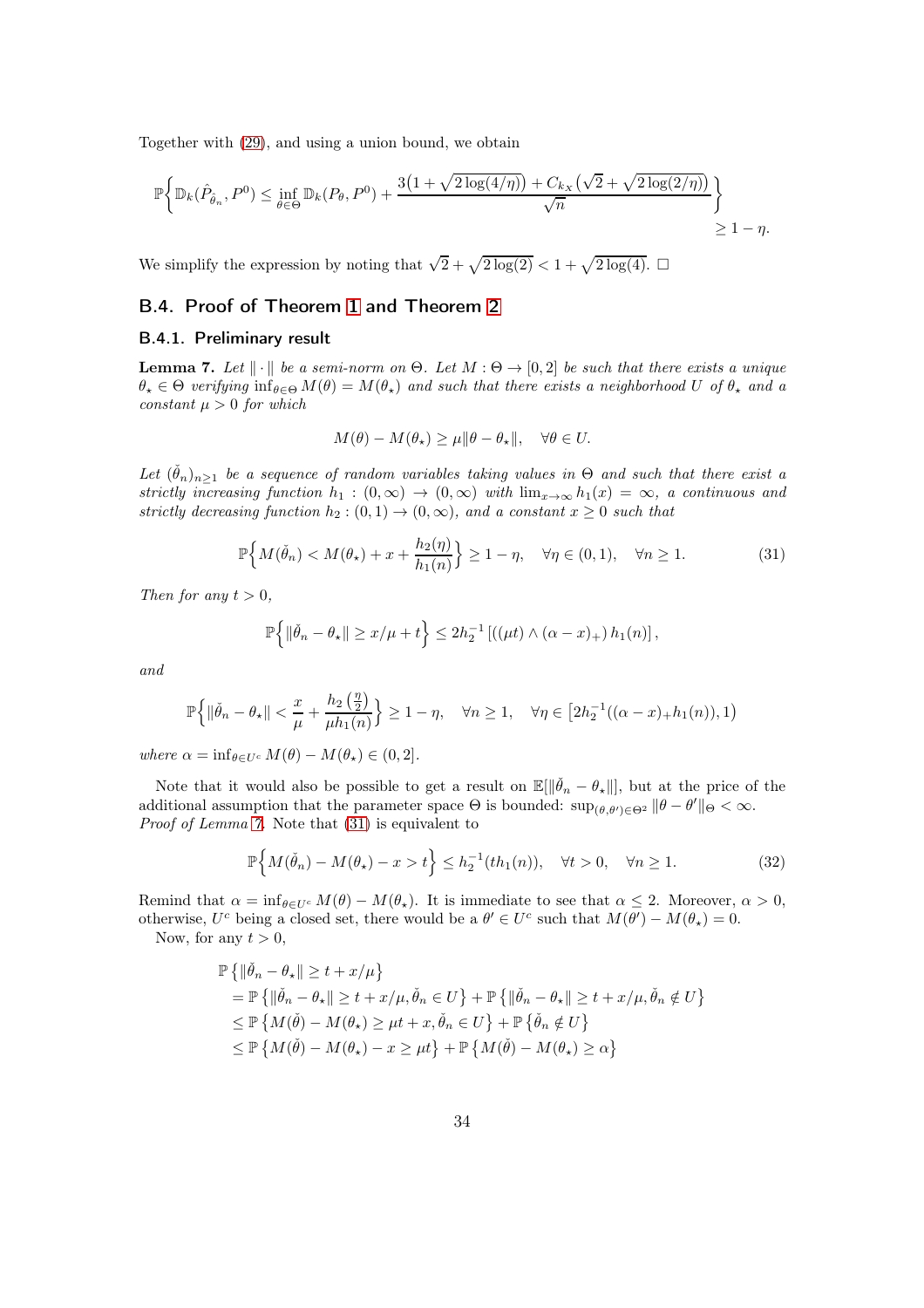$$
\leq h_2^{-1} \left( \mu t h_1(n) \right) + h_2^{-1} \left( (\alpha - x)_+ h_1(n) \right)
$$

where we used [\(32\)](#page-33-2) for the last inequality. As  $h_2^{-1}$  is strictly decreasing, we obtain:

<span id="page-34-0"></span>
$$
\mathbb{P}\left\{ \|\check{\theta}_n - \theta_{\star}\| \ge t + x/\mu \right\} \le 2h_2^{-1} \left[ ((\mu t) \wedge (\alpha - x)_+) h_1(n) \right]. \tag{33}
$$

Fix  $\eta \in [2h_2^{-1}((\alpha-x)_+h_1(n)), 1)$  as in the statement of the lemma, and note that

$$
2h_2^{-1} [((\mu t) \wedge (\alpha - x)_+) h_1(n)] = \eta \Leftrightarrow t = \frac{h_2(\frac{\eta}{2})}{\mu h_1(n)}.
$$

Plugging these values in [\(33\)](#page-34-0), we obtain:

$$
\mathbb{P}\Big\{\|\check{\theta}_n-\theta_\star\|<\frac{x}{\mu}+\frac{h_2\left(\frac{\eta}{2}\right)}{\mu h_1(n)}\Big\}\geq 1-\eta.\ \Box
$$

We are now ready to prove the Theorems [1](#page-7-4) and [2.](#page-8-3)

### B.4.2. Proof of the corollary and of the theorem

Proof of Theorem [1](#page-7-4). From Lemma [\(1\)](#page-7-0), [\(31\)](#page-33-1) in Lemma [7](#page-33-0) holds with  $\theta_{\star} = \theta_0$ ,  $x = 4\epsilon$ ,  $h_1(n) = \sqrt{n}$ ,  $h_2(\eta) = 2 + \sqrt{2 \log(1/\eta)}$  and  $\check{\theta}_n = \hat{\theta}_n$ . Apply Lemma [7](#page-33-0) to get:

$$
\sum_{n\geq 1} \mathbb{P}\left\{\|\check{\theta}_n - \theta_\star\| \geq +\frac{4\epsilon}{\mu} + t\right\} \leq 2 \sum_{n\geq 1} \exp\left[-\frac{\left[\left((\mu t) \wedge (\alpha - x)_+\right)\sqrt{n} - 2\right]^2}{2}\right] < \infty, \quad \forall t > 0
$$

showing that  $\mathbb{P}(\limsup_{n\to\infty} \|\check{\theta}_n - \theta_\star\| \leq 4\epsilon/\mu) = 1$ . Lemma [7](#page-33-0) also states

$$
\mathbb{P}\left\{\|\check{\theta}_n-\theta_\star\|<\frac{h_2\left(\frac{\eta}{2}\right)}{\mu h_1(n)}\right\}\geq 1-\eta,\quad\forall n\geq 1,\quad\forall \eta\in\left[2h_2^{-1}((\alpha-x)_+h_1(n)),1\right).
$$

Note that

$$
\frac{h_2\left(\frac{\eta}{2}\right)}{\mu h_1(n)} = \frac{1}{\mu\sqrt{n}} \left(2 + \sqrt{2\log(2/\eta)}\right)
$$

and  $2h_2^{-1}((\alpha-x)_+h_1(n)) = 2 \exp(-((\alpha-x)_+\sqrt{n}-2)^2/2)$ . For the sake of simplicity, we only consider  $n \ge 16/(\alpha - x)^2$ , in this case, we have  $(\alpha - x)^2 + \sqrt{n-2} \ge (\alpha - x)^2 + \sqrt{n/2}$  and thus the result holds in particular for any  $\eta \in [2 \exp(-n(\alpha - x)^2)/(8), 1)$ . Finally, remind that  $x = 4\epsilon < \alpha/8$ so it holds in particular for  $n \geq 64/\alpha^2$  and  $\eta \in [2 \exp(-n\alpha^2/32), 1)$ .  $\Box$ 

*Proof of Theorem [2](#page-8-3).* From Lemma [2,](#page-8-2) [\(31\)](#page-33-1) in Lemma [7](#page-33-0) holds with  $h_1(n) = \sqrt{n}$ ,  $h_2(n) =$  $(C_{kX} + 3)(1 + \sqrt{2 \log(4/\eta)})$  and  $\check{\theta}_n = \hat{\theta}_n$ . Then, the result is proved following the computations done in the proof of Theorem [1.](#page-7-4)  $\Box$ 

### B.5. Proof of Proposition [1](#page-9-0)

*Proof of Proposition [1](#page-9-0).* Let  $f : \Theta \to [0, 4]$  be defined by

$$
f(\theta) = (\mathbb{D}_k(P_\theta, \tilde{P}^0) - \mathbb{D}_k(P_{\theta_0}, \tilde{P}^0))^2, \quad \theta \in \Theta
$$

and let U be an open set containing  $\theta_0$  such that f is twice continuously differentiable on U. Let  $H_{\theta}$  be the Hessian matrix of f evaluated at  $\theta \in U$ .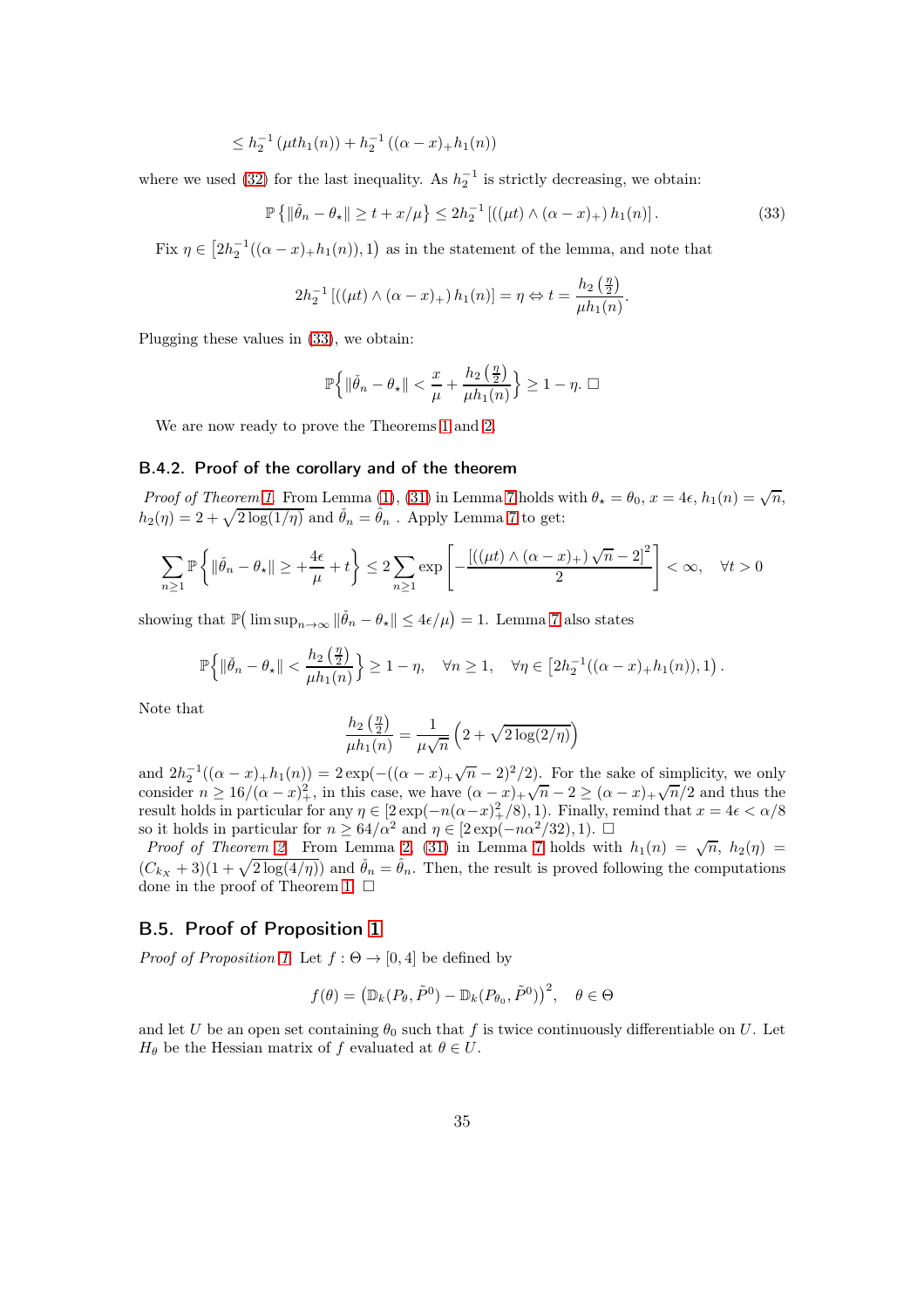Then, using Taylor's theorem, for every  $\theta \in U$  we have, for some  $\tau \in [0, 1]$ 

$$
f(\theta) = f(\theta_0) + (\theta - \theta_0)^\top \nabla f(\theta_0) + \frac{1}{2} (\theta - \theta_0)^\top H_{\theta_0 + \tau(\theta - \theta_0)} (\theta - \theta_0)
$$
  
\n
$$
= (\theta - \theta_0)^\top H_{\theta_0 + \tau(\theta - \theta_0)} (\theta - \theta_0)
$$
  
\n
$$
\geq ||\theta - \theta_0||^2 \frac{\lambda_{\min} (H_{\theta_0 + \tau(\theta - \theta_0)})}{2}
$$
  
\n
$$
\geq ||\theta - \theta_0||^2 \frac{\inf_{\theta \in U, \tau \in [0,1]} \lambda_{\min} (H_{\theta_0 + \tau(\theta - \theta_0)})}{2}
$$

where for every  $\theta \in U$  we denote by  $\lambda_{\min}(H_{\theta})$  the minimum eigenvalue of  $H_{\theta}$ . Under the assumptions of the proposition, we can take U sufficiency small so that  $c := \inf_{\theta \in U, \tau \in [0,1]} \lambda_{\min} (H_{\theta_0 + \tau(\theta - \theta_0)}) >$ 0. Then,

$$
\mathbb{D}_k(P_\theta, \tilde{P}^0) - \mathbb{D}_k(P_{\theta_0}, \tilde{P}^0) = \sqrt{f(\theta)} \ge \sqrt{c/2} \left\|\theta - \theta_0\right\|
$$
  
lds for  $\mu = \sqrt{c/2}$ .

showing that [\(10\)](#page-8-4) holds for  $\mu = \sqrt{\frac{g(1 - g)}{g(1 - g)}}$ 

### B.6. Proof of Proposition [2](#page-10-0) and of Theorem [3](#page-10-2)

### B.6.1. Proof of Proposition [2](#page-10-0)

*Proof of Proposition [2](#page-10-0).* For all  $(\theta, x, y) \in \Theta \times \mathcal{X} \times \mathcal{Y}$ , let

$$
m_{\theta}(x,y) = \mathbb{E}_{Y,Y^{j \text{ id}}P_{g(\theta,X)}}\left[k_Y(Y,Y') - 2k_Y(Y,y)\right]) + \mathbb{E}_{X \sim P_X^0}\left[\mathbb{E}_{Y,Y^{j \text{ id}}P_{Y|X}^0}\left[k_Y(Y,Y')\right]\right]
$$

and remark that

$$
\mathbb{E}_{(X,Y)\sim P^0}[m_{\theta}(X,Y)] = \mathbb{E}_{X\sim P_X^0}[\mathbb{D}_{k_Y}(P_{g(\theta,X)}, P_{Y|X}^0)^2], \quad \forall \theta \in \Theta.
$$

Under the assumptions of the theorem, the mapping  $\theta \mapsto m_{\theta}(x, y)$  is continuous on the compact set Θ and is such that  $|m_{\theta}(x, y)| \leq 4$  for all  $(\theta, x, y) \in \Theta \times \mathcal{X} \times \mathcal{Y}$ . Then (see e.g. [\[13\]](#page-46-0), page 46)

$$
\sup_{\theta \in \Theta} \left| \frac{1}{n} \sum_{i=1}^n m_\theta(X_i, Y_i) - \mathbb{E}_{X \sim P_X^0} \left[ \mathbb{D}_{k_Y} (P_{g(\theta, X)}, P_{Y|X}^0)^2 \right] \right| \to 0, \quad \text{in } \mathbb{P}\text{-probability}
$$

and therefore, noting that  $\tilde{\theta}_n \in \operatorname{argmin}_{\theta \in \Theta} \frac{1}{n} \sum_{i=1}^n m_{\theta}(X_i, Y_i)$ , the result follows by Theorem 5.7 in  $[13]$ . $\Box$ 

## B.6.2. Proof of Theorem [3](#page-10-2)

Proof of Theorem [3](#page-10-2). Let  $\epsilon \in [0,1)$  and, for all  $x \in \mathcal{X}$ , let  $\tilde{P}_{Y|x}^0 = (1 - \epsilon)P_{Y|x}^0 + \epsilon Q_{Y|x}$  and  $\tilde{P}_X^0 = (1 - \epsilon)P_X^0 + \epsilon Q_X$  where  $Q_X$  denotes the distribution of X under Q. Then, for all  $\theta \in \Theta$  we have

<span id="page-35-0"></span>
$$
\mathbb{E}_{X \sim P_X^0} \left[ \mathbb{D}_{k_Y} (P_{g(\theta, X)}, P_{Y|X}^0)^2 \right] \n\leq \mathbb{E}_{X \sim P_X^0} \left[ \left( \mathbb{D}_{k_Y} (P_{g(\theta, X)}, \tilde{P}_{Y|X}^0) + \mathbb{D}_{k_Y} (P_{Y|X}^0, \tilde{P}_{Y|X}^0) \right)^2 \right] \n\leq \mathbb{E}_{X \sim P_X^0} \left[ \left( \mathbb{D}_{k_Y} (P_{g(\theta, X)}, \tilde{P}_{Y|X}^0) + 2\epsilon \right)^2 \right] \n\leq \mathbb{E}_{X \sim P_X^0} \left[ \left( \mathbb{D}_{k_Y} (P_{g(\theta, X)}, \tilde{P}_{Y|X}^0)^2 \right) + 8\epsilon + 4\epsilon^2 \n\leq \mathbb{E}_{X \sim P_X^0} \left[ \left( \mathbb{D}_{k_Y} (P_{g(\theta, X)}, \tilde{P}_{Y|X}^0)^2 \right) + 12\epsilon \n\leq \frac{1}{1 - \epsilon} \mathbb{E}_{X \sim \tilde{P}_X^0} \left[ \left( \mathbb{D}_{k_Y} (P_{g(\theta, X)}, \tilde{P}_{Y|X}^0)^2 \right) + 12\epsilon \right]
$$
\n(34)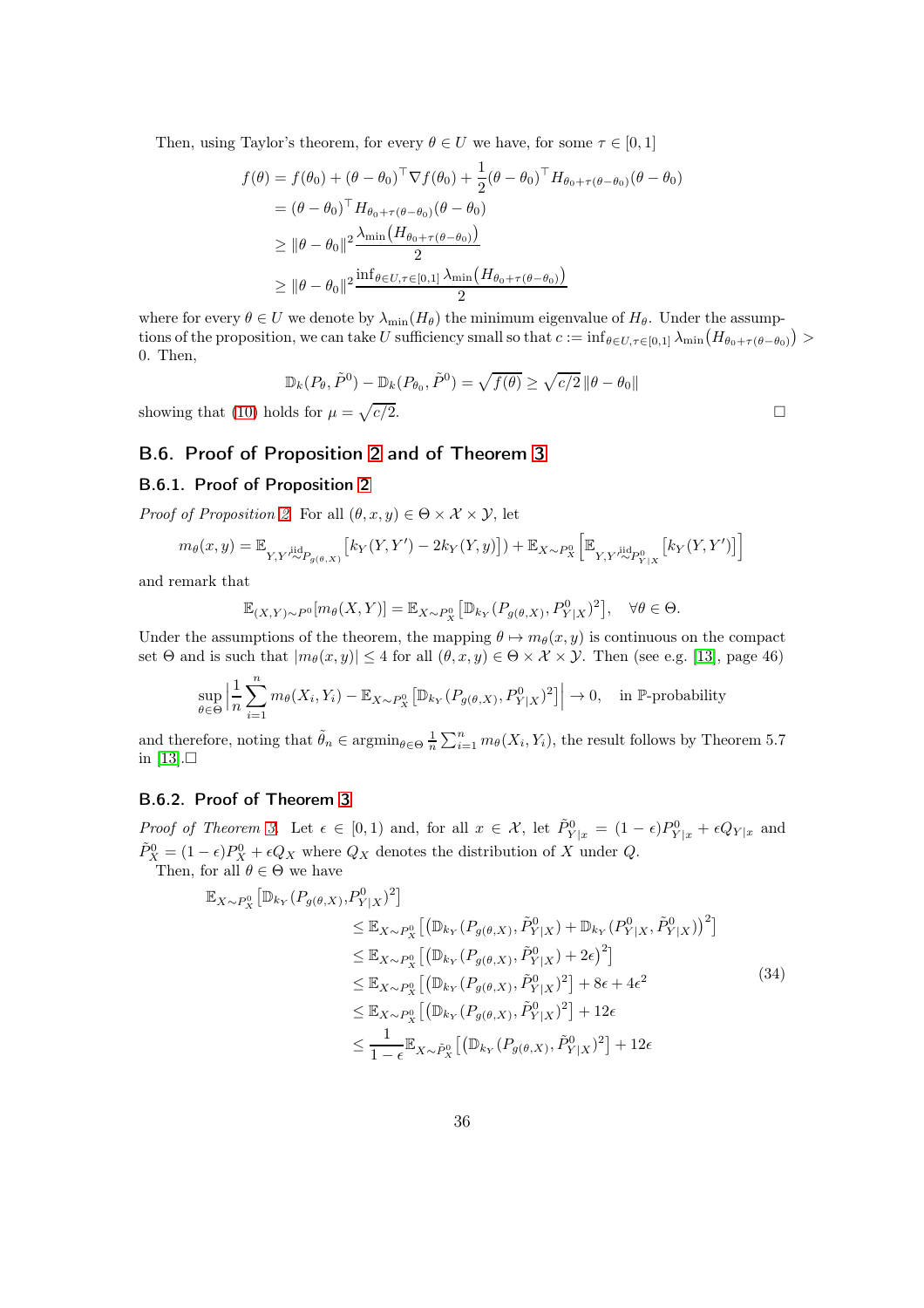where the third inequality the fact uses the that, since  $|k_Y| \leq 1$ ,  $\mathbb{P}(\mathbb{D}_{k_Y}(P_{g(\theta,X)}, P_{Y|X}^0) \leq 2) = 1$ , the penultimate inequality holds since  $\epsilon < 1$  and the last inequality holds since  $\mathbb{E}_{X \sim Q_X} \left[ \left( \mathbb{D}_{k_Y}(P_{g(\theta,X)}, \tilde{P}_{Y|X}^0)^2 \right] \geq 0 \right]$ 0 for all  $\theta \in \Theta$ .

Then, applying [\(34\)](#page-35-0) with  $\theta = \tilde{\theta}_{Q,\epsilon}$  yields

$$
\mathbb{E}_{X \sim P_X^0} \left[ \mathbb{D}_{k_Y} (P_{g(\tilde{\theta}_{Q,\epsilon},X)}, P_{Y|X}^0)^2 \right]
$$
\n
$$
\leq \frac{1}{1 - \epsilon} \inf_{\theta \in \Theta} \mathbb{E}_{X \sim \tilde{P}_X^0} \left[ \mathbb{D}_{k_Y} (P_{g(\theta,X)}, \tilde{P}_{Y|X}^0)^2 \right] + 12\epsilon
$$
\n
$$
\leq \frac{1}{1 - \epsilon} \inf_{\theta \in \Theta} \mathbb{E}_{X \sim \tilde{P}_X^0} \left[ \mathbb{D}_{k_Y} (P_{g(\theta,X)}, P_{Y|X}^0)^2 \right] + \frac{12\epsilon}{1 - \epsilon} + 12\epsilon
$$
\n
$$
\leq \inf_{\theta \in \Theta} \mathbb{E}_{X \sim P_X^0} \left[ \mathbb{D}_{k_Y} (P_{g(\theta,X)}, P_{Y|X}^0)^2 \right] + \frac{24\epsilon}{1 - \epsilon} + \frac{12\epsilon}{1 - \epsilon} + 16\epsilon
$$
\n
$$
\leq \mathbb{E}_{X \sim P_X^0} \left[ \mathbb{D}_{k_Y} (P_{g(\tilde{\theta}_0,X)}, P_{Y|X}^0)^2 \right] + \frac{52\epsilon}{1 - \epsilon}
$$
\n(35)

<span id="page-36-0"></span>where the second inequality follows by swapping  $\tilde{P}_{Y|X}^0$  and  $P_{Y|X}^0$  in [\(34\)](#page-35-0) and the third one uses the fact that, since  $|k_Y| \leq 1$ ,

$$
\mathbb{E}_{X \sim Q_X} \left[ \mathbb{D}_{k_Y} (P_{g(\theta, X)}, P_{Y|X}^0)^2 \right] \le 4, \quad \forall \theta \in \Theta.
$$

By assumption,  $\tilde{\theta}_0$  is the unique minimizer of the function  $\theta \mapsto \mathbb{E}_{X \sim P_X^0} \big[ \mathbb{D}_{k_Y} (P_{g(\theta,X)}, P_{Y|X}^0)^2 \big]$ and therefore (see the proof of Lemma [7\)](#page-33-0)

$$
\alpha = \inf_{\theta \in U^c} \left( \mathbb{E}_{X \sim P_X^0} \left[ \mathbb{D}_{k_Y} (P_{g(\theta, X)}, P_{Y|X}^0)^2 \right] - \mathbb{E}_{X \sim P_X^0} \left[ \mathbb{D}_{k_Y} (P_{g(\tilde{\theta}_0, X)}, P_{Y|X}^0)^2 \right] \right) > 0.
$$

Together with [\(35\)](#page-36-0), this shows that if

$$
\frac{52\epsilon}{1-\epsilon}<\alpha \Leftrightarrow \epsilon<\frac{\alpha}{52+\alpha}
$$

then

$$
\begin{aligned} \mathbb{E}_{X \sim P_X^0} \left[ \mathbb{D}_{k_Y} (P_{g(\tilde{\theta}_{Q,\epsilon},X)}, P_{Y|X}^0)^2 \right] & - \mathbb{E}_{X \sim P_X^0} \left[ \mathbb{D}_{k_Y} (P_{g(\tilde{\theta}_0,X)}, P_{Y|X}^0)^2 \right] \\ & \quad \quad < \inf_{\theta \in U^c} \left( \mathbb{E}_{X \sim P_X^0} \left[ \mathbb{D}_{k_Y} (P_{g(\theta,X)}, \tilde{P}^0)^2 \right] - \mathbb{E}_{X \sim P_X^0} \left[ \mathbb{D}_{k_Y} (P_{g(\tilde{\theta}_0,X)}, \tilde{P}^0)^2 \right] \right) \end{aligned}
$$

implying that  $\tilde{\theta}_{Q,\epsilon} \in U$ . Consequently, using again [\(35\)](#page-36-0),

$$
\frac{52\epsilon}{1-\epsilon} \geq \mathbb{E}_{X \sim P_X^0} \left[ \mathbb{D}_{k_Y} (P_{g(\tilde{\theta}_{Q,\epsilon},X)}, P_{Y|X}^0)^2 \right] - \mathbb{E}_{X \sim P_X^0} \left[ \mathbb{D}_{k_Y} (P_{g(\tilde{\theta}_0,X)}, P_{Y|X}^0)^2 \right] \geq \mu \|\tilde{\theta}_{Q,\epsilon} - \theta_0\|
$$

and the result follows.<br> $\Box$ 

### B.7. Proof of Proposition [3](#page-11-1)

### B.7.1. A preliminary lemma

We start with a lemma showing that, under mild conditions on  $k_Y$ , the kernel  $k_{\alpha,\gamma_x}$  on  $\mathcal{X} \subseteq \mathbb{R}^d$ , defined in Section [4,](#page-11-0) is such that the kernel  $k_{\alpha,\gamma_x} \otimes k_Y$  on  $\mathcal{X} \times \mathcal{Y}$  is characteristic.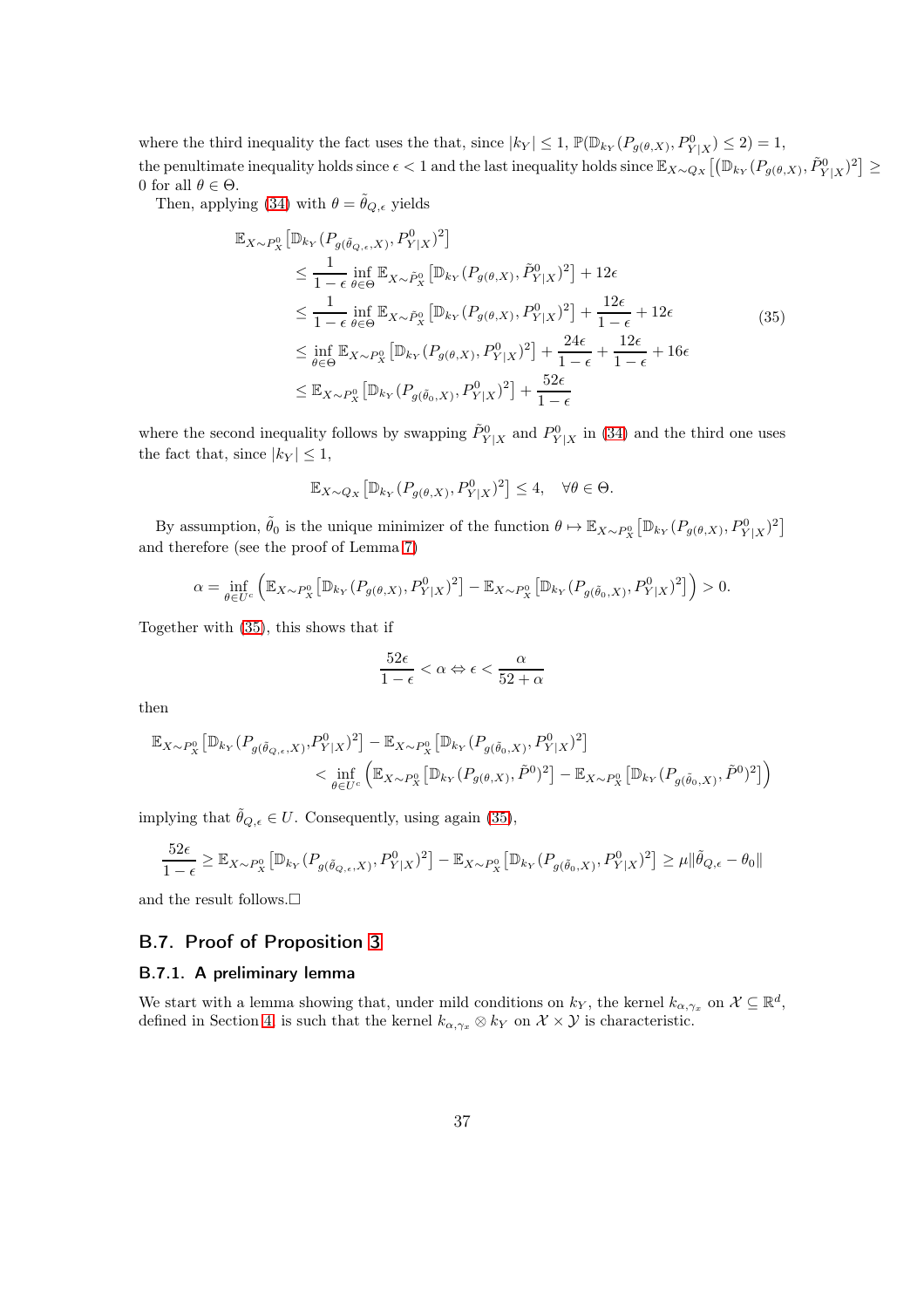<span id="page-37-0"></span>**Lemma 8.** Let  $X \subseteq \mathbb{R}^d$ ,  $k_X = k_{\alpha, \gamma_x}$  for some  $\alpha, \gamma_x > 0$  and let  $k_Y$  be defined by

$$
k_Y(y, y') = \beta K(y, y') + (1 - \beta), \quad (y, y') \in \mathcal{Y}
$$

for some  $\beta \in (0,1]$  and for some continuous, bounded and translation invariant characteristic kernel K on  $\mathcal Y$ . Then, the kernel  $k = k_X \otimes k_Y$  on  $\mathcal X \times \mathcal Y$  is characteristic.

Proof of Lemma [8](#page-37-0). Let  $P, Q \in \mathcal{P}(\mathcal{Z}), \psi_Z : \mathcal{Z} \to (0, 1)^d \times \mathcal{Y}$  be defined by  $\psi_Z((x, y)) = (\psi(x), y)$ ,  $(x, y) \in \mathcal{Z}$ , and let  $P_{\psi_Z}, Q_{\psi_Z} \in \mathcal{P}((0, 1)^d \times \mathcal{Y})$  be such that

$$
P_{\psi_Z}(A) = P(\psi_Z^{-1}(A)), \quad Q_{\psi_Z}(A) = P(\psi_Z^{-1}(A)), \quad \forall A \in \mathcal{B}((0,1)^d) \times \mathfrak{S}_{\mathcal{Y}}
$$

with  $\mathcal{B}((0,1)^d)$  the Borel  $\sigma$ -algebra on  $(0,1)^d$ .

Then,

$$
\mathbb{D}_{k}(P,Q) = \mathbb{E}_{Z_{1},Z_{2}^{\text{iid}}P}[k(Z_{1},Z_{2})] + \mathbb{E}_{Z'_{1},Z'_{2}^{\text{iid}}Q}[k(Z'_{1},Z'_{2})] - 2\mathbb{E}_{Z_{1}\sim P,Z'_{1}\sim Q}[k(Z_{1},Z'_{1})]
$$
\n
$$
= \mathbb{E}_{\tilde{Z}_{1},\tilde{Z}_{2}^{\text{iid}}P_{\psi_{Z}}}[k(\psi^{-1}(\tilde{Z}_{1}),\psi^{-1}(\tilde{Z}_{1}))] + \mathbb{E}_{\tilde{Z}'_{1},\tilde{Z}'_{2}\sim Q_{\psi_{Z}}}[k(\psi^{-1}(\tilde{Z}'_{1}),\psi^{-1}(\tilde{Z}'_{2}))]
$$
\n
$$
- 2\mathbb{E}_{\tilde{Z}_{1}\sim P_{\psi_{Z}},\tilde{Z}_{2}\sim Q_{\psi_{Z}}}[k(\psi^{-1}(\tilde{Z}_{1}),\psi^{-1}(\tilde{Z}'_{1}))]
$$
\n
$$
= \mathbb{E}_{(\tilde{X}_{1},Y_{1}),(\tilde{X}_{2},Y_{2})\sim P_{\psi_{Z}}}[K_{\alpha,\gamma_{X}}(\|\tilde{X}_{1}-\tilde{X}_{2}\|)k_{Y}(Y_{1},Y_{2})]
$$
\n
$$
+ \mathbb{E}_{(\tilde{X}'_{1},Y'_{1}),(\tilde{X}'_{2},Y'_{2})\sim Q_{\psi_{Z}}}[K_{\alpha,\gamma_{X}}(\|\tilde{X}'_{1}-\tilde{X}'_{2}\|)k_{Y}(Y'_{1},Y'_{2})]
$$
\n
$$
- 2\mathbb{E}_{(\tilde{X}_{1},Y_{1})\sim P_{\psi_{Z}},(\tilde{X}'_{1},Y'_{1})\sim Q_{\psi_{Z}}}[K_{\alpha,\gamma_{X}}(\|\tilde{X}_{1}-\tilde{X}'_{1}\|)k_{Y}(Y_{1},Y'_{1})]
$$
\n
$$
= \mathbb{D}_{K_{\alpha,\gamma_{X}}\otimes k_{Y}}(P_{\psi_{Z}},Q_{\psi_{Z}}).
$$

Under the assumptions of the lemma,  $k<sub>Y</sub>$  is continuous, bounded, translation invariant and characteristic on Y while the Matérn kernel is continuous, bounded, translation invariant and characteristic on  $\mathbb{R}^d$  [\[12\]](#page-46-1). Therefore from Theorems 3-4 in [\[10\]](#page-45-2), the kernel  $K_{\alpha,\gamma_X} \otimes k_Y$  is characteristic on  $R^d \times Y$  and thus

$$
\mathbb{D}_{k}(P,Q)=\mathbb{D}_{K_{\alpha,\gamma_X}\otimes k_Y}(P_{\psi_Z},Q_{\psi_Z})=0 \Leftrightarrow P_{\psi_Z}=Q_{\psi_Z}.
$$

Together with the fact that  $P_{\psi_Z} = Q_{\psi_Z} \Leftrightarrow P = Q$ , this shows that  $\mathbb{D}_k(P,Q) = 0 \Leftrightarrow P = Q$ . Hence k is characteristic and the proof is complete.  $\Box$ 

#### B.7.2. Proof of Proposition [3](#page-11-1)

Proof of Proposition [3](#page-11-1). Remark first that to prove the result it is enough to consider the case where  $(m + d)$  is even. Indeed, if  $(m + d)$  is odd then in what follows we can replace X by  $\tilde{\mathcal{X}} = \mathbb{R}^{d+1}$ , the function  $g : \Theta \times \mathcal{X} \to \Lambda$  by the function  $\tilde{g} : \Theta \times \mathbb{R}^{d+1} \to \mathbb{R}$  such that  $\tilde{g}(\theta, (x, x')) =$  $g(\theta, x)$  for all  $(\theta, x, x') \in \Theta \times \tilde{\mathcal{X}}$ , and d by  $\tilde{d} = d + 1$ .

Assumptions [1](#page-2-1)[-2](#page-3-0) are trivially verified while  $k$  is characteristic by Lemma [8,](#page-37-0) and thus to complete the proof of the theorem it remains to show that Assumption [4](#page-8-0) holds. To this aim let  $k_{m/2,(0,1)<sup>d</sup>}$  be the restriction of  $K_{m/2,\gamma_x}$  to  $(0,1)<sup>d</sup>$ , and note that, because the set  $(0,1)^d$  has Lipschitz boundary and  $m + d$  is even, the RKHS  $\mathcal{H}(k_{m/2,(0,1)^d})$  is norm-equivalent to the Sobolev space  $W_2^s((0,1)^d)$  ([\[7\]](#page-45-3), Example 2.6). Then, since  $\mathcal{X} = \mathbb{R}^d$  it follows that  $\mathcal{H}_X = \mathcal{H}(k_{m/2,(0,1)^d}) = W_2^s((0,1)^d)$  and thus the non-zero constant functions belong to  $\mathcal{H}_X$ . On the other hand, the definition of  $k<sub>Y</sub>$  ensures that non-zero constant functions also belong to  $\mathcal{H}_Y$  ([\[9\]](#page-45-5), Theorem 3.11) and thus Assumption [4](#page-8-0) holds. The proof of the theorem is complete.  $\Box$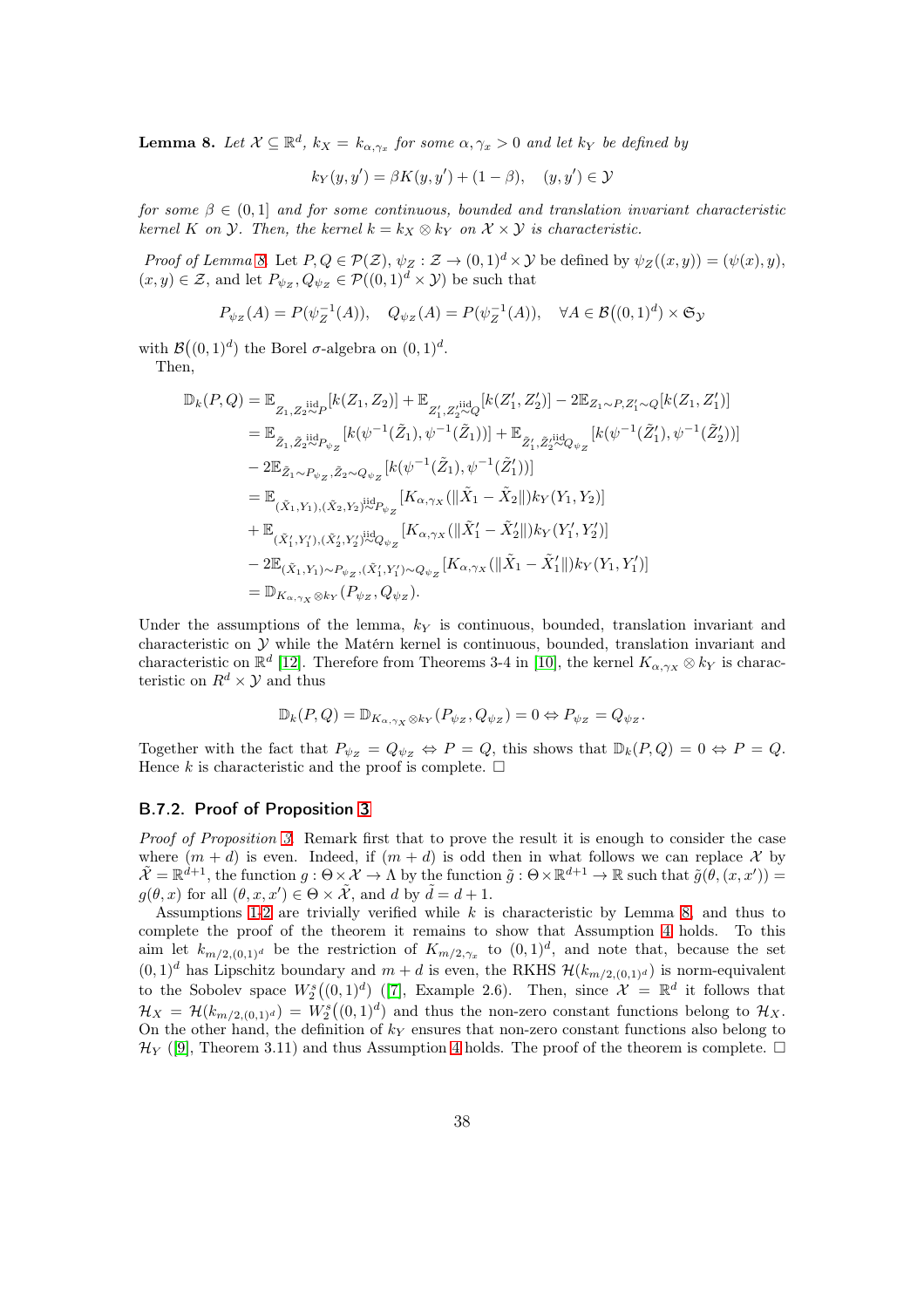### B.8. Proof of Theorem [4](#page-11-2)

#### B.8.1. General sufficient conditions for Assumption [5](#page-8-1)

Let  $k_{\mathcal{S}}$  be a kernel on some set  $\mathcal{S}, \mathcal{H}(k_{\mathcal{S}})$  the RKHS over  $\mathcal{S}$  with reproducing kernel  $k_{\mathcal{S}}, \mathcal{W} \in \mathfrak{S}_{\mathcal{Y}}$ and let us consider a regular conditional probability  $(P_{Y|s})_{s\in\mathcal{S}}$  on W.

Then, the following result provides simple sufficient conditions to ensure that

<span id="page-38-4"></span>
$$
\forall g \in \mathcal{H}_Y, \quad f(\cdot) = \mathbb{E}_{Y \sim P_{Y|}}[g(Y)] \in \mathcal{H}(k_{\mathcal{S}}). \tag{36}
$$

<span id="page-38-5"></span>**Theorem 6.** Let  $k_{\mathcal{S}}$  be a kernel on some set S,  $\mathcal{H}(k_{\mathcal{S}})$  be the RKHS over S with reproducing kernel ks,  $W \in \mathfrak{S}_{\mathcal{Y}}$  and let us consider a regular conditional probability  $(P_{Y|s})_{s \in \mathcal{S}}$  on W such that, for all  $s \in S$ ,  $P_{Y|s} \ll dy$  for some  $\sigma$ -finite measure dy on  $(Y, \mathfrak{S}_Y)$ . For every  $s \in S$ , let  $p(\cdot|s)$  be the Radon-Nikodym derivative of  $P_{Y|s}$  w.r.t. to dy and assume that the following conditions hold:

- <span id="page-38-3"></span><span id="page-38-0"></span>1.  $p(y|\cdot) \in \mathcal{H}(k_{\mathcal{S}})$  for all  $y \in \mathcal{W}$ ,
- <span id="page-38-1"></span>2. The function  $W \ni y \mapsto p(y|\cdot)$  is Borel measurable,
- <span id="page-38-2"></span>3. For all  $y' \in W$  the set  $\{k_Y(y', y)p(y|, \cdot), y \in W\}$  is separable,
- 4.  $\int_{\mathcal{W}} ||p(y|\cdot)||_{\mathcal{H}(k_{\mathcal{S}})} dy < \infty.$

Assume also that  $|k_Y| \leq 1$ . Then,  $\mathbb{E}_{Y \sim P_{Y|}} [g(Y)] \in \mathcal{H}(k_\mathcal{S})$  for all  $g \in \mathcal{H}_Y$ .

Remark that if  $W$  is a finite set then Conditions [2](#page-38-0) and [3](#page-38-1) of the theorem always hold while Condition [4](#page-38-2) is implied by Condition [1.](#page-38-3) Hence, in this case, assuming Conditions [1-](#page-38-3)[4](#page-38-2) reduces to assuming Condition [1,](#page-38-3) which is both sufficient and necessary for  $(36)$  to hold when W is a finite set. When W is not finite the additional Conditions [2-](#page-38-0)[4](#page-38-2) are used to show that, for all  $g \in \mathcal{H}(k_{\mathcal{S}})$ , the function  $y \mapsto g(y)p(y|\cdot)$  is Bochner integrable and thus that  $\mathbb{E}_{Y \sim P_{Y|\cdot}}[g(Y)]$  is a well-defined function on  $S$ .

To Prove Theorem [6](#page-38-5) we first show the following preliminary result.

<span id="page-38-7"></span><span id="page-38-6"></span>**Lemma 9.** Let  $k_{\mathcal{S}}$  be a kernel on some set  $\mathcal{S}$ ,  $\mathcal{H}(k_{\mathcal{S}})$  be the RKHS over  $\mathcal{S}$  with reproducing kernel ks, dy be a measure on  $(\mathfrak{S}_{\mathcal{Y}}, \mathcal{Y})$  and  $f : \mathcal{S} \times \mathcal{Y} \to \mathbb{R}$  be such that

- <span id="page-38-9"></span>1.  $f(\cdot, y) \in \mathcal{H}(k_{\mathcal{S}})$  for all  $y \in \mathcal{Y}$ ,
- <span id="page-38-8"></span>2. The function  $\mathcal{Y} \ni y \mapsto f(\cdot, y)$  is Borel measurable,
- <span id="page-38-10"></span>3. The set  $\{f(\cdot, y) : y \in \mathcal{Y}\}\$ is separable,
- 4.  $\int_{\mathcal{Y}} ||f(\cdot, y)||_{\mathcal{H}(k_{\mathcal{S}})} dy < \infty.$

Assume also that  $|k_Y| \leq 1$ . Then,  $\int_{\mathcal{Y}} f(\cdot, y) dy \in \mathcal{H}(k_{\mathcal{S}})$ .

*Proof of Lemma [9](#page-38-6).* Since the set  $\{f(\cdot, y) : y \in Y\}$  is separable and the mapping  $y \mapsto f(\cdot, y)$ is Borel measurable the function  $y \mapsto f(\cdot, y)$  is strongly measurable. Therefore, there exist ([\[3\]](#page-45-9), Proposition E.2) a sequence  $(\{E_{i,n}\}_{i=1}^n)_{n\geq 1}$  and a sequence  $(\{f_{i,n}\}_{i=1}^n)_{n\geq 1}$  such that

- $E_{i,n} \in \mathfrak{S}_{\mathcal{Y}}$  and  $f_{i,n} \in \mathcal{H}(k_{\mathcal{S}})$  for all  $n \geq i \geq 1$ ,
- $\lim_{n\to 0} \|\sum_{i=1}^{n} 1\!\!1_{E_{i,n}}(y) f_{i,n} f(y,\cdot)\|_{\mathcal{H}(ks)} = 0$  for all  $y \in \mathcal{Y}$ ,
- $\|\sum_{i=1}^n 1\!\!1_{E_{i,n}}(y)f_{i,n}\|_{\mathcal{H}(k_{\mathcal{S}})} \le \|f(y,\cdot)\|_{\mathcal{H}(k_{\mathcal{S}})}$  for all  $n \ge 1$  and all  $y \in \mathcal{Y}$ .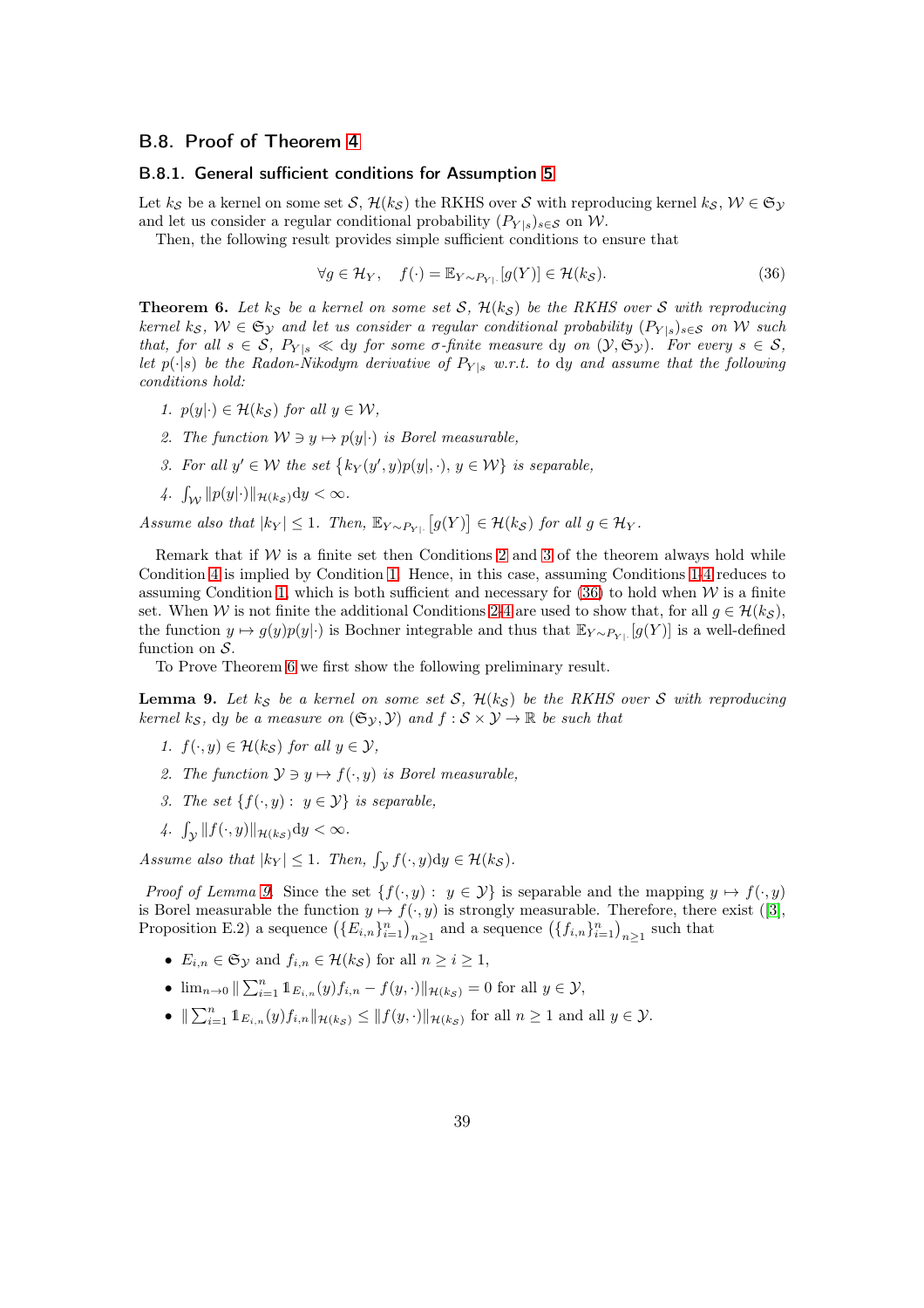For every  $n \geq 1$  let  $f_n : \mathcal{S} \times \mathcal{Y} \to \mathbb{R}$  be defined by

$$
f_n(s,y) = \sum_{i=1}^n \mathbb{1}_{E_{i,n}}(y) f_{i,n}(s), \quad (s,y) \in \mathcal{S} \times \mathcal{Y}.
$$

Then, under the assumptions of the lemma we have

$$
\int_{\mathcal{Y}} \|f_n(\cdot, y)\|_{\mathcal{H}(k_{\mathcal{S}})} \mathrm{d}y \le \int_{\mathcal{Y}} \|f(\cdot, y)\|_{\mathcal{H}(k_{\mathcal{S}})} \mathrm{d}y < \infty, \quad \forall n \ge 1,
$$

and thus, for all  $n \geq 1$ , the simple function  $y \mapsto f_n(\cdot, y)$  is Bochner integrable. Consequently, for all  $n \geq 1$  the function

$$
\tilde{f}_n := \int_{\mathcal{Y}} f_n(\cdot, y) dy = \sum_{i=1}^n \Big( \int_{E_{i,n}} dy \Big) f_{i,n}
$$

is well-defined. Notice that  $\tilde{f}_n \in \mathcal{H}(k_{\mathcal{S}})$  for all  $n \geq 1$ .

To proceed further remark that, since  $|k_Y| \leq 1$  by assumption,

$$
|f_n(s,y)|\leq \|f_n(\cdot,y)\|_{\mathcal{H}(ks)},\quad \forall (s,y)\in\mathcal{S}\times\mathcal{Y}
$$

while  $\int_{\mathcal{Y}} ||f(\cdot, y)||_{\mathcal{H}(ks)} dy < \infty$  by assumption. Therefore, by the dominated converge theorem, and using the fact that the convergence in  $\|\cdot\|_{\mathcal{H}(k_{\mathcal{S}})}$  norm implies the point-wise convergence,

$$
\lim_{n \to \infty} \tilde{f}_n(s) = \int_{\mathcal{Y}} f(s, y) dy, \quad \forall s \in \mathcal{S}.
$$
\n(37)

Therefore, recalling that  $\tilde{f}_n \in \mathcal{H}(k_{\mathcal{S}})$  for all  $n \geq 1$ , to complete the proof it remains to show that the sequence  $(\tilde{f}_n)_{n\geq 1}$  is Cauchy w.r.t. the  $\|\cdot\|_{\mathcal{H}(k_{\mathcal{S}})}$  norm.

To this aim remark that, since

$$
||f_n(\cdot, y) - f(\cdot, y)||_{\mathcal{H}(k_{\mathcal{S}})} \leq 2||f(\cdot, y)||_{\mathcal{H}(k_{\mathcal{S}})}, \quad \forall n \geq 1
$$

while, by assumption,  $\int_{\mathcal{Y}} ||f(\cdot, y)||_{\mathcal{H}(k_{\mathcal{S}})} dy < \infty$ , the dominated convergence theorem implies that

<span id="page-39-0"></span>
$$
\lim_{n \to \infty} \int_{\mathcal{Y}} \left\| f_n(\cdot, y) - f(\cdot, y) \right\|_{\mathcal{H}(k_{\mathcal{S}})} \mathrm{d}y = 0. \tag{38}
$$

On the other hand, for every  $n > m \ge 1$  we have

<span id="page-39-1"></span>
$$
\|\tilde{f}_n - \tilde{f}_m\|_{\mathcal{H}(ks)} = \left\| \int_{\mathcal{Y}} (f_n(\cdot, y) - f_m(\cdot, y)) \, dy \right\|_{\mathcal{H}(ks)}
$$
\n
$$
\leq \int_{\mathcal{Y}} \|f_n(\cdot, y) - f_m(\cdot, y)\|_{\mathcal{H}(ks)} \, dy
$$
\n
$$
\leq \int_{\mathcal{Y}} \|f_n(\cdot, y) - f(\cdot, y)\|_{\mathcal{H}(ks)} \, dy + \int_{\mathcal{Y}} \|f_m(\cdot, y) - f(\cdot, y)\|_{\mathcal{H}(ks)} \, dy
$$
\n(39)

where the first inequality holds by ([\[3\]](#page-45-9), Proposition E.5). Together, [\(38\)](#page-39-0) and [\(39\)](#page-39-1) show that the sequence  $(\tilde{f}_n)_{n\geq 1}$  is indeed Cauchy w.r.t. the  $\|\cdot\|_{\mathcal{H}(k_{\mathcal{S}})}$  norm, and the proof of the lemma is complete.  $\square$ 

*Proof of Theorem [6](#page-38-5).* Let  $g \in \mathcal{H}_Y$  so that  $g = \sum_{i=1}^{\infty} a_i k_Y(y_i, \cdot)$  for a sequence  $(y_i)_{i \geq 1}$  in  $\mathcal{H}_Y$  and a sequence  $(a_i)_{i\geq 1}$  in R. For all  $n \geq 1$  let  $g_n = \sum_{i=1}^{n} a_i k_Y(y_i, \cdot)$  and  $f_n : \mathcal{S} \times \mathcal{Y} \to \mathbb{R}$  be defined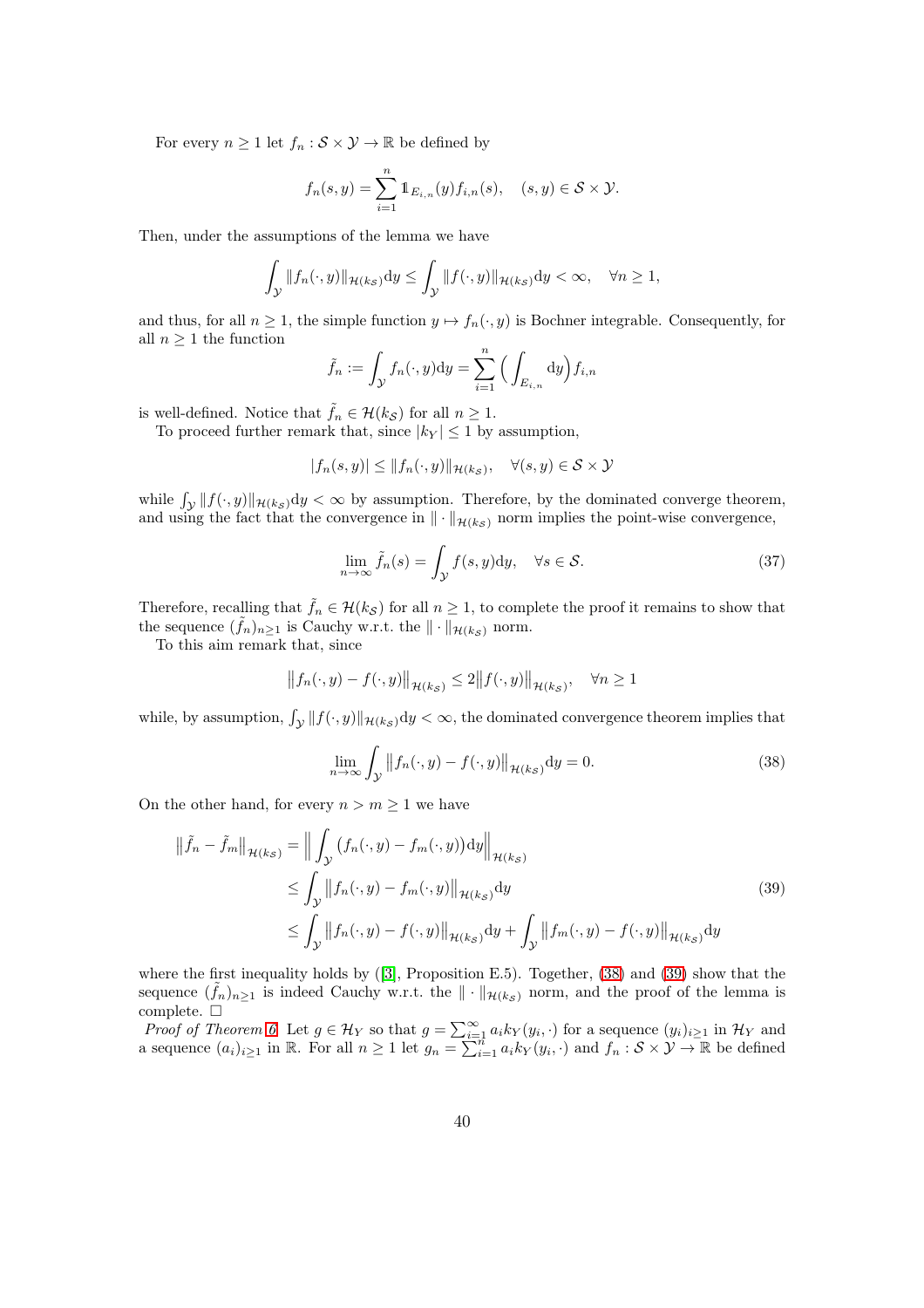by  $f_n(s, y) = g_n(y)p(y|s)1_W(y)$ ,  $(s, y) \in S \times Y$ . We first show that, for all  $n \ge 1$ ,  $f_n$  verifies the assumptions of Lemma [9.](#page-38-6)

By Conditions [1](#page-38-7) and [3](#page-38-1) of the theorem, it readily follows that  $f_n$  verifies Conditions 1 and [3](#page-38-8) of Lemma [9,](#page-38-6) for all  $n \geq 1$ . To show that this is also the case for Condition [2](#page-38-9) of Lemma [9](#page-38-6) let  $\mathcal{B}(\mathcal{H}(k_{\mathcal{S}}))$  be the Borel  $\sigma$ -algebra on  $\mathcal{H}(k_{\mathcal{S}})$  and assume first that  $\mathcal{H}(k_{\mathcal{S}})$  contains the nonzero constant functions. Let  $n \geq 1$  and note that, under the assumptions of the lemma, the functions  $y \mapsto p(y|\cdot)$  and  $y \mapsto \mathbb{1}_W(y)g_n(y)$  are  $\mathcal{B}(\mathcal{H}(k_{\mathcal{S}}))$ -measurable, and thus the function  $\mathcal{Y} \ni y \mapsto f_n(\cdot, y)$  is  $\mathcal{B}(\mathcal{H}(k_{\mathcal{S}}))$ -measurable since the product of two Borel measurable functions is a Borel measurable function. Assume now that  $\mathcal{H}(k_{\mathcal{S}})$  does not contain the non-zero constant functions. Then, as shown above, the function  $\mathcal{Y} \ni y \mapsto f_n(\cdot, y)$  is  $\mathcal{B}(\mathcal{H}(k_{\mathcal{S}} + 1))$ -measurable, meaning that

$$
\{y \in \mathcal{Y} : f_n(\cdot|y) \in A\} \in \mathfrak{S}_{\mathcal{Y}}, \quad \forall A \in \mathcal{B}(\mathcal{H}(k_{\mathcal{S}} + 1)).\tag{40}
$$

Recalling that  $\mathcal{H}(k_{\mathcal{S}} + 1) = \{f + c, f \in \mathcal{H}(k_{\mathcal{S}}), c \in \mathbb{R}\}\$  and that  $||f||_{\mathcal{H}(k_{\mathcal{S}}+1)} = ||f||_{\mathcal{H}(k_{\mathcal{S}})}$  for all  $f \in \mathcal{H}(k_S)$  ([\[9\]](#page-45-5), Theorem 5.4), it follows that  $\mathcal{B}(\mathcal{H}(k_S)) \subset \mathcal{B}(\mathcal{H}(k_S + 1))$  which, together with [\(40\)](#page-40-0), implies that

<span id="page-40-0"></span>
$$
\{y\in\mathcal{Y}: f_n(\cdot|y)\in A\}\in\mathfrak{S}_{\mathcal{Y}},\quad\forall A\in\mathcal{B}(\mathcal{H}(k_{\mathcal{S}})).
$$

This shows that the function  $\mathcal{Y} \ni y \mapsto f_n(\cdot, y)$  is  $\mathcal{B}(\mathcal{H}(k_{\mathcal{S}}))$ -measurable, and thus, for all  $n \geq 1$ ,  $f_n$  satisfies Condition [2](#page-38-9) of Lemma [9.](#page-38-6)

Lastly, using the fact that  $|k_Y| \leq 1$  and Condition [4](#page-38-10) of the theorem, for all  $n \geq 1$  we have

$$
\int_{\mathcal{Y}} \|f_n(\cdot, y)\|_{\mathcal{H}(k_{\mathcal{S}})} dy \le (\sup_{y \in \mathcal{Y}} |g_n(y)|) \int_{\mathcal{W}} \|p(y|\cdot)\|_{\mathcal{H}(k_{\mathcal{S}})} dy \le \|g_n\|_{\mathcal{H}_Y} \int_{\mathcal{W}} \|p(y|\cdot)\|_{\mathcal{H}(k_{\mathcal{S}})} dy < \infty
$$

and thus, for all  $n \geq 1$ ,  $f_n$  verifies Condition [4](#page-38-10) of Lemma [9,](#page-38-6) which concludes to show that, for all  $n \geq 1$ ,  $f_n$  verifies all the assumptions of Lemma [9.](#page-38-6)

Therefore, by Lemma [9,](#page-38-6) the function  $\tilde{f}_n := \int_{\mathcal{Y}} f_n(\cdot, y) dy$  exists and belongs to  $\mathcal{H}(k_{\mathcal{S}})$ , for all  $n \geq 1$ . In addition, for all  $n > m \geq 1$  we have (see [\[3\]](#page-45-9), Proposition E.5, for the first inequality)

$$
\begin{aligned} \left\| \tilde{f}_n - \tilde{f}_m \right\|_{\mathcal{H}(ks)} &= \left\| \int_{\mathcal{W}} (g_n - g_m)(y) p(y | \cdot) \mathrm{d}y \right\|_{\mathcal{H}(ks)} \\ &\le \int_{\mathcal{W}} |g_n(y) - g_m(y)| \left\| p(y | \cdot) \right\|_{\mathcal{H}(ks)} \mathrm{d}y \\ &\le \sup_{y \in \mathcal{Y}} |g_n(y) - g_n(y)| \int_{\mathcal{W}} \left\| p(y | \cdot) \right\|_{\mathcal{H}(ks)} \mathrm{d}y, \end{aligned}
$$

where, since  $|k_Y| \leq 1$  by assumption,

$$
\limsup_{n \to \infty} \left( \sup_{y \in \mathcal{Y}} |g_n(y) - g_m(y)| \right) \le \limsup_{n \to \infty} \|g_n - g_m\|_{\mathcal{H}_Y} = 0. \tag{41}
$$

Consequently, the sequence  $(\tilde{f}_n)_{n\geq 1}$  is Cauchy w.r.t. the  $\|\cdot\|_{\mathcal{H}(k_{\mathcal{S}})}$  norm, and therefore converges point-wise to a function  $\tilde{f} \in \mathcal{H}(k_{\mathcal{S}})$ . Thus, to complete the proof it remains to show that

<span id="page-40-1"></span>
$$
\lim_{n \to \infty} \tilde{f}_n(s) = \mathbb{E}_{Y \sim P_{Y|s}}[g(Y)], \quad \forall s \in \mathcal{S}.
$$

Since for every  $n \geq 1$  and  $s \in \mathcal{S}$  we have

$$
\left|\tilde{f}_n(s)-\mathbb{E}_{Y\sim P_{Y|s}}[g(Y)]\right|\leq \int_{\mathcal{W}}|g_n(y)-g(y)|p(y|s)\mathrm{d}y\leq \sup_{y\in\mathcal{Y}}|g_n(y)-g(y)|,
$$

it follows, by [\(41\)](#page-40-1), that  $\lim_{n\to\infty} \sup_{s\in\mathcal{S}} |\tilde{f}_n(s)-\mathbb{E}_{Y\sim P_{Y|s}}[g(Y)]| = 0$ , and the proof of the theorem is complete.  $\square$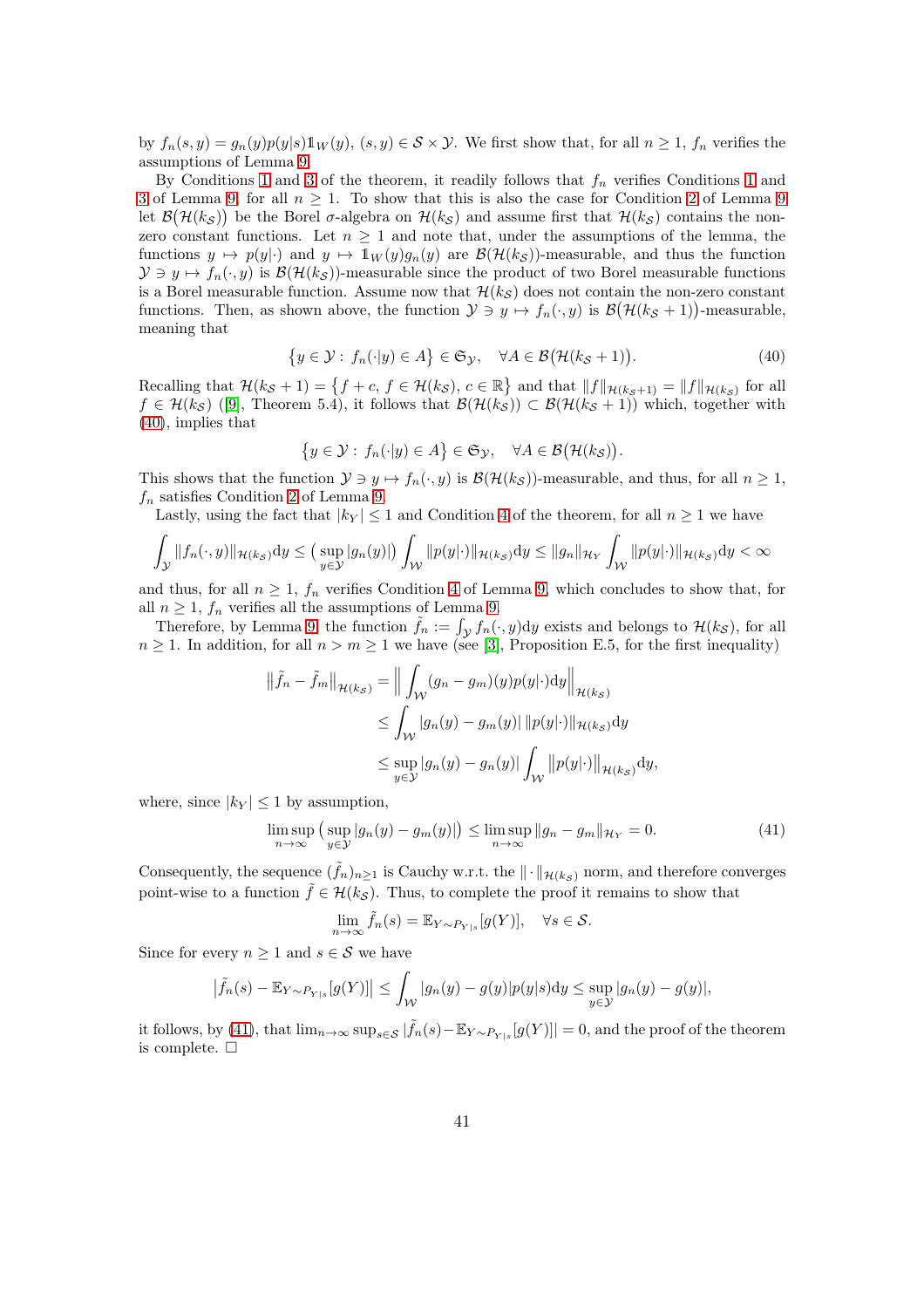### B.8.2. A technical lemma

<span id="page-41-0"></span>**Lemma 10.** Assume that each  $P_{\lambda}$  has a density  $p_{\lambda}$  with respect to a measure  $\mu$  and that for every  $(\theta, y) \in \Theta \times \mathcal{Y}$  all the partial derivative of order  $s \in \mathbb{N}$  of the function  $\mathcal{X} \ni x \mapsto p_{g(\theta, x)}(y)$ exist. For every  $(\theta, u, y) \in \Theta \times (0, 1)^d \times \mathcal{Y}$  and  $a \in A_s$  let

$$
\tilde{h}_{a,\theta}(y,u) := \frac{\partial \Sigma_{i=1}^d a_i}{\partial u_1^{a_1} \dots \partial u_d^{a_d}} p_{g(\theta,\psi_{(d)}^{-1}(u))}(y).
$$

Then, there exists a constant  $C_s < \infty$  such that, for all  $(u, y, a) \in (0, 1)^d \times \mathcal{Y} \times A_s$ , we have

$$
|h_{a,\theta}(y,u)| \leq C_s \left( \max_{\lambda \in I_a} \prod_{i=1}^d \left(1 + \psi^{-1}(u_i)^2\right)^{\lambda_i+1} \right) \max_{\lambda \in I_a} \left| \frac{\partial^{\sum_{i=1}^d \lambda_i}}{\partial x_1^{\lambda_1} \dots \partial x_d^{\lambda_d}} p_{g(\theta,\psi_{(d)}^{-1}(u))}(y) \right|
$$

where  $I_a = \{\lambda \in A_s : \lambda_i \leq a_i, \forall i \in \{1, \ldots, d\}\}.$ 

*Proof of Lemma [10](#page-41-0).* Let  $(\theta, y, u) \in \Theta \times \mathcal{Y} \times (0, 1)^d$  and  $a \in A_s$ . Then, it is easy to check that for some constant  $C'_a < \infty$  we have

$$
|h_{a,\theta}(y,u)| \leq C'_a \left( \max_{\lambda \in I_a} \prod_{i=1}^d \frac{\mathrm{d}^{\lambda_i} \psi^{-1}(u_i)}{\mathrm{d}u_i^{\lambda_i}} \right) \max_{\lambda \in I_a} \left| \frac{\partial \Sigma_{i=1}^d \lambda_i}{\partial x_1^{\lambda_1} \dots \partial x_d^{\lambda_d}} p_{g(\theta, \psi_{(d)}^{-1}(u))}(y) \right| \tag{42}
$$

<span id="page-41-1"></span>using the convention

<span id="page-41-2"></span>
$$
\frac{\mathrm{d}^{\lambda_i} \psi^{-1}(u_i)}{\mathrm{d} u_i^{\lambda_i}} = 1
$$

when  $\lambda_i = 0$ . Thus, to prove the lemma we need to find an appropriate upper bound for the term in bracket in [\(42\)](#page-41-1).

To this aim we remark that for every  $m \in \mathbb{N}$  there exists a constant  $\tilde{C}_m < \infty$  such that

$$
\frac{d^m \psi^{-1}(u_1)}{du_1^m} \le \frac{\tilde{C}_m}{u_1^{m+1} (1 - u_1)^{m+1}}, \quad \forall u_1 \in (0, 1). \tag{43}
$$

Next, remark that for  $z \neq 0$  we have

$$
\psi(z)(1 - \psi(z)) = \left(\frac{1}{2} + \frac{\sqrt{4 + z^2} - 2}{2z}\right)\left(\frac{1}{2} - \frac{\sqrt{4 + z^2} - 2}{2z}\right)
$$
  
=  $\frac{1}{4} - \left(\frac{\sqrt{4 + z^2} - 2}{2z}\right)^2$   
=  $\frac{1}{4} - \frac{4 + z^2 + 4 - 4\sqrt{4 + z^2}}{4z^2}$   
=  $\frac{\sqrt{4 + z^2} - 2}{z^2}$ . (44)

Therefore, for some constant  $C < \infty$  we have

$$
\frac{1}{\psi(z)(1-\psi(z))} \le 4 + z^2 C \Leftrightarrow C \ge \frac{1}{\sqrt{4+z^2}-2} - \frac{4}{z^2} = \frac{z^2 - 4\sqrt{4+z^2} + 8}{z^2(\sqrt{4+z^2} - 2)} =: g(z).
$$

We note that  $\lim_{|z|\to\infty} g(z) = 0$  while, using l'hospital's rule,

$$
\lim_{z \to 0} g(z) = \lim_{z \to 0} \frac{2z - 4z(4 + z^2)^{-1/2}}{2z(\sqrt{4 + z^2} - 2) + z^3(4 + z^2)^{-1/2}}
$$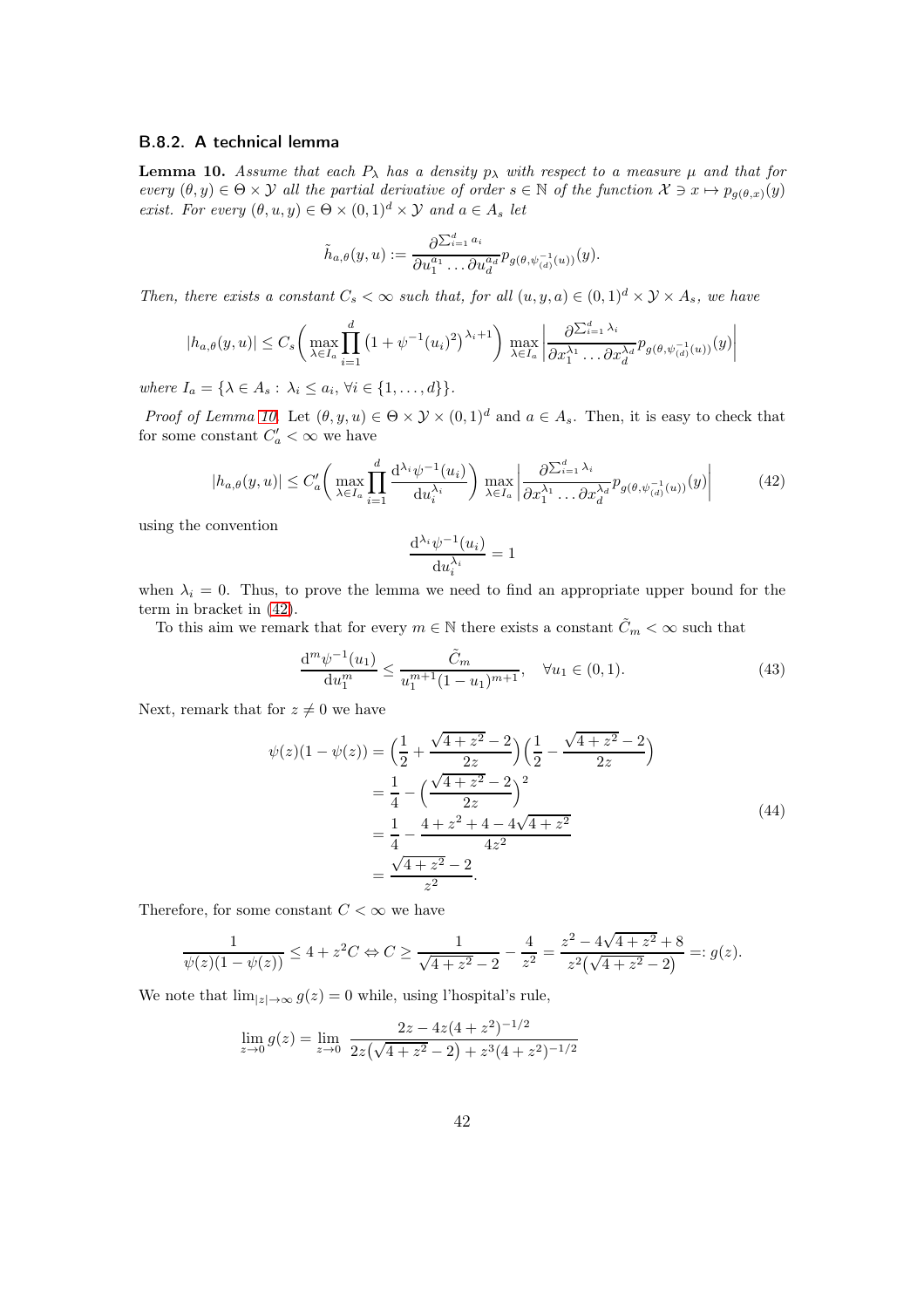$$
= \lim_{z \to 0} \frac{2 - 4(4 + z^2)^{-1/2}}{2(\sqrt{4 + z^2} - 2) + z^2(4 + z^2)^{-1/2}}
$$
  
\n
$$
= \lim_{z \to 0} \frac{4z(4 + z^2)^{-3/2}}{2z(4 + z^2)^{-1/2} + 2z(4 + z^2)^{-1/2} - z^3(4 + z^2)^{-3/2}}
$$
  
\n
$$
= \lim_{z \to 0} \frac{4(4 + z^2)^{-3/2}}{2(4 + z^2)^{-1/2} + 2(4 + z^2)^{-1/2} - z^2(4 + z^2)^{-3/2}}
$$
  
\n
$$
= \frac{1}{4}.
$$

Consequently, letting  $\tilde{C} = \sup_{z \in \mathbb{R}} g(z) < \infty$  and recalling that  $\psi(0) = 1/2$  (so that  $\psi(0)(1 \psi(0)$  = 1/4), it follows that

$$
\frac{1}{\psi(z)(1-\psi(z))} \le 4 + z^2 \tilde{C}, \quad \forall z \in \mathbb{R}.
$$
\n(45)

Together with [\(43\)](#page-41-2), this implies that

$$
\frac{d^m \psi^{-1}(u_1)}{du_1^m} \le \tilde{C}_m \left(4 + \psi^{-1}(u_1)^2 \tilde{C}\right)^{m+1} \le \tilde{C}_m^{2m+1} \left(1 + \psi^{-1}(u_1)^2\right)^{m+1} \quad \forall u_1 \in (0,1)
$$

where the second inequality assumes without loss of generality that  $\tilde{C}_m \geq \tilde{C} \geq 4$ . Togehther with [\(42\)](#page-41-1), this shows that the result of the lemma holds for

$$
C_s = \max\{\tilde{C}_m^{2m+1}, m \in \{1, \ldots, s\}\} \times \max\{C'_a, a \in A_s\}.
$$

The proof is complete.  $\Box$ 

### B.8.3. Proof of Theorem [4](#page-11-2)

*Proof of Theorem [4](#page-11-2).* As in the proof of Proposition [3,](#page-11-1) below we assume without loss of generality that  $(m+d)$  is even so that  $\mathcal{H}(k_{m/2,(0,1)^d})$  is norm-equivalent to the Sobolev space  $W_2^s((0,1)^d)$ , where  $k_{m/2,(0,1)<sup>d</sup>}$  denotes the restriction of  $K_{m/2,\gamma_x}$  to  $(0,1)<sup>d</sup>$ .

For every  $(u, \theta) \in (0, 1)^d \times \Theta$  let  $\tilde{g}(\theta, u) = g(\theta, \psi_{(d)}^{-1}(u)$ . Then, since  $\mathcal{X} = \mathbb{R}^d$ , so that  $\mathcal{H}_X =$  $\mathcal{H}(k_{m/2,(0,1)^d})$ , it follows that Assumption [5](#page-8-1) holds if and only if

$$
\mathbb{E}_{Y \sim P_{\tilde{g}(\theta,\cdot)}}[g(Y)] \in \mathcal{H}(k_{m/2,(0,1)^d}), \quad \forall g \in \mathcal{H}_Y, \quad \theta \in \Theta.
$$
 (46)

For every  $(u, \theta) \in (0, 1)^d \times \Theta$  let  $\tilde{p}_{\theta}(\cdot | u) = p_{\tilde{g}(\theta, u)}$ . Notice that  $\tilde{p}_{\theta}(\cdot | u)$  is the density of  $P_{\tilde{g}(\theta, u)}$ w.r.t. the measure  $\mu$ .

We now fix  $\theta \in \Theta$  and show that the density  $p(\cdot|\cdot) := \tilde{p}_{\theta}(\cdot|\cdot)$  verifies Conditions [1](#page-38-3)[-4](#page-38-2) of Theorem [6,](#page-38-5) with  $S = (0, 1)^d$ ,  $k_S = k_{m/2, (0, 1)^d}$ ,  $\mathcal{W} = \mathcal{Y}$  and with  $dy = \mu(dy)$ .

To this aim let  $(y, a) \in \mathcal{Y} \times A_s$  and

$$
\tilde{h}_{a,\theta}(y,u) = \frac{\partial^{\sum_{i=1}^d a_i}}{\partial u_1^{a_1} \dots \partial u_d^{a_d}} \tilde{p}_{\theta}(y|u), \quad \forall u \in (0,1)^d.
$$

Let  $|J(x)|$  be the Jacobian determinant of  $\psi_{(d)}$  evaluated at  $x \in \mathbb{R}^d$ , and note that  $\sup_{x \in \mathbb{R}^d} |J(x)| <$  $\infty$ . Then, by Lemma [10,](#page-41-0) there exists a constant  $C_s < \infty$  such that

$$
\int_{(0,1)^d} \tilde{h}_{a,\theta}(y,u)^2 \Lambda_d(\mathrm{d}u) \leq C_s^2 \int_{(0,1)^d} h_{a,\theta}(y,\psi_{(d)}^{-1}(u))^2 \Lambda_d(\mathrm{d}u)
$$

<span id="page-42-0"></span>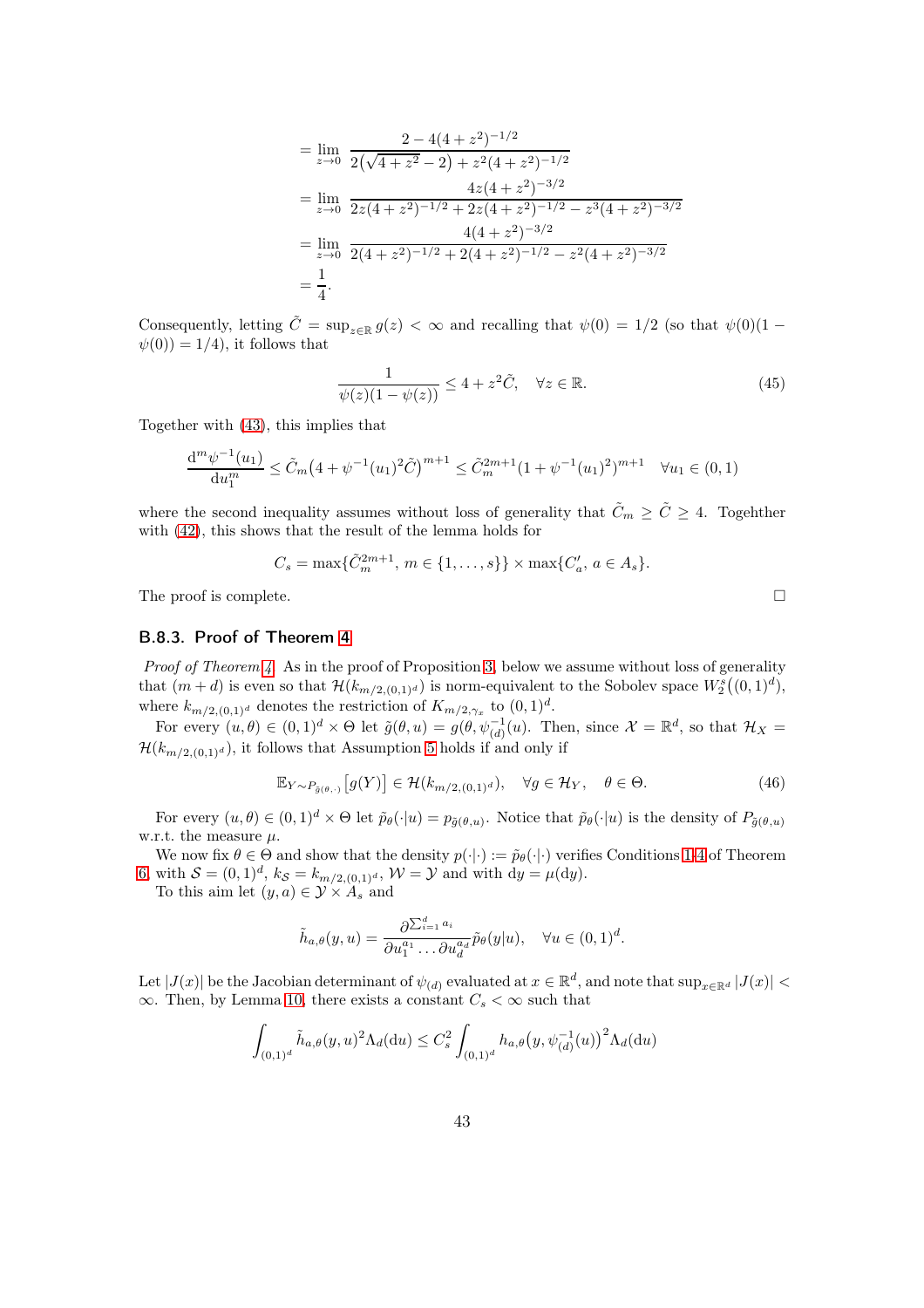$$
= C_s^2 \int_{\mathbb{R}^d} |J(x)| h_{a,\theta}(y,x)^2 \Lambda_d(\mathrm{d}x)
$$
  
\n
$$
\leq \sup_{x \in \mathbb{R}^d} |J(x)| C_s^2 \int_{\mathbb{R}^d} h_{a,\theta}(y,x)^2 \Lambda_d(\mathrm{d}x)
$$
  
\n
$$
< \infty
$$

where the last inequality holds under [\(C1\).](#page-12-1) Therefore,  $\tilde{p}_{\theta}(y|\cdot) \in W_2^s((0,1)^d) = \mathcal{H}(k_{m/2,(0,1)^d})$  for all  $y \in \mathcal{Y}$ , showing that  $\tilde{p}_{\theta}(\cdot|\cdot)$  verifies Condition [1](#page-38-3) of Theorem [6.](#page-38-5) Following a similar argument, it is direct to see that under [\(C2\)](#page-12-2) we have  $\int_{\mathcal{Y}} ||\tilde{p}_{\theta}(y|| \cdot)||_{W_2^s((0,1)^d)} \mu(\mathrm{d}y) < \infty$ , and since  $\mathcal{H}(k_{m/2,(0,1)^d})$ is norm-equivalent to  $W_2^s((0,1)^d)$  it follows that

$$
\int_{\mathcal{Y}} \|\tilde{p}_{\theta}(y|\cdot)\|_{\mathcal{H}(k_{m/2,(0,1)^d})} \mu(\mathrm{d} y) < \infty
$$

as required by Condition [4](#page-38-2) of Theorem [6.](#page-38-5)

Next, we note that if  $\mathcal Y$  is countable then Condition [2](#page-38-0)[-3](#page-38-1) of Theorem [6](#page-38-5) trivially hold, and we now show that these two conditions are also verified under [\(C3\)b\)](#page-12-0).

We first note that, because each  $\mathcal{Y}_m$  is separable and  $\mathcal{Y} = \bigcup_{m=1}^M \mathcal{Y}_m$  with M finite, and recalling that a finite union of separable sets is separable, to show that Condition [3](#page-38-1) of Theorem [6](#page-38-5) holds it suffices to show that, for all  $m \in \{1, ..., M\}$  and for every  $y' \in \mathcal{Y}$ , the function

$$
\mathcal{Y}_m \ni y \mapsto K_y(y', y)\tilde{p}_\theta(y|\cdot) \in \mathcal{H}(k_{m/2, (0,1)^d})\tag{47}
$$

is continuous. Let  $m \in \{1, ..., M\}$ ,  $y' \in \mathcal{Y}$  and note that, since  $k_y$  is continuous on  $\mathcal{Y}$  by assumption while the RKHS  $\mathcal{H}(k_{m/2,(0,1)^d})$  is norm-equivalent to  $W_2^s((0,1)^d)$ , to show that the function defined in [\(47\)](#page-43-0) is continuous it suffices to show that, for all  $a \in A_s$ , the function

<span id="page-43-1"></span><span id="page-43-0"></span>
$$
\mathcal{Y}_m \ni y \mapsto \int_{(0,1)^d} \tilde{h}_{a,\theta}(y,u)^2 \Lambda_d(\mathrm{d}u) \tag{48}
$$

is continuous. Under [\(C3\)b\)](#page-12-0), part (i), for all  $u \in (0,1)^d$  and all  $a \in A_s$  the function  $\mathcal{Y}_m \ni y \mapsto$  $\tilde{h}_{a,\theta}(y,u)$  is continuous on  $\mathcal{Y}$ . Moreover, by Lemma [10,](#page-41-0) for all  $(a,y) \in A_s \times \mathcal{Y}_m$  we have

$$
\sup_{u \in (0,1)^d} |\tilde{h}_{a,\theta}(y,u)| \leq C_s \sup_{x \in \mathbb{R}^d} |h_{a,\theta}(y,x)| < \infty
$$

where the second inequality holds under [\(C3\)b\)](#page-12-0), part (iii). Then, for all  $a \in A_{\alpha}$ , the continuity of the function defined in [\(48\)](#page-43-1) follows from the dominated convergence theorem, which concludes to show that Conditions [3](#page-38-1) of Theorem [6](#page-38-5) holds under [\(C3\)b\)](#page-12-0). Finally, noting that the continuity of the mapping  $\mathcal{Y}_m \ni y \mapsto \tilde{p}_\theta(y|\cdot)$  implies its Borel measurably, it follows that under [\(C3\)b](#page-12-0) the function  $\mathcal{Y}_m \ni y \mapsto \tilde{p}_\theta(y|\cdot)$  is Borel measurable for all  $m \in \{1, ..., M\}$ , and thus that the mapping  $\mathcal{Y} \ni y \mapsto \tilde{p}_{\theta}(y|\cdot)$  is Borel measurable. This concludes to show that the density  $\tilde{p}_{\theta}(\cdot|\cdot)$ verifies the Conditions [1](#page-38-3)[-4](#page-38-2) of Theorem [6](#page-38-5) under [\(C1\)-](#page-12-1)[\(C3\).](#page-12-3)

Finally, since we have  $|k_Y| \leq 1$  by assumption, it follows that [\(46\)](#page-42-0) holds by Theorem [6,](#page-38-5) implying that Assumption [5](#page-8-1) is satisfied. The proof of the theorem is complete.  $\Box$ 

### B.9. Sketch of the proof of Corollary [1](#page-12-4)

Sketch of proof of Corollary [1.](#page-12-4) Remark first that to prove the corollary we only need to show that Assumption [5](#page-8-1) is verified for the considered models.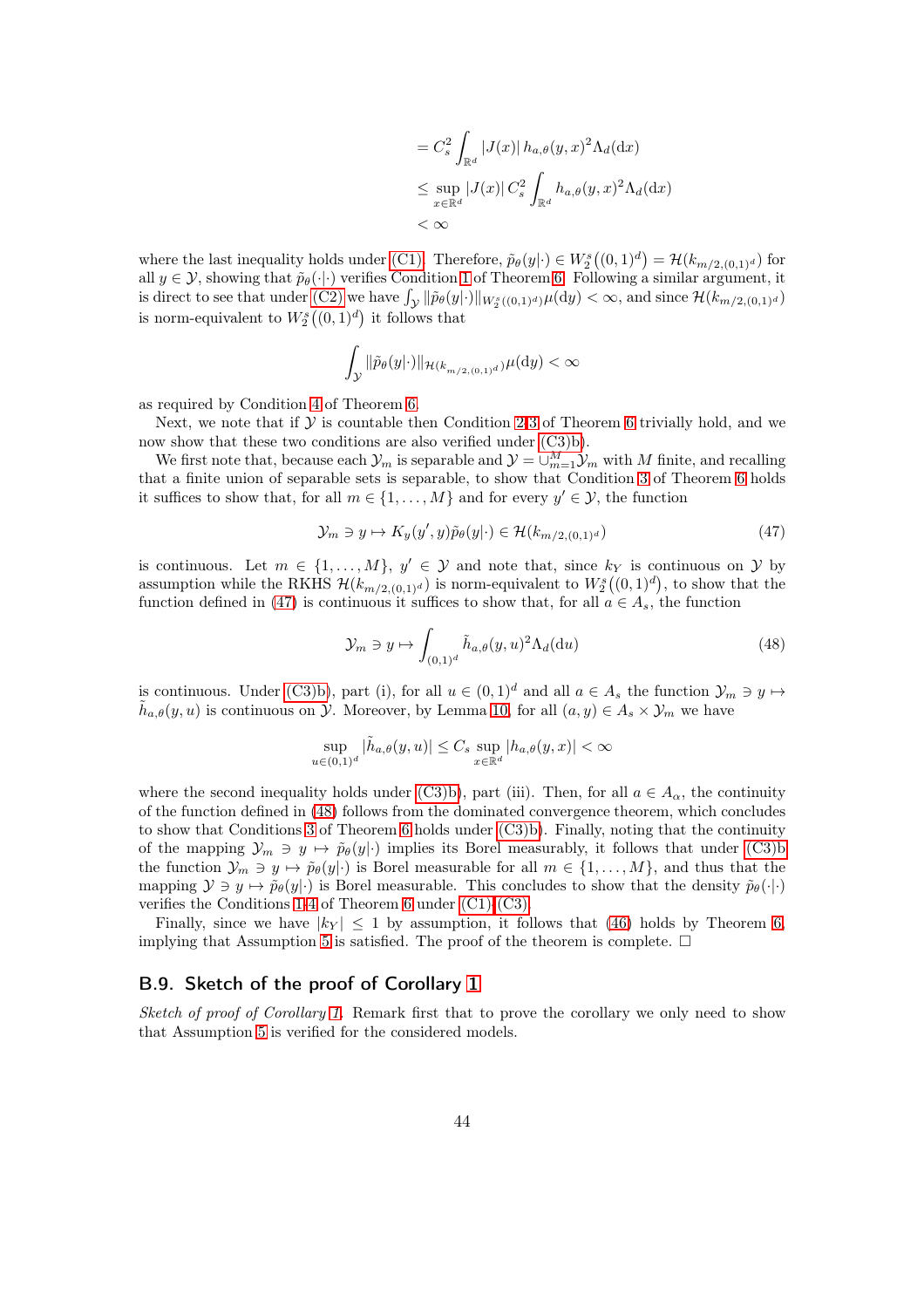To this aim, we first note that the following two observations hold for all the considered models. Firstly, for every integers  $a = (a_1, \ldots, a_d) \in \mathbb{N}_0$  and  $y \in \mathcal{Y}$  the function

$$
x \mapsto \frac{\partial^{\sum_{i=1}^d a_i}}{\partial x_1^{a_1} \dots \partial x_d^{a_d}} p_{g(\theta, x)}(y)
$$

is well defined and behaves as  $\exp(-c||x||)$  as  $||x|| \to \infty$ , with  $c \in (0, \infty)$ . Secondly,  $\mathbb{E}[Y^p | X =$  $|x| < \infty$  for all  $p \ge 1$  and all  $x \in \mathcal{X}$ .

Then, using these two observations, it is readily checked that for the considered models the function  $h_{a,\theta} : \mathcal{Y} \times \mathcal{X} \to \mathbb{R}$  defined by (using the shorthand  $I_a := \{i \in \{1, ..., d\} : a_i \neq 0\}$ )

$$
h_{a,\theta}(y,x) = \left(\max_{\lambda \in I_a} \prod_{i=1}^d \left(1 + x_i^2\right)^{\lambda_i+1}\right) \max_{\lambda \in I_a} \left|\frac{\partial \sum_{i=1}^d \lambda_i}{\partial x_1^{\lambda_1} \dots \partial x_d^{\lambda_d}} p_{g(\theta,x)}(y)\right|, \quad (y,x) \in \mathcal{Y} \times \mathcal{X}
$$

verifies all the conditions of Theorem [4,](#page-11-2) for all  $a \in \mathbb{N}_0^d$  and all  $\theta \in \Theta$ , and thus that Assumption [5](#page-8-1) is satisfied by Theorem [4.](#page-11-2)

To prove the result for the Gaussian linear regression model let  $p_{g(\theta,x)}$  be the density of  $P_{g(\theta,x)}$ with respect to the Lebesgue measure on  $\mathcal{Y} := \mathbb{R}$ . Then, using the above two observations, it is easily checked that Conditions [\(C1\),](#page-12-1) [\(C2\)](#page-12-2) and [\(C3\)b\)](#page-12-0) (with  $M = 1$ ) are verified and the result follows.

To prove the result for the Mixture model let  $f \in \mathcal{H}_Y$  and, for  $x \in \mathcal{X}$  and  $m \in \{1, \ldots, M\}$ , let  $h_m(x) = \mathbb{E}_{Y \sim \mathcal{N}_1(\beta_m^T x, \sigma_m^2)}[f(Y)]$ . Then, for all  $x \in \mathcal{X}$  we have

$$
h(x) := \mathbb{E}_{Y \sim P_{g(\theta,x)}}[f(Y)] = \sum_{m=1}^{M} \alpha_m \mathbb{E}_{Y \sim \mathcal{N}_1(\beta_m^{\top} x, \sigma_m^2)}[f(Y)] = \sum_{m=1}^{M} \alpha_m gh_m(x)
$$

where, from the first part of the corollary,  $h_m \in \mathcal{H}_X$  for all  $m \in \{1, \ldots, M\}$ . Hence,  $h \in \mathcal{H}_X$  and Assumption [5](#page-8-1) holds.

To prove the result for the Poisson regression model let  $p_{g(\theta,x)}$  be the density of  $P_{g(\theta,x)}$  with respect to the counting measure on  $\mathcal{Y} := \{0, 1, 2, \ldots\}$ . Then, using the above two observations, it is easily checked that Conditions  $(C1)$ ,  $(C2)$  and  $(C3)a$ ) hold and the result follows.

To prove the result for the Logistic regression model let  $p_{g(\theta,x)}$  be the density of  $P_{g(\theta,x)}$  with respect to the counting measure on  $\mathcal{Y} := \{0, 1\}$ . Then, using the above two observations, it is easily checked that Conditions [\(C1\),](#page-12-1) [\(C2\)](#page-12-2) and [\(C3\)a\)](#page-12-5) hold and the result follows.

We now prove the result for the Heckman sample selection model. To this aim, for  $\lambda =$  $(\mu_1, \mu_2, \sigma, \rho) \in \mathbb{R}^2 \times (0, \infty) \times (-1, 1)$  we let  $P_\lambda$  be the distribution of  $(Y_1, Y_2)$ , where  $Y_{2i} =$  $1\!\!1_{(0,\infty)}(Y^*_{2i})$  and  $Y_{1i} = Y_{2i}Y^*_{1i}$  with

$$
\begin{pmatrix} Y_{1i}^* \\ Y_{2i}^* \end{pmatrix} \sim \mathcal{N}_2 \left( \begin{pmatrix} \mu_1 \\ \mu_2 \end{pmatrix}, \begin{pmatrix} \sigma^2 & \rho \sigma \\ \rho \sigma & 1 \end{pmatrix} \right).
$$

Let  $\mu(d(y_1, y_2)) = (\Lambda_1(dy_1) + \delta_{\{0\}}(dy_1)) \otimes \delta_{\{0\}}(dy_2)$ . Then,

$$
P_{\lambda}(d(y_1, y_2)) = p_{\lambda}(y_1, y_2)\mu(d(y_1, y_2))
$$

where, denoting by  $\phi(\cdot;\mu,\sigma^2)$  the probability density function of the  $\mathcal{N}_1(\mu,\sigma^2)$  distribution w.r.t.  $\Lambda_1$ , the density  $p_\lambda$  is such that, for all  $(y_1, y_2) \in \mathcal{Y} := \mathbb{R} \times \{0, 1\},$ 

$$
p_{\lambda}(y_1, y_2) = \phi(y_1; \mu_1, \sigma^2) \Phi\left((\mu_2 + (\rho/\sigma)\mu_1)/\sqrt{1-\rho^2}\right) \mathbb{1}_{\mathbb{R}\setminus\{0\}}(y_1) \left(1 - \mathbb{1}_{\{0\}}(y_2)\right) + \Phi(-\mu_2) \mathbb{1}_{\{0\}}(y_1) \mathbb{1}_{\{0\}}(y_2).
$$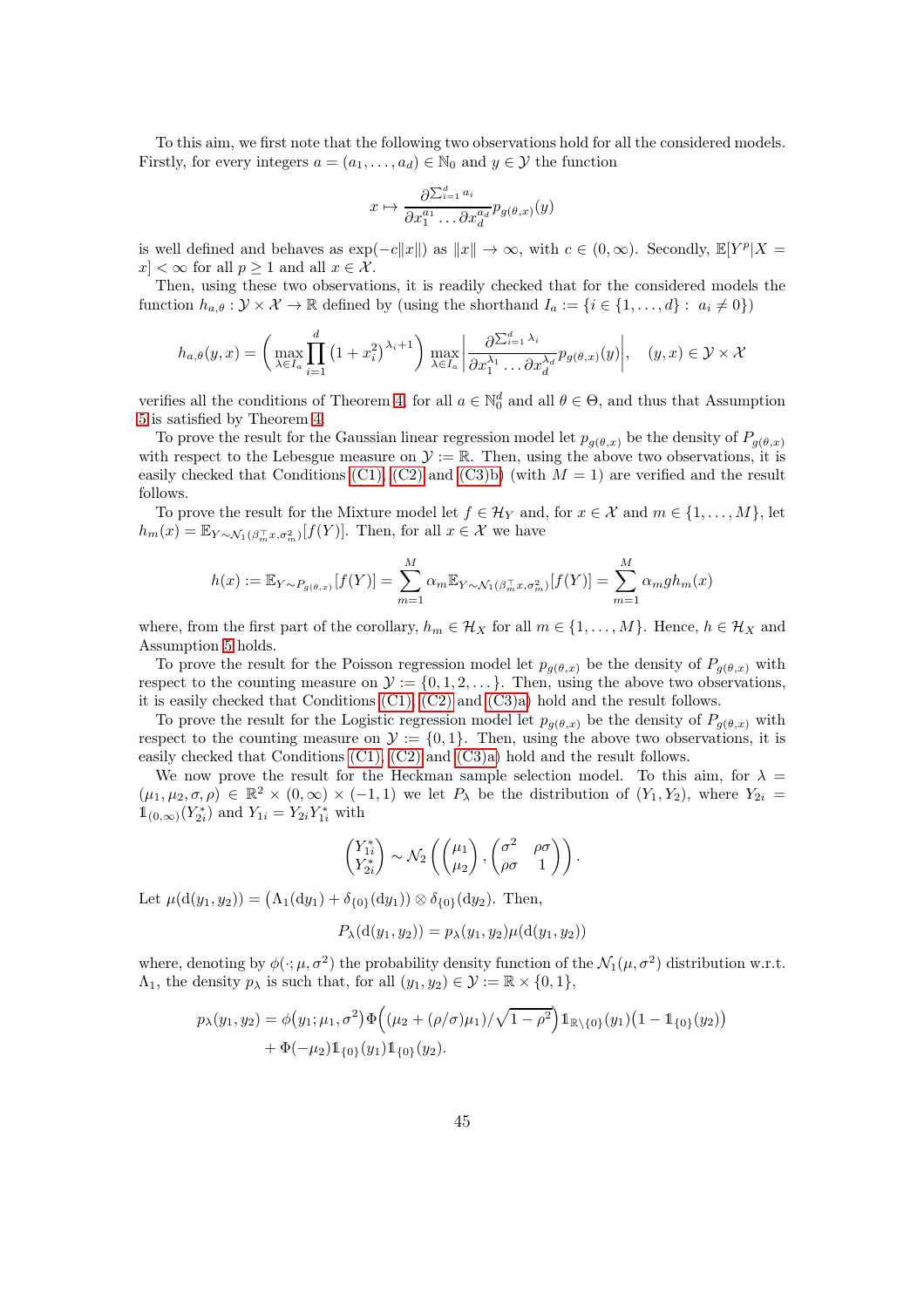The Heckman sample selection model is then obtained by letting

$$
g(\theta, x) = (\beta_1^\top x, \beta_2^\top x, \sigma, \rho), \quad \forall \theta = (\beta_1, \beta_2, \sigma, \rho) \in \mathbb{R}^{2d} \times (0, \infty) \times (-1, 1)
$$

and, using the above two observations, it is easily checked that Conditions  $(C1)$ ,  $(C2)$  and  $(C3)b$ ), with  $\mathcal{Y}_1 = \mathbb{R} \times \{0\}$  and  $\mathcal{Y}_2 = \mathbb{R} \times \{1\}$  (so that  $M = 2$ ) hold. The result follows.

Finally, to prove the result for the Gamma regression model we let  $p_{q(\theta,x)}$  be the density of  $P_{q(\theta,x)}$  with respect to  $\Lambda_1$ ; that is

$$
p_{g(\theta,x)}(y) = c(\nu)y^{\nu-1}\exp(-\nu\beta^{\top}x)\exp(-\nu y\exp(-\beta^t x))
$$

for all  $y \in \mathcal{Y} := (0, \infty), x \in \mathcal{X}$  and  $\theta = (\beta, \nu) \in \Theta := \mathcal{X} \times (0, \infty)$ . Then, using the above two observations it is easily checked that Conditions [\(C1\),](#page-12-1) [\(C2\)](#page-12-2) and [\(C3\)b\)](#page-12-0) (with  $M = 1$ ) hold, and the result follows.

# <span id="page-45-0"></span>References

- [1] B.-E. Chérief-Abdellatif and P. Alquier. Finite sample properties of parametric MMD estimation: robustness to misspecification and dependence. Bernoulli, 28(1):181–213, 2022.
- <span id="page-45-1"></span>[2] B.-E. Chérief-Abdellatif and P. Alquier. MMD-Bayes: Robust Bayesian estimation via maximum mean discrepancy. 2nd Symposium on Advances in Approximate Bayesian Inference, 2019.
- <span id="page-45-9"></span>[3] D.L. Cohn. Measure theory. Boston, Mass.: Birkhäuser, 2013.
- [4] Constantine, G and Savits, T. A multivariate Faa di Bruno formula with applications. Transactions of the American Mathematical Society, 348(2): 503–520, 1996.
- <span id="page-45-8"></span>[5] G. Da Prato and J. Zabczyk. Stochastic equations in infinite dimensions. Cambridge university press, 2014.
- <span id="page-45-6"></span>[6] K. Fukumizu, F. R. Bach, and M. I. Jordan. Dimensionality reduction for supervised learning with reproducing kernel Hilbert spaces. Journal of Machine Learning Research, 5(Jan):73–99, 2004.
- <span id="page-45-3"></span>[7] M. Kanagawa, P. Hennig, D. Sejdinovic, and B. K. Sriperumbudur. Gaussian processes and kernel methods: A review on connections and equivalences.  $arXiv$  preprint [arXiv:1807.02582](http://arxiv.org/abs/1807.02582), 2018.
- <span id="page-45-4"></span>[8] C. McDiarmid. On the method of bounded differences. Surveys in combinatorics, 141(1):148–188, 1989.
- <span id="page-45-5"></span>[9] V. I. Paulsen and M. Raghupathi. An introduction to the theory of reproducing kernel Hilbert spaces, volume 152. Cambridge University Press, 2016.
- <span id="page-45-2"></span>[10] Z. Szabó and B. K. Sriperumbudur. Characteristic and universal tensor product kernels. The Journal of Machine Learning Research, 18(1), 8724-8752, 2018.
- <span id="page-45-7"></span>[11] L. Song, J. Huang, A. Smola and K. Fukumizu. Hilbert space embeddings of conditional distributions with applications to dynamical systems. In Proceedings of the 26th Annual International Conference on Machine Learning, pages 961–968, 2009.

 $\Box$